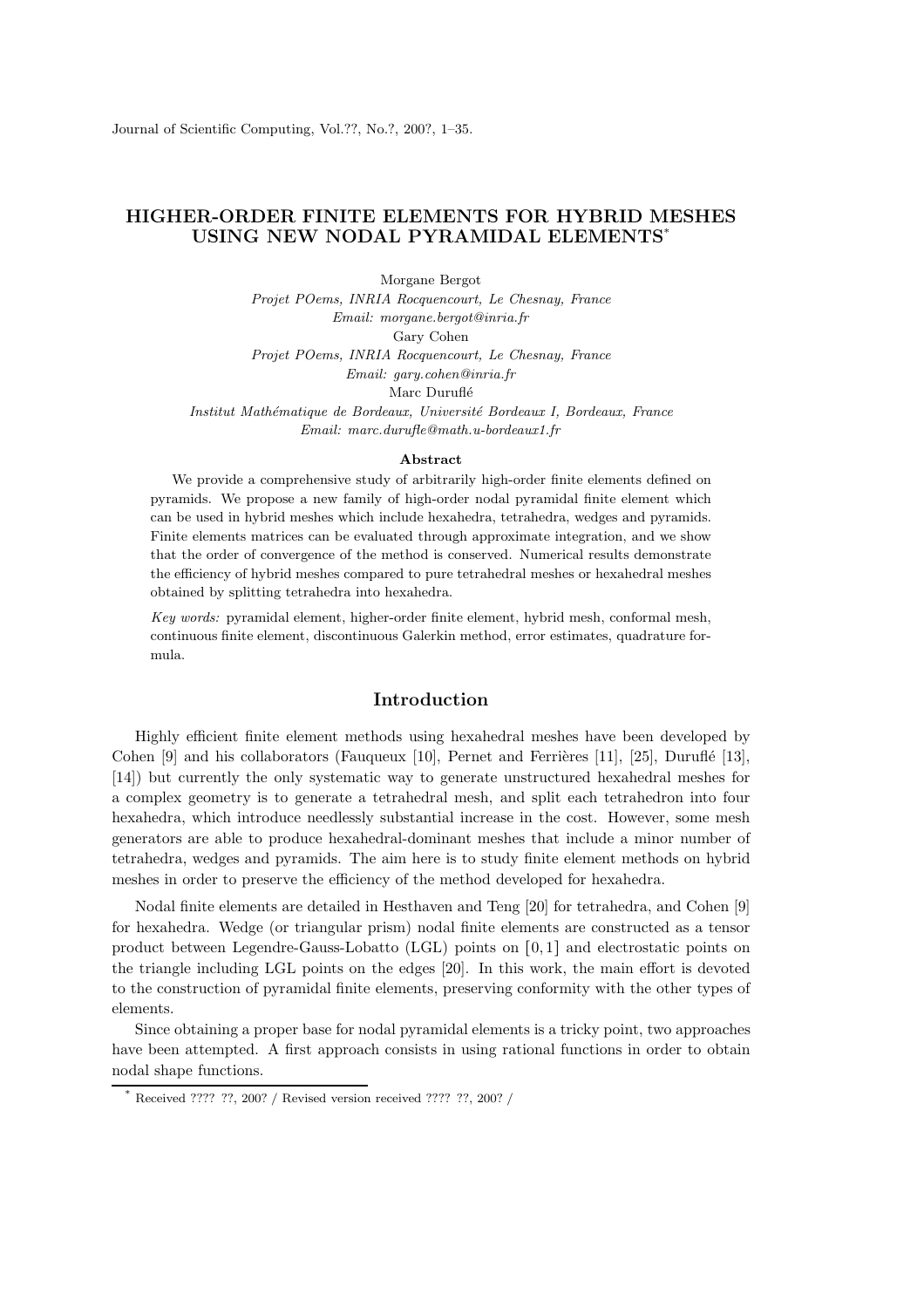- First works about nodal pyramidal elements have been made by Bedrosian in [2] where he noticed the impossibility of choosing polynomial shape functions if we want to preserve the conformity with other elements. As a solution, he proposes what he calls "rabbitfunctions" for first-order and second-order approximations. But, the second-order approximation does not include a node at the center of the quadrilateral base, which prohibits the conformity with the second-order hexahedron.
- Zgainski et al. [33] perform numerical experiments with the basis functions given by Bedrosian, and propose a modified second-order set of shape functions by adding a node at the center of the quadrilateral base. However, the central basis function proposed does not satisfy the nodal condition  $\varphi_i(M_j) = \delta_{ij}$ , and the modification does not improve the accuracy, since the finite element space generated by this set of basis functions does not contain  $\mathbb{P}_2$ . The same idea is taken back by Graglia *et al.* [17] who achieve to improve the accuracy with their own second-order central basis function.
- Chatzi and Preparata [6] introduce a generalization of Bedrosian basis functions at any order for nodes regularly distributed on the pyramid. Unfortunately, these basis functions are not consistent for order greater or equal to three since polynomials are not generated by these functions.

The second approach is to split the pyramid into tetrahedra to avoid the use of rational fractions, which have the debatable reputation to make the basis functions hard to manipulate, and instead use polynomial basis functions.

- Wieners [31], Knabner and Summ [22], and Bluck and Walker [3] provide a consistent firstorder set of shape functions which ensures the conformity with tetrahedra and hexahedra, by splitting a pyramid into two tetrahedra. Second-order shape functions have been proposed by Wieners, and high order shape functions by Bluck and Walker. However, the finite element space of higher order does not contain the low order finite element space, which leads to a non-consistent method in the case of non-affine pyramids. Moreover, this method requires expensive quadrature on each tetrahedron.
- Liu et al. [23] propose to symmetrize shape functions of Wieners, but this modification barely improves the accuracy of the method.

An other popular alternative for finite element is the hp approach (Szabó and Babuška [29]), e.g. with Solín *et al.* [28] for hexahedra, tetrahedra and wedges. Several papers extend the hp finite element to pyramidal elements.

- Warburton [30], Sherwin [26], Sherwin *et al.* [27], and Karniadakis and Sherwin [21] provide a tensorial set of basis functions for all types of elements based on the degeneration of a cube. For tetrahedra, hexahedra and wedges, the generated finite element spaces are standards. For pyramids, the proposed generated finite element space provides an optimal convergence for affine pyramids, but not for distorted pyramids for an order greater or equal to two. Moreover, the continuous transition between pyramids and tetrahedra is not achievable for general unstructured meshes.
- Nigam and Phillips [24] propose an original finite element space by deriving pyramidal finite elements from a reference element that is the infinite pyramid. With the finite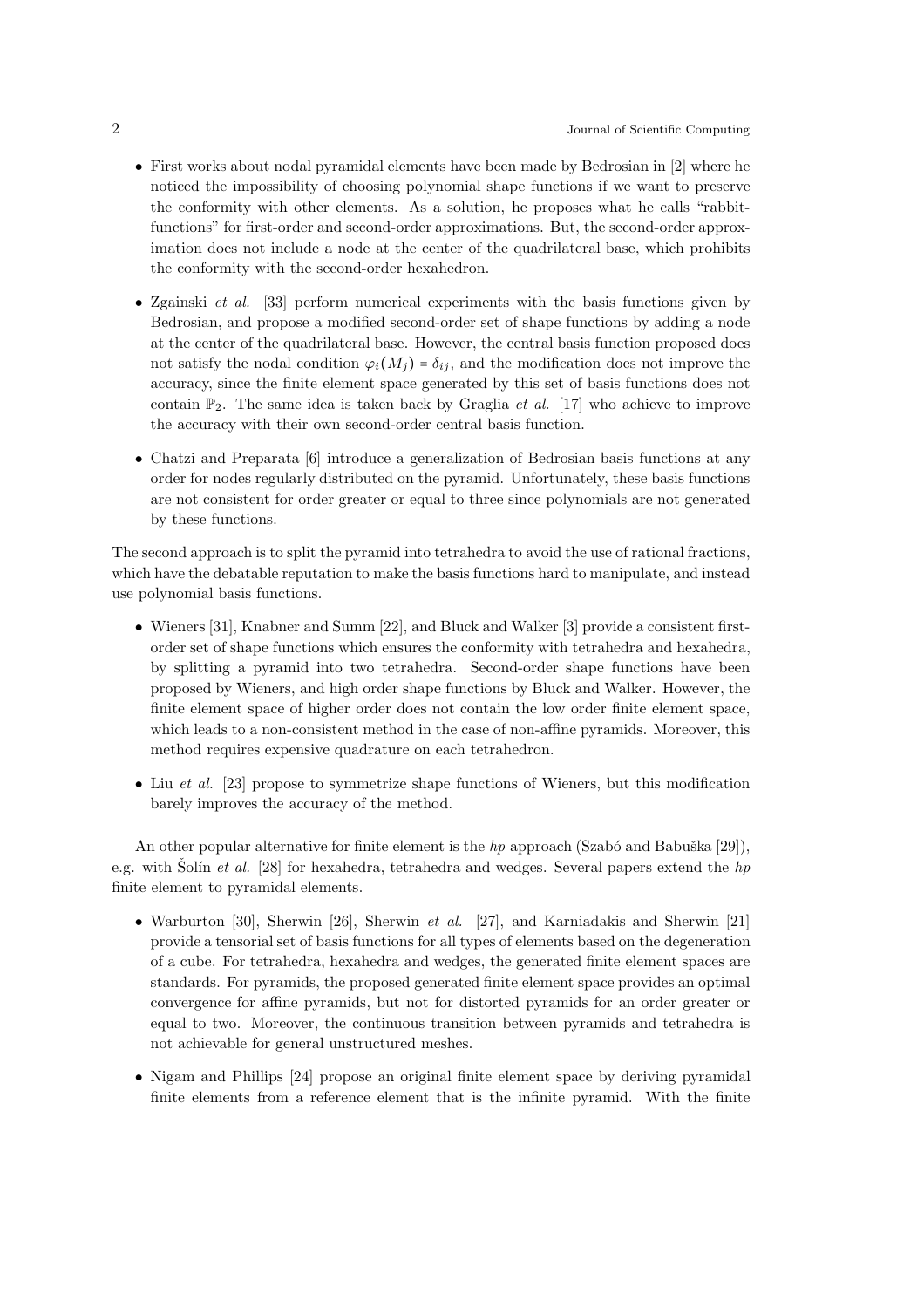element space they obtain, the accuracy is preserved but the dimension of this space could be reduced.

• Demkowicz et al. [12] and Zaglmayr [32] give the construction of partial-orthogonal basis functions for tetrahedra, hexahedra and wedges, and exploit the use of a degenerated cube for pyramidal elements to get a finite element space that preserve the optimal accuracy, with a smaller dimension than Nigam and Phillips.

In this paper, the reference element is the symmetric unit pyramid (Fig. 1.1). Let  $\mathbb{P}_r$  be the polynomial space of degree  $r$ , we claim that if we choose the following finite element space

$$
\hat{P}_r = \mathbb{P}_r(\hat{x}, \hat{y}, \hat{z}) \oplus \sum_{0 \le k \le r-1} \left(\frac{\hat{x}\hat{y}}{1-\hat{z}}\right)^{r-k} \mathbb{P}_k(\hat{x}, \hat{y}),
$$

we are able to produce optimal error estimates in  $H^1$  norm

$$
||u - \pi_r u||_{1,K} \leq Ch^r ||u||_{r+1,K}
$$

with the notations detailed in Section 4, for continuous finite elements.

In order to evaluate integrals, we propose in Section 3 to use the same technique as Bedrosian, detailed by Hammer, Marlowe and Stroud in [18], adapted to the pyramid and which does not deteriorate the accuracy, as it will be proved in Section 4. An extension of this work is proposed for discontinuous Galerkin formulation with the same finite element space  $\hat{P}_r$ .

To validate this new pyramidal finite element, a dispersion analysis is carried out in the case of periodic meshes. We have observed an optimal dispersion error in  $O(h^{2r})$  as obtained for other element shapes. Furthermore these elements have been tested for the Helmholtz equation with the continuous Galerkin formulation, and for the unsteady wave equation with the discontinuous Galerkin method. The numerical experiments show that they are much more efficient than purely tetrahedral elements, or hexahedral meshes generated by splitting each tetrahedron into four hexahedra.

The outline of our paper is as follows:

- In Section 1, following the classical notations of Ciarlet [7], we define two pyramidal finite elements of order r,  $(\hat{K}, \hat{P}_r, \hat{\Sigma})$  on the reference element, and  $(K, P_r, \Sigma)$  for any pyramid in the mesh ;
- $\bullet$  A comparison to existing hp finite element spaces is given in Section 2, along with possible improvements of these spaces, in propositions 2.2 and 2.3 ;
- The quadrature formula used to get exact integrals, whenever it is possible, for the basis functions constructed from the finite element space  $\hat{P}_r$  are presented in Section 3, thanks to a change of variable from the unit cube ;
- Section 4 is devoted to the error analysis which is performed in a classical way;
- The case of a discontinuous Galerkin formulation is briefly treated in Section 5 ;
- Section 6 is devoted to numerical results: a dispersion analysis is performed on the wave equation in section 6.1, the stability condition (CFL) is computed on a periodic infinite mesh in section 6.2, and numerical experiments are performed in section 6.4 along with explanations about storage.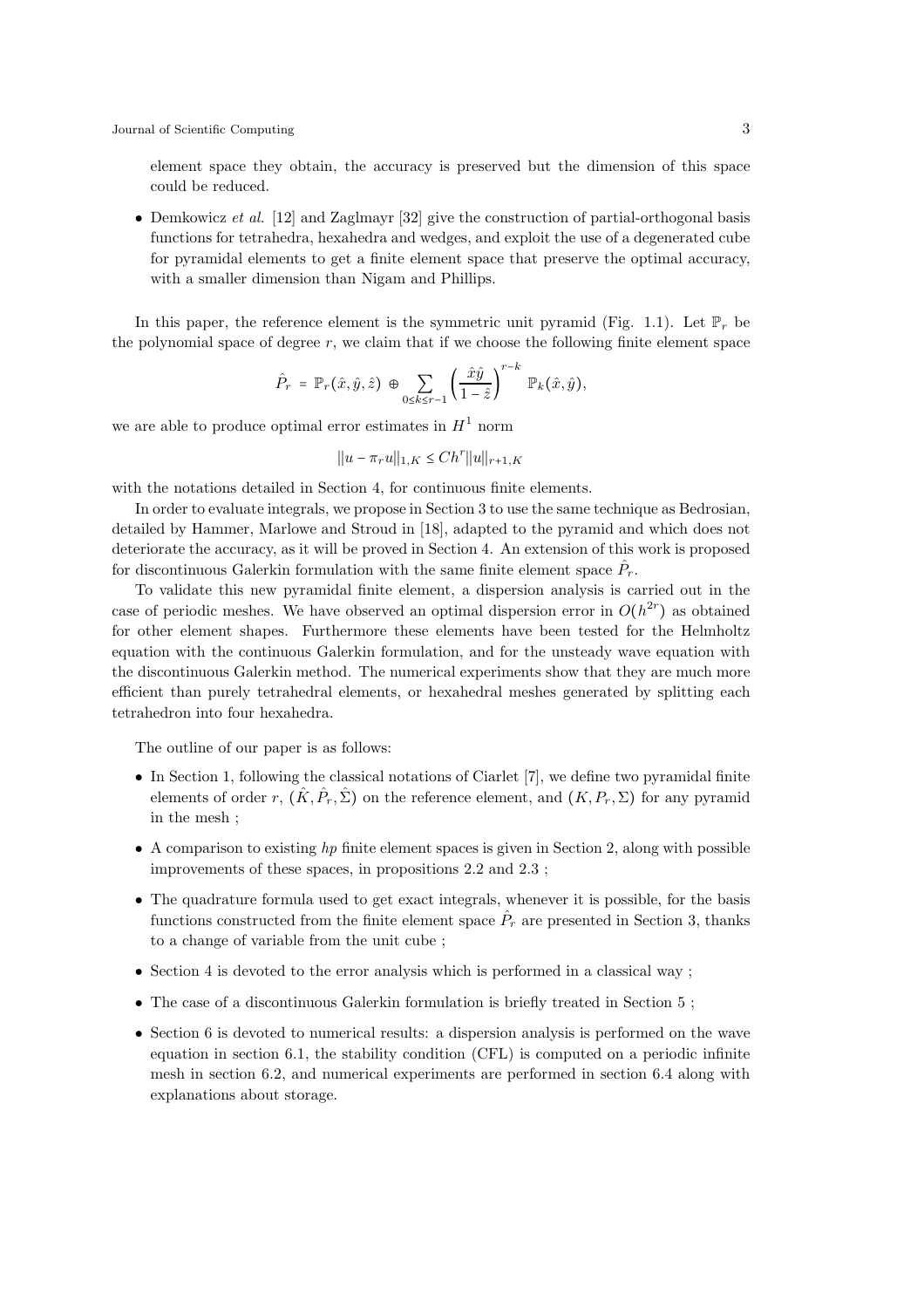# 1. Arbitrary High-Order Pyramidal Element

## 1.1. Pyramidal Element

**Definition 1.1** A pyramid  $K(x,y,z)$  is the image of the reference pyramid  $\hat{K}(\hat{x},\hat{y},\hat{z})$  taken as the unit symmetrical pyramid, centered at the origin by the transformation  $F$  given by Bedrosian [2] using rational fractions, as shown in Fig. 1.1

$$
F = \sum_{1 \le i \le 5} S_i \hat{\varphi}_i^1,\tag{1}
$$

where  $S_i = (x_i, y_i, z_i)$  are the vertices of the pyramid K and  $\hat{\varphi}_i^1$  are the following mapping functions

$$
\begin{cases}\n\hat{\varphi}_1^1 = \frac{1}{4} \left( 1 - \hat{x} - \hat{y} - \hat{z} + \frac{\hat{x}\hat{y}}{1 - \hat{z}} \right) \\
\hat{\varphi}_2^1 = \frac{1}{4} \left( 1 + \hat{x} - \hat{y} - \hat{z} - \frac{\hat{x}\hat{y}}{1 - \hat{z}} \right) \\
\hat{\varphi}_3^1 = \frac{1}{4} \left( 1 + \hat{x} + \hat{y} - \hat{z} + \frac{\hat{x}\hat{y}}{1 - \hat{z}} \right) \\
\hat{\varphi}_4^1 = \frac{1}{4} \left( 1 - \hat{x} + \hat{y} - \hat{z} - \frac{\hat{x}\hat{y}}{1 - \hat{z}} \right) \\
\hat{\varphi}_5^1 = \hat{z}\n\end{cases}
$$

when F is invertible.



Fig. 1.1. Transformation of the reference pyramid  $\hat{K}$  to the pyramid K via the transformation F

**Remark 1.2** The mapping functions  $\hat{\varphi}_i^1$  are denoted with an upper index 1 as they correspond to the basis functions of order 1.

The case of a non-invertible transformation may occur when considering a degenerated element, e.g. when the five vertices are co-planar, but the characterization of pyramids for which  $F$  is invertible remains an open question, as for hexahedra (Duruflé et al. [14]). In the sequel, we assume that  $F$  is always invertible.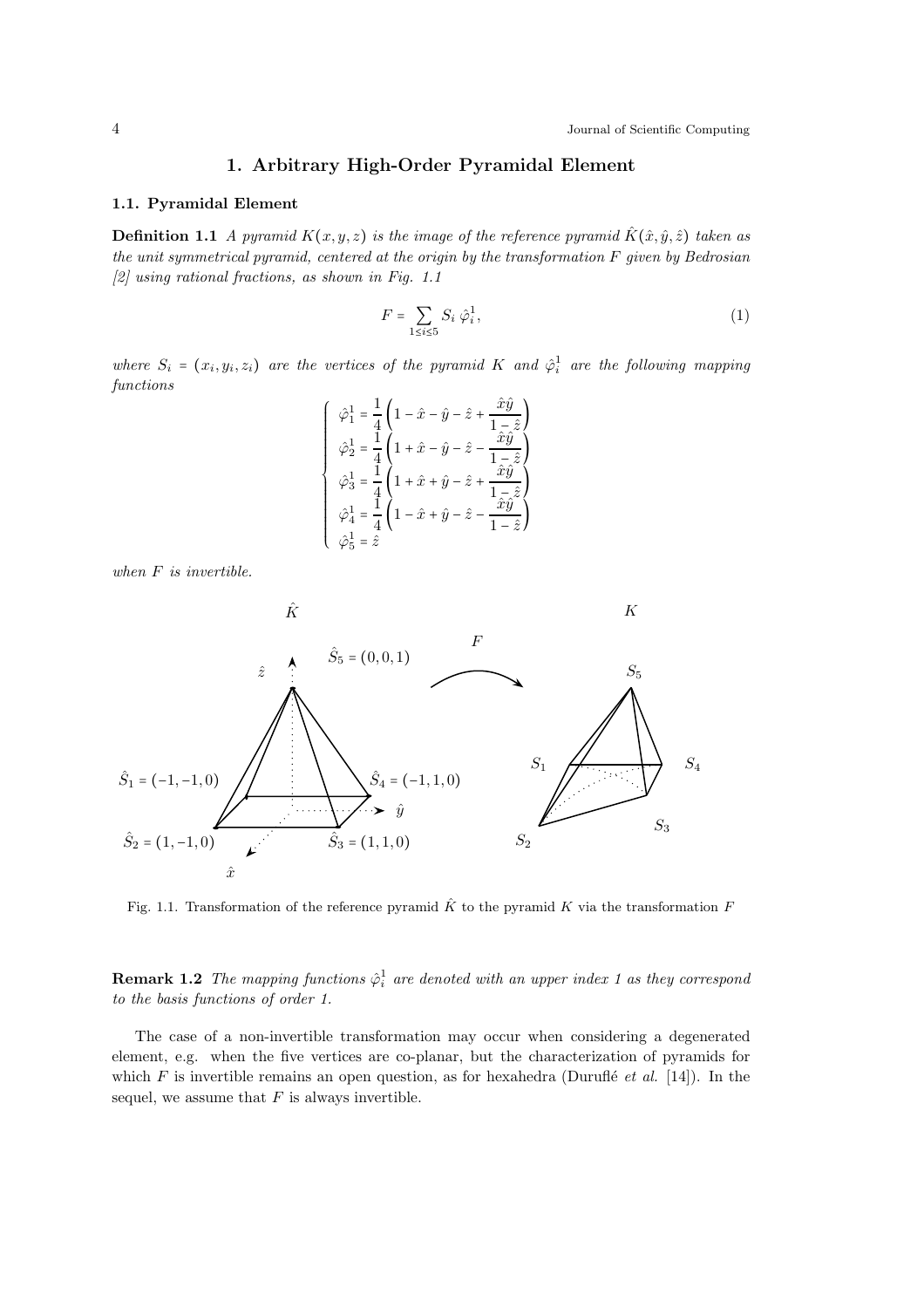The transformation  $F$  can be explicitly written as

$$
4F = (S_1 + S_2 + S_3 + S_4) + \hat{x} (-S_1 + S_2 + S_3 - S_4) + \hat{y} (-S_1 - S_2 + S_3 + S_4)
$$
  
+  $\hat{z} (4S_5 - S_1 - S_2 - S_3 - S_4) + \frac{\hat{x}\hat{y}}{1 - \hat{z}} (S_1 + S_3 - S_2 - S_4).$ 

We notice that  $F$  is affine when

$$
S_1 + S_3 = S_2 + S_4,
$$

i.e. when the base of the pyramid is a parallelogram. Furthermore,  $F$  ensures the conformity with tetrahedra and hexahedra as the shape functions becomes a two-dimensional triangular or quadrilateral shape function, since adjacent tetrahedra, wedge and hexahedra have the same property. That would not be the case if F had been chosen to be polynomial.

Remark 1.3 The shape function of Bedrosian can be found by defining the transformation T from the unit cube  $\widetilde{Q}$  to the reference pyramid  $\hat{K}$ 

$$
T: \begin{cases} \hat{x} = (1 - \tilde{z})(1 - 2\tilde{x}) \\ \hat{y} = (1 - \tilde{z})(1 - 2\tilde{y}) \\ \hat{z} = \tilde{z}. \end{cases}
$$
 (2)

For a basis function of the hexahedron  $\varphi(\tilde{x}, \tilde{y}, \tilde{z}) = (1 - \tilde{x})(1 - \tilde{y})(1 - \tilde{z})$ , the transformation T gives indeed

$$
\varphi \circ T^{-1}(\hat{x}, \hat{y}, \hat{z}) = \frac{1}{4} \frac{(1 - \hat{x} - \hat{z})(1 - \hat{y} - \hat{z})}{1 - \hat{z}} = \hat{\varphi}_1^1(\hat{x}, \hat{y}, \hat{z}).
$$

Similarly, we find the other functions of Bedrosian.

# 1.2. A Pyramidal Finite Element Space of Order r

We place ourselves in the most restrictive case, that is continuous finite elements. The finite element space  $V_h$  on an open set  $\Omega$  of  $\mathbb{R}^3$  is given by

$$
V_h = \{ u \in H^1(\Omega) \mid u_{|K} \in P_r^F(K) \},\
$$

where  $P_r^F$  is the real space of order r for an element K of the mesh defined by

$$
P_r^F(K) = \{u \mid u \circ F \in \hat{P}_r(\hat{K})\},\
$$

The finite element space  $\hat{P}_r$  of order r on  $\hat{K}$  is

- $\mathbb{P}_r(\hat{x}, \hat{y}, \hat{z}) = \left\{\hat{x}^i \hat{y}^j \hat{z}^k, \ i+j+k \leq r \right\}$  when  $\hat{K}$  is a tetrahedron;
- $\mathbb{Q}_r(\hat{x}, \hat{y}, \hat{z}) = \left\{\hat{x}^i \hat{y}^j \hat{z}^k, i, j, k \leq r\right\}$  when  $\hat{K}$  is a hexahedron;
- $\mathbb{P}_r(\hat{x}, \hat{y}) \otimes \mathbb{P}_r(\hat{z}) = \left\{\hat{x}^i \hat{y}^j \hat{z}^k, \ i+j \leq r, k \leq r\right\}$  when  $\hat{K}$  is a wedge;
- and defined by identity (5) when  $\hat{K}$  is a pyramid.

To use the Bramble-Hilbert's lemma and get optimal error estimates, the real space  $P_r^F$  for a pyramidal element  $K$  of the mesh must be such that

$$
\mathbb{P}_r(x, y, z) \subset P_r^F. \tag{3}
$$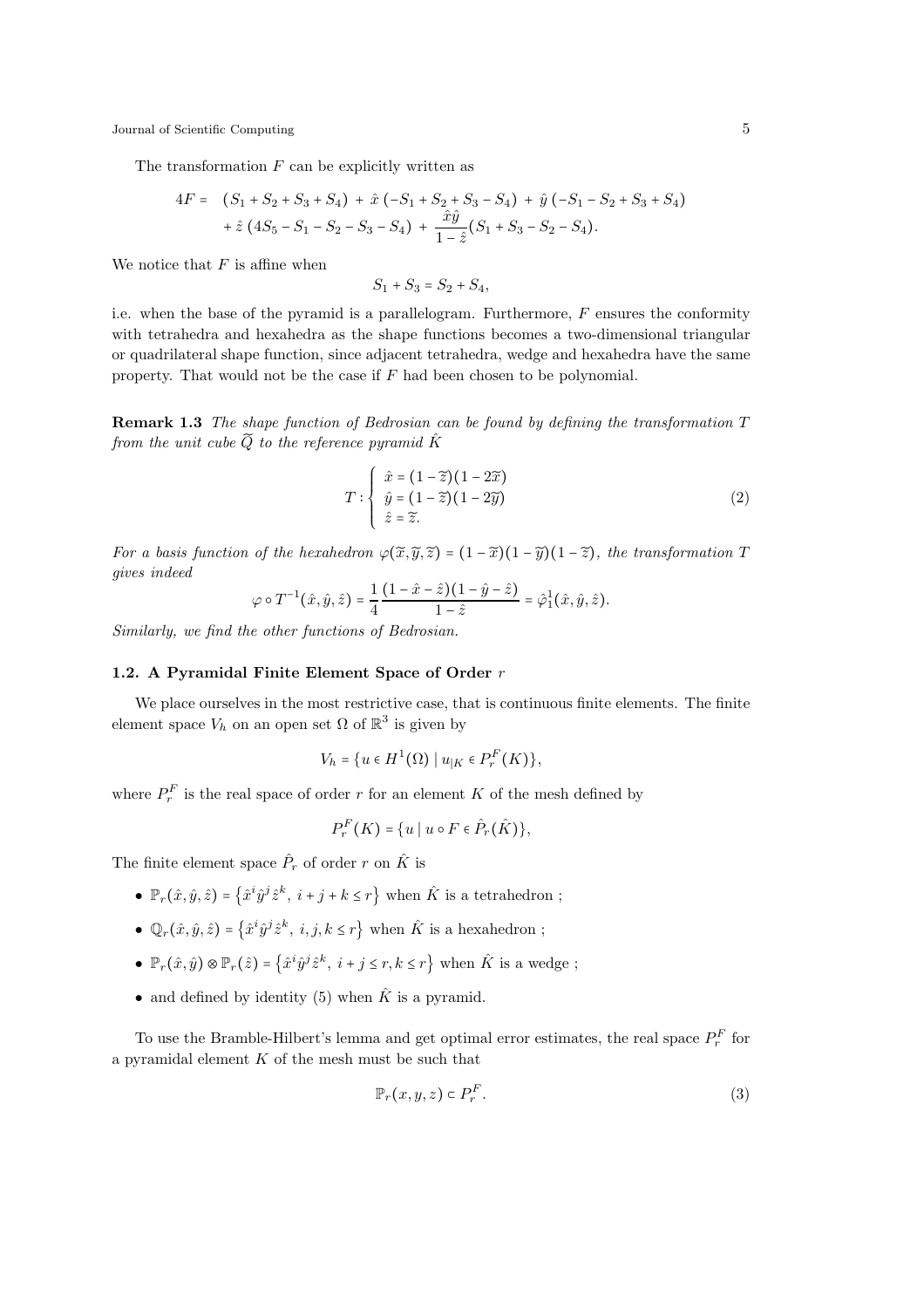**Theorem 1.4** When F is affine, the minimal space  $\hat{P}_r$  of order r such that we have the inclusion (3) is

$$
\hat{P}_r = \mathbb{P}_r(\hat{x}, \hat{y}, \hat{z}). \tag{4}
$$

When F is not affine, the minimal space  $\hat{P}_r$  of order r such that we have the inclusion (3) is

$$
\hat{P}_r = \mathbb{P}_r(\hat{x}, \hat{y}, \hat{z}) \oplus \sum_{0 \le k \le r-1} \left(\frac{\hat{x}\hat{y}}{1-\hat{z}}\right)^{r-k} \mathbb{P}_k(\hat{x}, \hat{y}). \tag{5}
$$

*Proof.* When  $F \in \mathbb{P}_1$ , it is easy to see that

$$
\hat{P}_r(\hat{K}) = \mathbb{P}_r(\hat{K}) \Longleftrightarrow P_r^F(K) = \mathbb{P}_r(K),
$$

which means that taking  $\hat{P}_r = \mathbb{P}_r$  when the base of the pyramid is a parallelogram is necessary and sufficient to satisfy (3).

For any base of the pyramid, we take  $f \in \mathbb{P}_r$ , i.e.

$$
f = \sum_{\begin{array}{c}0 \le i,j,k \le r,\\i+j+k \le r\end{array}} x^i y^j z^k.
$$

We study the case  $f = x^n$ ,  $n \leq r$ . Using the transformation F, f can be written as

$$
4^n f = 4^n x^n = \left[ x_1 \left( 1 - \hat{x} - \hat{y} - \hat{z} \right) + x_2 \left( 1 + \hat{x} - \hat{y} - \hat{z} \right) + x_3 \left( 1 + \hat{x} + \hat{y} - \hat{z} \right) + x_4 \left( 1 - \hat{x} + \hat{y} - \hat{z} \right) + 4 \hat{z} x_5 + \frac{\hat{x} \hat{y}}{1 - \hat{z}} \left( x_1 + x_3 - x_2 - x_4 \right) \right]^n.
$$

As the part

$$
\[x_1(1-\hat{x}-\hat{y}-\hat{z})+x_2(1+\hat{x}-\hat{y}-\hat{z})+x_3(1+\hat{x}+\hat{y}-\hat{z})+x_4(1-\hat{x}+\hat{y}-\hat{z})+4\hat{z}x_5\]^{n}
$$

is in  $\mathbb{P}_n(\hat{x}, \hat{y}, \hat{z})$ , it remains to handle the terms

$$
(a+b\hat{x}+c\hat{y}+d\hat{z})^k\left(\frac{\hat{x}\hat{y}}{1-\hat{z}}\right)^{n-k} \ k\leq n-1.
$$

Developing the first factor, we get terms of the form

$$
\hat{z}^p \left(\alpha + \beta \hat{x} + \gamma \hat{y}\right)^{k-p} \left(\frac{\hat{x}\hat{y}}{1-\hat{z}}\right)^{n-k}.
$$

If  $p = 0$ , the factor belongs to  $\left(\frac{\hat{x}\hat{y}}{1-\hat{y}}\right)$  $\overline{1-\hat{z}}$  $n-k$  $\mathbb{P}_k(\hat{x}, \hat{y})$ . Otherwise, we decrease the power of  $\hat{z}$ , by writing  $\hat{z} = 1 - \hat{z} + \hat{z}$ 

$$
\hat{z}^{p-1}(\alpha+\beta\hat{x}+\gamma\hat{y})^{k-p}(\frac{\hat{x}\hat{y}}{1-\hat{z}})^{n-k} + \hat{z}^{p-1}(\alpha+\beta\hat{x}+\gamma\hat{y})^{k-p}\hat{x}\hat{y}(\frac{\hat{x}\hat{y}}{1-\hat{z}})^{n-k-1}.
$$

Iterating this method, we erase all the powers of  $\hat{z}$  to obtain a term of higher degree

$$
(\alpha + \beta \hat{x} + \gamma \hat{y})^{k-p} (\hat{x} \hat{y})^p (\frac{\hat{x}\hat{y}}{1-\hat{z}})^{n-k-p}.
$$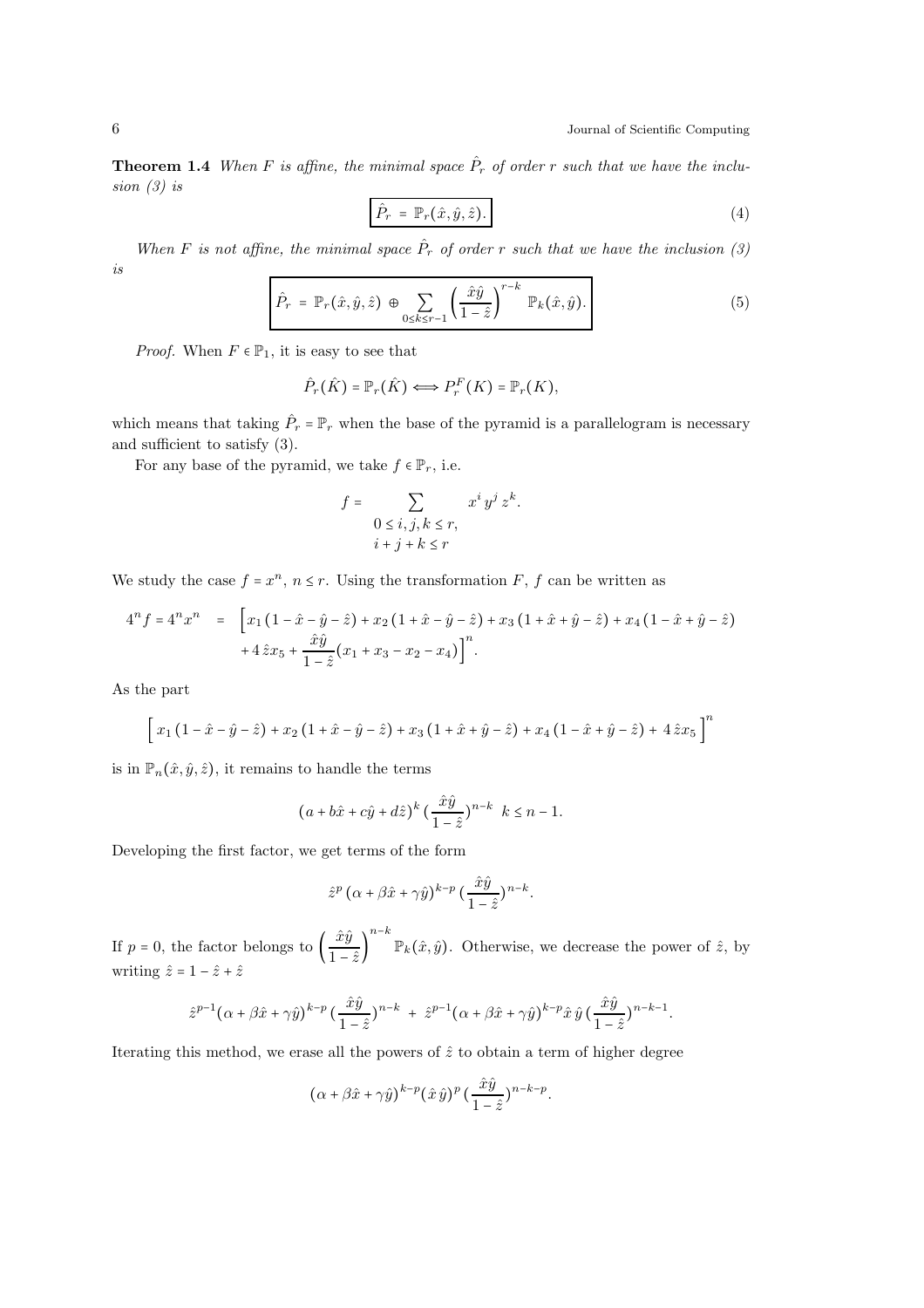However, when  $k + p \ge n$ , the iterative procedure stops as we obtained the polynomial

$$
\hat{z}^{p+k-n}(\alpha+\beta\hat{x}+\gamma\hat{y})^{k-p}(xy)^{n-k},\tag{6}
$$

and the degree of this polynomial is equal to  $k \leq r - 1$ . Since  $k + p \leq r - 1$ ,

$$
(\alpha + \beta \hat{x} + \gamma \hat{y})^{k-p} (\hat{x} \hat{y})^p \in \mathbb{P}_{k+p}(\hat{x}, \hat{y}),
$$

and the term is finally in

$$
\mathbb{P}_m(\hat{x}, \hat{y}) \left(\frac{\hat{x}\hat{y}}{1-\hat{z}}\right)^{n-m}
$$

with  $m = k + p$ ,  $m \leq n - 1$ .

We let the reader convince himself that other cases can be treated similarly.

At this point, we proved that it is sufficient to take  $\hat{P}_r$  as specified by Theorem 1.4 to obtain the inclusion (3).  $\Box$ 

### Corollary 1.5

$$
dim \ \hat{P}_r = \frac{1}{6}(r+1)(r+2)(2r+3).
$$

Proof. We classically have

dim 
$$
\mathbb{P}_r(\hat{x}, \hat{y}, \hat{z}) = \frac{1}{6}(r+1)(r+2)(r+3)
$$

and, using the direct sums property,

$$
\dim \sum_{0 \le k \le r-1} \left( \frac{\hat{x}\hat{y}}{1-\hat{z}} \right)^{r-k} \mathbb{P}_k(\hat{x}, \hat{y}) = \sum_{0 \le k \le r-1} \dim \mathbb{P}_k(\hat{x}, \hat{y}) = \sum_{0 \le k \le r-1} \frac{(k+1)(k+2)}{2} = \frac{r(r+1)(r+2)}{6},
$$
\nthat is

$$
\dim \hat{P}_r(\hat{x}, \hat{y}, \hat{z}) = \frac{1}{6} (r+1) (r+2) (r+3) + \frac{1}{6} r (r+1) (r+2)
$$

which provides the claimed result. □

## Proposition 1.6

$$
\hat{P}_{r | \hat{x}=1-\hat{z} \text{ or } \hat{x}=\hat{z}-1} = \mathbb{P}_{r}(\hat{y}, \hat{z}). \n\hat{P}_{r | \hat{y}=1-\hat{z} \text{ or } \hat{y}=\hat{z}-1} = \mathbb{P}_{r}(\hat{x}, \hat{z}). \n\hat{P}_{r | \hat{z}=0} = \mathbb{Q}_{r}(\hat{x}, \hat{y}).
$$
\n(7)

*Proof.* Any function  $p \in \hat{P}_r$  can be written as

$$
p(\hat{x}, \hat{y}, \hat{z}) = p_r(\hat{x}, \hat{y}, \hat{z}) + \sum_{0 \le k \le r-1} p_k(\hat{x}, \hat{y}) \left(\frac{\hat{x}\hat{y}}{1-\hat{z}}\right)^{r-k},
$$

with  $p_r \in \mathbb{P}_r(\hat{x}, \hat{y}, \hat{z})$  and  $p_k \in \mathbb{P}_k(\hat{x}, \hat{y})$ .

On a triangular face, we replace  $\hat{x}$  by  $\pm(1-\hat{z})$  or  $\hat{y}$  by  $\pm(1-\hat{z})$ , according to the considered face. For example for the face  $\hat{x} = (1 - \hat{z})$ , as  $p_r((1 - \hat{z}), \hat{y}, \hat{z})$  obviously belongs to  $\mathbb{P}_r(\hat{y}, \hat{z})$ , rational parts become

$$
p_k(\hat{x}, \hat{y}) \left(\frac{\hat{x}\hat{y}}{1-\hat{z}}\right)^{r-k} = p_k((1-\hat{z}), \hat{y}) y^{r-k}, \ \ 0 \le k \le r-1.
$$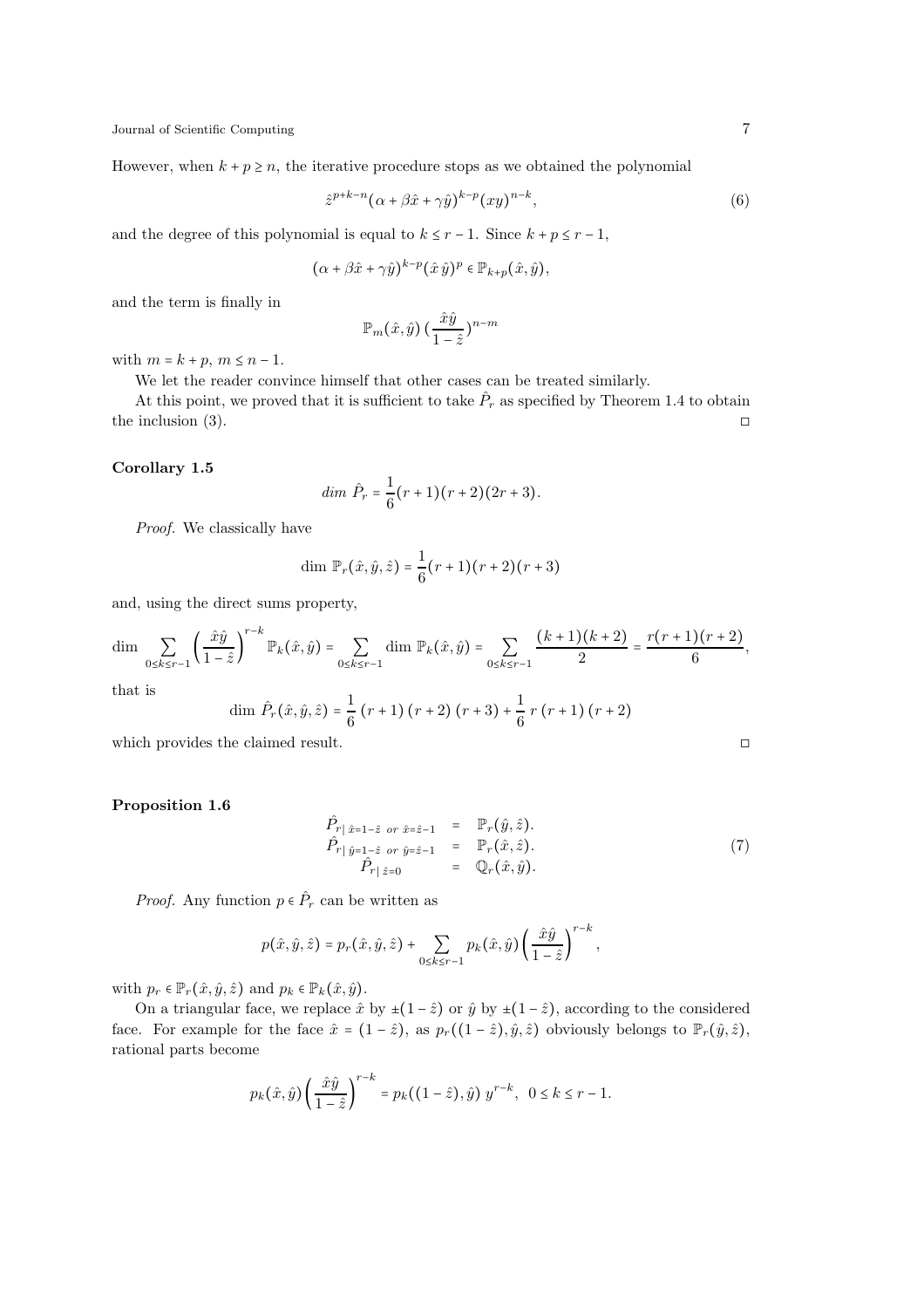As  $p_k((1-\hat{z}), \hat{y}) \in \mathbb{P}_k(\hat{y}, \hat{z})$ , we have  $p_k((1-\hat{z}), \hat{y})y^{r-k} \in \mathbb{P}_r(\hat{y}, \hat{z})$ , and finally  $p \in \mathbb{P}_r(\hat{y}, \hat{z})$ . The same simplification can be done for the other faces.

On the quadrangular base, we replace  $\hat{z}$  by 0:  $p_r(\hat{x}, \hat{y}, 0)$  is obviously in  $\mathbb{Q}_r(\hat{x}, \hat{y})$ , and the rational parts become

$$
p_k(\hat{x}, \hat{y}) \left(\frac{\hat{x}\hat{y}}{1-\hat{z}}\right)^{r-k} = p_k(\hat{x}, \hat{y}) x^{r-k} y^{r-k}, \ 0 \le k \le r-1.
$$

As  $p_k(\hat{x}, \hat{y}) \in \mathbb{P}_k(\hat{x}, \hat{y})$ , we have  $p_k(\hat{x}, \hat{y})x^{r-k}y^{r-k} \in \mathbb{Q}_r(\hat{x}, \hat{y})$ , and finally  $p \in \mathbb{Q}_r(\hat{x}, \hat{y})$ .

The proposition is finally proved using a dimension argument. □

## Proposition 1.7

$$
P_r^F(K) \subset H^1(K).
$$

*Proof.* For  $p \in P_r^F$ ,  $p \in C^{\infty}(\bar{K} \setminus S_5)$  as a the rational fraction when its pole is not in the domain. The continuity in  $S_5$  is proved by considering four pseudo-faces  $F^i_{\varepsilon}$ ,  $0 \le i \le 4$ ,  $0 \le \varepsilon \le 1$ mapping a quarter  $Q_i$  of the pyramid. We consider the face  $F_{\varepsilon}^2$ <sup>2</sup> represented in Fig. 1.2 in red,  $Q_2$  being represented in blue.  $F_\varepsilon^2$  $\epsilon^2$  is such that

$$
\begin{cases}\n x = (1-z)(1-\varepsilon) \\
 -(1-z)(1-\varepsilon) \le y \le (1-z)(1-\varepsilon) \\
 0 \le z \le 1,\n\end{cases}
$$

and we have

$$
\forall M = (x, y, z) \in Q_2, \exists \varepsilon \in [0, 1], M \in F_{\varepsilon}^2.
$$



All cases amount to study  $p = \frac{xy}{1}$  $\frac{w}{1-z}$  which is the difficult case.

$$
p_{|F_{\varepsilon}^2} = \frac{(1-z)(1-\varepsilon)y}{1-z} = (1-\varepsilon)y \xrightarrow{z \to 1} 0.
$$

The three other cases are similar by symmetry, and finally  $p \in C^0(\overline{K})$ .

As K is bounded, we get  $p \in L^2(K)$ . As for p, we consider  $\nabla p$  on a quarter of pyramid, for example  $Q_2$  and we consider an  $\varepsilon$  such that  $M \in F_{\varepsilon}^2$  $\epsilon^2$ , and

$$
-(1-\varepsilon)^2\leq \frac{\partial p}{\partial z}_{|F_{\varepsilon}^2}\leq \big(1-\varepsilon\big)^2,
$$

that is  $\partial_z p$  is bounded. The same technique applied for  $\partial_x p$  and  $\partial_y p$  leads to conclude that  $\nabla p$ in bounded inside K. As K is also bounded, we have  $\nabla p \in L^2(K)$ .

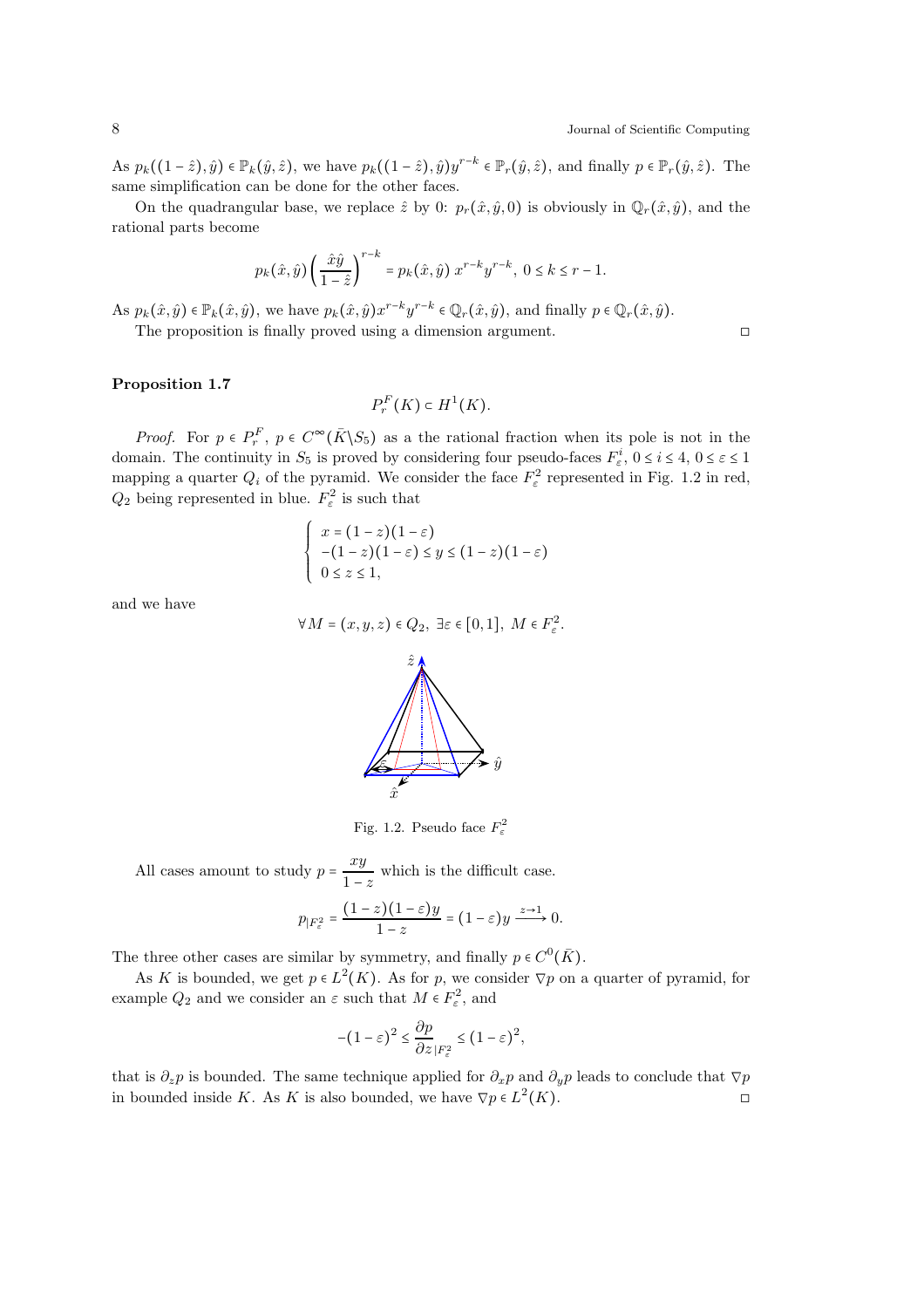Proposition 1.6 ensures to a function  $u \in V_h$  to be continuous across the interface between elements, whatever the type of the elements adjacent to the face, and therefore to belong to  $H^1(\Omega)$  due to proposition 1.7.

**Proposition 1.8** The optimal finite element space of order r on the unit cube  $\widetilde{Q}$  is

$$
C_r = \hat{P}_r \circ T = \sum_{0 \le k \le r} \mathbb{Q}_k(\widetilde{x}, \widetilde{y})(1-\widetilde{z})^k.
$$

*Proof.* Using the transformation T, the polynomial part of  $\hat{P}_r$  becomes

$$
\begin{aligned} \{\hat{x}^m \hat{y}^n \hat{z}^p, \ m+n+p \leq r\} \circ T &= \{ (1-2\widetilde{x})^m (1-2\widetilde{y})^n (1-\widetilde{z})^{m+n} \widetilde{z}^p, \ m+n+p \leq r \} \\ &= \{ \widetilde{x}^m \widetilde{y}^n \widetilde{z}^p (1-\widetilde{z})^{m+n}, \ m+n+p \leq r \} \subset C_r, \end{aligned}
$$

whereas the fractional part of  $\hat{P}_r$  becomes

$$
\left\{\hat{x}^i \hat{y}^j \left(\frac{\hat{x}\hat{y}}{1-\hat{z}}\right)^{r-p}, \ i+j \leq p \leq r-1\right\} \circ T = \left\{(1-2\widetilde{x})^{r-p+i} (1-2\widetilde{y})^{r-p+j} (1-\widetilde{z})^{r-p+i+j}, \ i+j \leq p \leq r-1\right\}
$$

$$
= \left\{\widetilde{x}^{r-k+i} \widetilde{y}^{r-k+j} (1-\widetilde{z})^{r-k+i+j}, 0 \leq i+j \leq k \leq r-1\right\} \subset C_r,
$$

that is  $\widetilde{P}_r \subset C_r$ .

We now notice that

$$
\dim C_r = \sum_{0 \le k \le r} (k+1)^2 = \frac{1}{6} (r+1)(r+2)(2r+3) = \dim \hat{P}_r = \dim \widetilde{P}_r,
$$

which proves the proposition. □

# 1.3. Location of the Degrees of Freedom

We wish to link continuously pyramidal elements with other elements of the mesh

- hexahedra with Legendre-Gauss-Lobatto (LGL) points ;
- tetrahedra with Hesthaven "electrostatic points" constructed with LGL points on edges (Hesthaven and Teng[20]);
- wedges obtained by a tensorial product of a face of a tetrahedron of Hesthaven, that is a triangle of Hesthaven (Hesthaven [19]), with an edge with LGL points.

We place the degrees of freedom on LGL points on the quadrangular base of the pyramid, and on Hesthaven points on each triangular face. The number of degrees of freedom  $n_f$  on the faces is then

$$
n_f = 3r^2 + 2.
$$

We add  $n_i$  degrees of freedom inside the pyramid

$$
n_i = \frac{1}{6}(r-1)(r-2)(2r-3) = \sum_{1 \le k \le r-2} k^2.
$$

and we place them on  $(r-2)$  parallel planes of  $k^2$  degrees of freedom, as shown in the Fig. 1.3.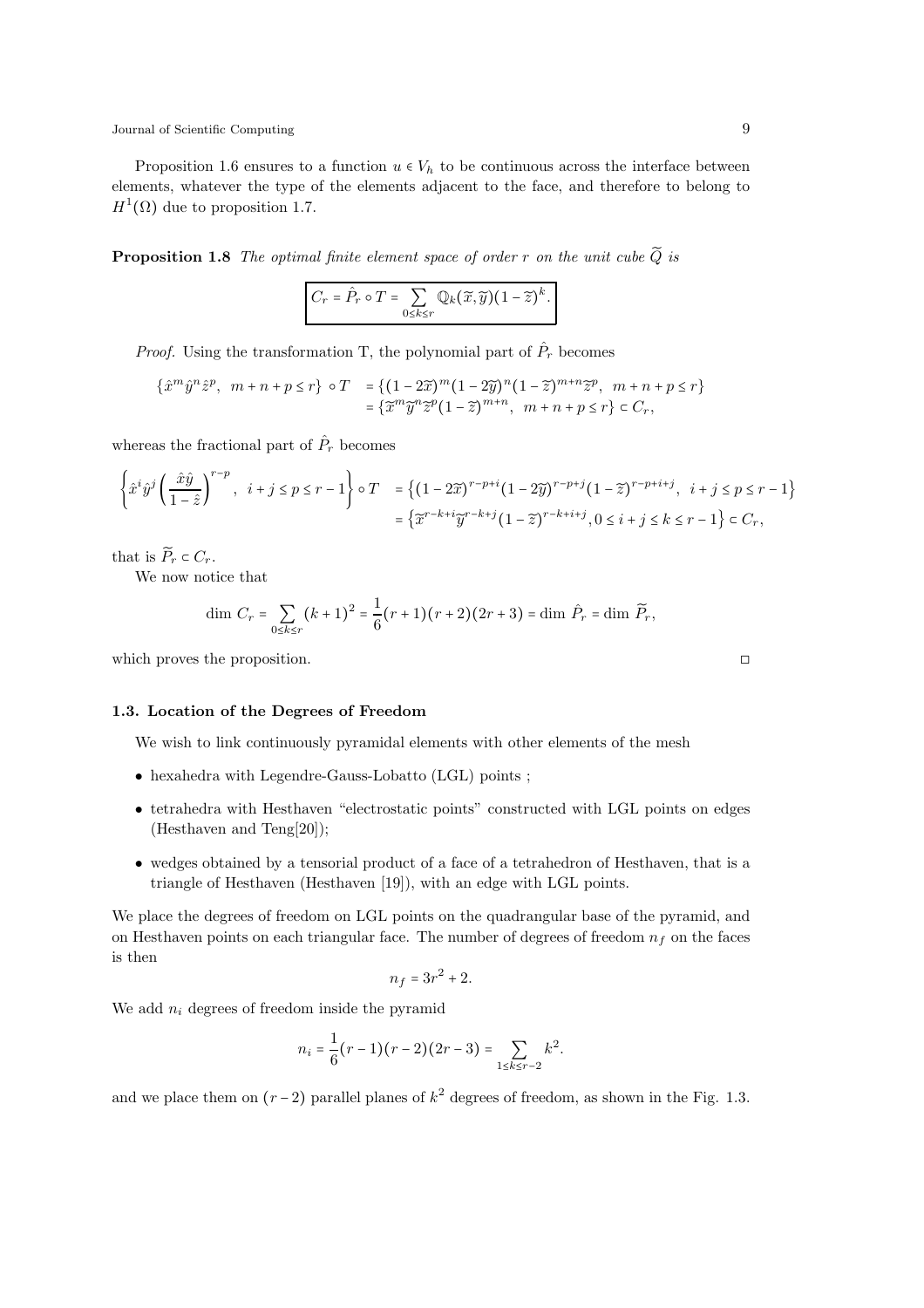

Fig. 1.3. Location of the degrees of freedom inside the pyramidal element of order 5

The total number of degrees of freedom is

$$
n_r = n_i + n_f = \frac{1}{6}(r+1)(r+2)(2r+3).
$$

which is precisely the dimension of  $\hat{P}_r$ .

Degrees of freedom can then be placed systematically on the pyramid, at any order. Each category of point is represented by a color in the Fig. 1.4 for the pyramidal elements of order two to four.



Fig. 1.4. Location of the degrees of freedom for the pyramidal elements of order 2, 3 and 4

# 1.4. Basis Functions

The basis functions on the reference pyramid  $\hat{K}$  are obtained by inverting a Vandermonde system as follow.

Let  $(\hat{M}_i)_{1\leq i\leq n_r}$  the locations of the interpolation points on the pyramid, and  $(\hat{\psi}_i)_{1\leq i\leq n_r}$  a base of  $\hat{P}_r$ ,

**Definition 1.9** The Vandermonde matrix  $VDM \in M_{n_r}(\mathbb{R})$  is defined by

$$
VDM_{i,j} = \hat{\psi}_i(\hat{M}_j), \quad 1 \le i, j \le n_r,
$$
\n<sup>(8)</sup>

and the basis function  $\hat{\varphi}_i$  linked to the interpolation point  $\hat{M}_i$  is then defined as

$$
\hat{\varphi}_i = \sum_{1 \le j \le n_r} (VDM^{-1})_{i,j} \hat{\psi}_j. \tag{9}
$$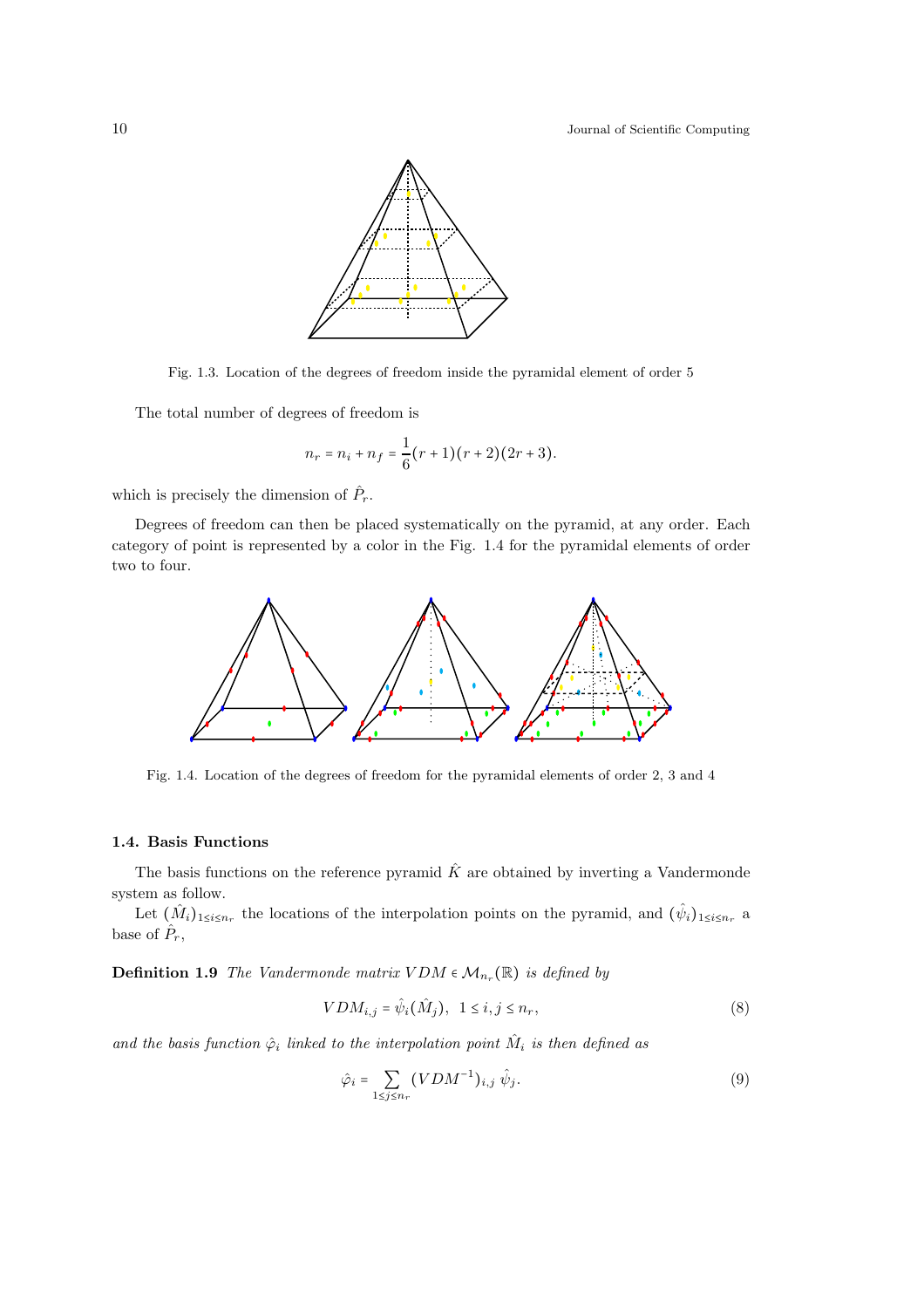**Proposition 1.10** The following set of basis functions is an orthogonal base of  $\hat{P}_r$ 

$$
\left\{P_i^{0,0}\left(\frac{\hat{x}}{1-\hat{z}}\right)P_j^{0,0}\left(\frac{\hat{y}}{1-\hat{z}}\right)(1-\hat{z})^{max(i,j)}P_k^{2max(i,j)+2,0}(2\hat{z}-1),\ 0\leq i,j\leq r,\ 0\leq k\leq r-max(i,j)\right\},\
$$

where  $P_m^{i,j}(x)$  denotes the Jacobi polynomial of order m, orthogonal for the weight  $(1-x)^i(1+x)^j$ .

Proof. We note

$$
\hat{\psi}_{i,j,k}(\hat{x},\hat{y},\hat{z}) = P_i^{0,0}\left(\frac{\hat{x}}{1-\hat{z}}\right)P_j^{0,0}\left(\frac{\hat{y}}{1-\hat{z}}\right)(1-\hat{z})^{max(i,j)}P_k^{2max(i,j)+2,0}(2\hat{z}-1).
$$

We first prove that the family is orthogonal by using the transformation (2) on  $\tilde{Q}_r$ 

$$
\int_{\hat{K}} \hat{\psi}_{i,j,k}(\hat{x}, \hat{y}, \hat{z}) \quad \hat{\psi}_{i',j',k'}(\hat{x}, \hat{y}, \hat{z}) \, d\hat{x} \, d\hat{y} \, d\hat{z} =
$$
\n
$$
\underbrace{\int_{0}^{1} P_{i}^{0,0}(2\tilde{x} - 1) P_{i'}^{0,0}(2\tilde{x} - 1) \, d\tilde{x}}_{= C_{ii'} \delta_{ii'}} \underbrace{\int_{0}^{1} P_{j}^{0,0}(2\tilde{y} - 1) P_{j'}^{0,0}(2\tilde{y} - 1) \, d\tilde{y}}_{= C_{jj'} \delta_{jj'}}}{= C_{jj'} \delta_{jj'}}
$$
\n
$$
4 \int_{0}^{1} (1 - \tilde{z})^{\max(i,j) + \max(i',j') + 2} P_{k}^{2\max(i,j) + 2,0}(2\tilde{z} - 1) P_{k'}^{2\max(i',j') + 2,0}(2\tilde{z} - 1) \, d\tilde{z},
$$

with  $0 \le i, j \le r, 0 \le k \le r - max(i, j)$ , and when  $i = i'$  and  $j = j'$ 

$$
\int_0^1 (1-\widetilde{z})^{2max(i,j)+2} P_k^{2max(i,j)+2,0} (2\widetilde{z}-1) P_{k'}^{2max(i,j)+2,0} (2\widetilde{z}-1) \ d\widetilde{z} = C_{kk'} \delta_{k\,k'}.
$$

We also have

$$
\{\hat{\psi}_{i,j,k}(\hat{x}, \hat{y}, \hat{z}), \ 0 \le i, j \le r, \ k \le r - \max(i, j)\} \circ T^{-1} = \left\{P_i^{0,0}(2\widetilde{x} - 1) P_j^{0,0}(2\widetilde{y} - 1) (1 - \widetilde{z})^{\max(i, j)} P_k^{2\max(i, j) + 2, 0}(2\widetilde{z} - 1), \ 0 \le i, j \le r, \ k \le r - \max(i, j)\right\} \subset C_r,
$$

that is, with an argument of dimension,

Span 
$$
\{\hat{\psi}_{i,j,k}(\hat{x}, \hat{y}, \hat{z}), 0 \le i, j \le r, k \le r - max(i,j)\} \circ T^{-1} = C_r
$$
,

which proves the proposition. □

We compare the condition number of the Vandermonde matrix for monomial and orthogonal bases of  $\hat{P}_r$  in the case of tetrahedral and pyramidal elements on Fig. 1.5. We notice that the condition number of the Vandermonde matrix is increasing faster for tetrahedra than for pyramids when using monomial base, whereas we observe the opposite for orthogonal base. Besides, the use of the orthogonal set of basis functions highly improves the condition number of the VDM matrix.

Remark 1.11 The characterization of the invertibility of the Vandermonde matrix is an open question, but we observed that the VDM matrix is invertible with our choice of position for the degrees of freedom, the element is therefore unisolvent.

### 2. Comparison with Existing Methods

The nodal basis functions we propose are the same as Bedrosian [2], Zgainski et al. [33] and Chatzi and Preparata  $[6]$  for order one. They are identical to those of Graglia *et al.* [17] for order two, and they are new for order greater or equal to three.

The finite element space  $C_r$  of order r on the unit cube  $\widetilde{Q}$  defined by in proposition 1.8 is the same as the one proposed by Zaglmayr, cited in [12],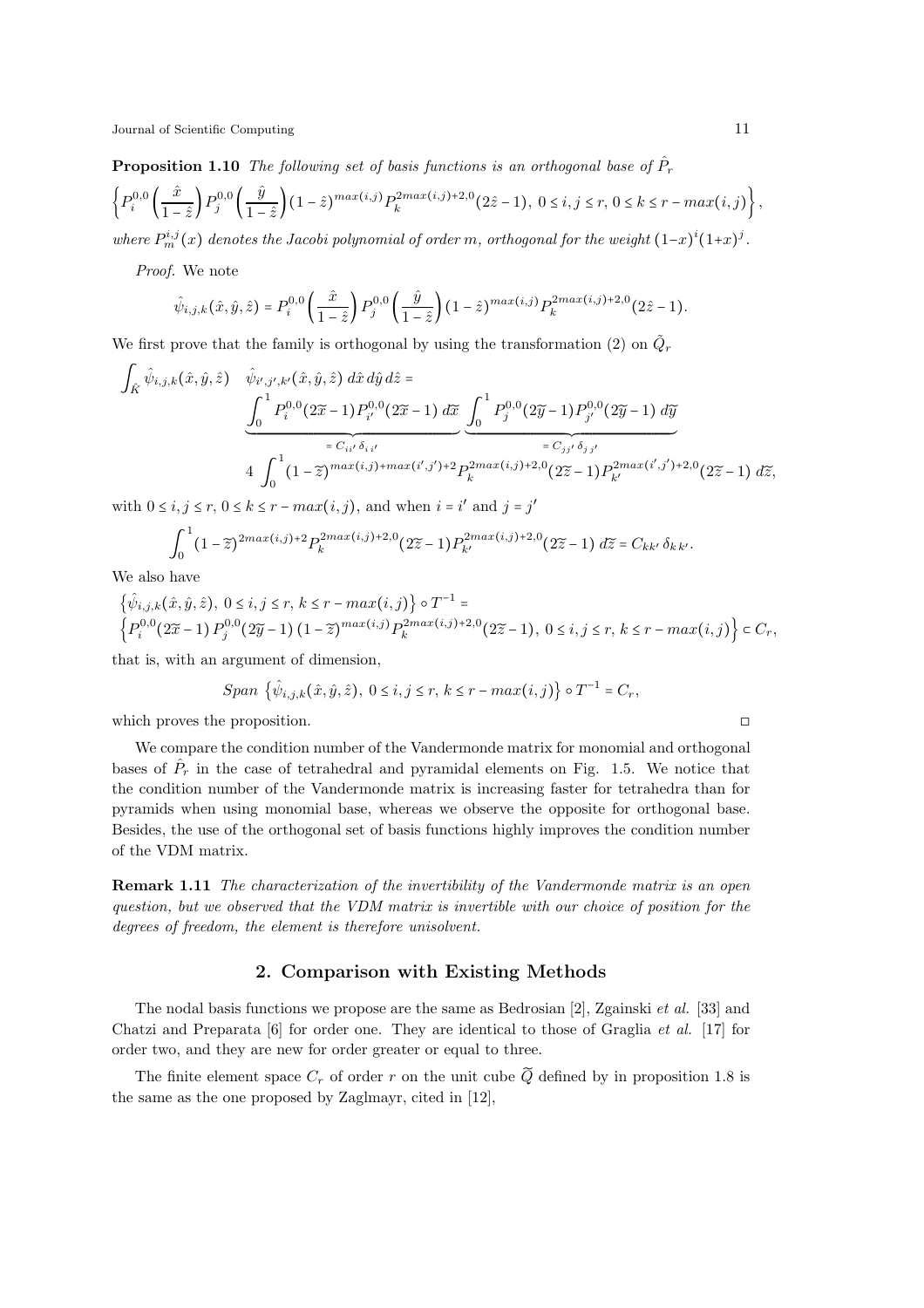

Fig. 1.5. Condition number of the VDM matrix versus the order for tetrahedral and pyramidal elements, for monomial and orthogonal basis functions

**Proposition 2.1** The subspace  $C_r^0$  of  $C_r$  with zero trace on the boundary of  $\widetilde{Q}$  is

$$
C_r^0(\widetilde{x}, \widetilde{y}, \widetilde{z}) = (1 - \widetilde{z})^2 \widetilde{x}(1 - \widetilde{x}) \widetilde{y}(1 - \widetilde{y}) \widetilde{z} \widetilde{C}_{r-3}.
$$

*Proof.* The basis functions obviously vanish on the boundary of  $\widetilde{Q}$  and belongs to  $C_r$ . The dimension of the space is dim  $C_{r-3} = \frac{1}{c}$  $\frac{1}{6}(r-1)(r-2)(2r-3) = n_i$ , which proves the proposition. ◻

We write transformation  $\overline{T}$  from the infinite pyramid  $\overline{Q}$  to the unit cube  $\widetilde{Q}$ .

$$
\bar{T} : \begin{cases} \widetilde{x} = \bar{x} \\ \widetilde{y} = \bar{y} \\ \widetilde{z} = \frac{\bar{z}}{1 + \bar{z}}. \end{cases}
$$
\n(10)

**Proposition 2.2** The finite element space  $U_r$  proposed by Nigam and Phillips [24] on the infinite pyramid  $\overline{Q}$  satisfies

$$
U_r\supset C_r\circ\bar{T},
$$

and contains more degrees of freedom than  $C_r$  since

$$
dim U_r = 1 + 3k + k^3 > dim C_r.
$$

The subspace  $U_r^0$  of  $U_r$  whose trace is null on the boundary of the element is equal to

$$
U_r^0(\bar{x},\bar{y},\bar{z})=\left\{\frac{\bar{x}(1-\bar{x})\bar{y}(1-\bar{y})\bar{z}}{(1+\bar{z})^r}u(\bar{x},\bar{y},\bar{z}),\;u\in\mathbb{Q}^{r-2}(\bar{x},\bar{y},\bar{z})\right\},\;
$$

and if we replace  $U_0^r$  by  $C_r^0$  $r_r^0 \circ \bar{T}$ , we get the optimal space

$$
\bar{U}_r=C_r\circ\bar{T}.
$$

*Proof.* Using the transformation  $(10)$ , we detail the following basis functions (the others can be treated similarly by symmetry)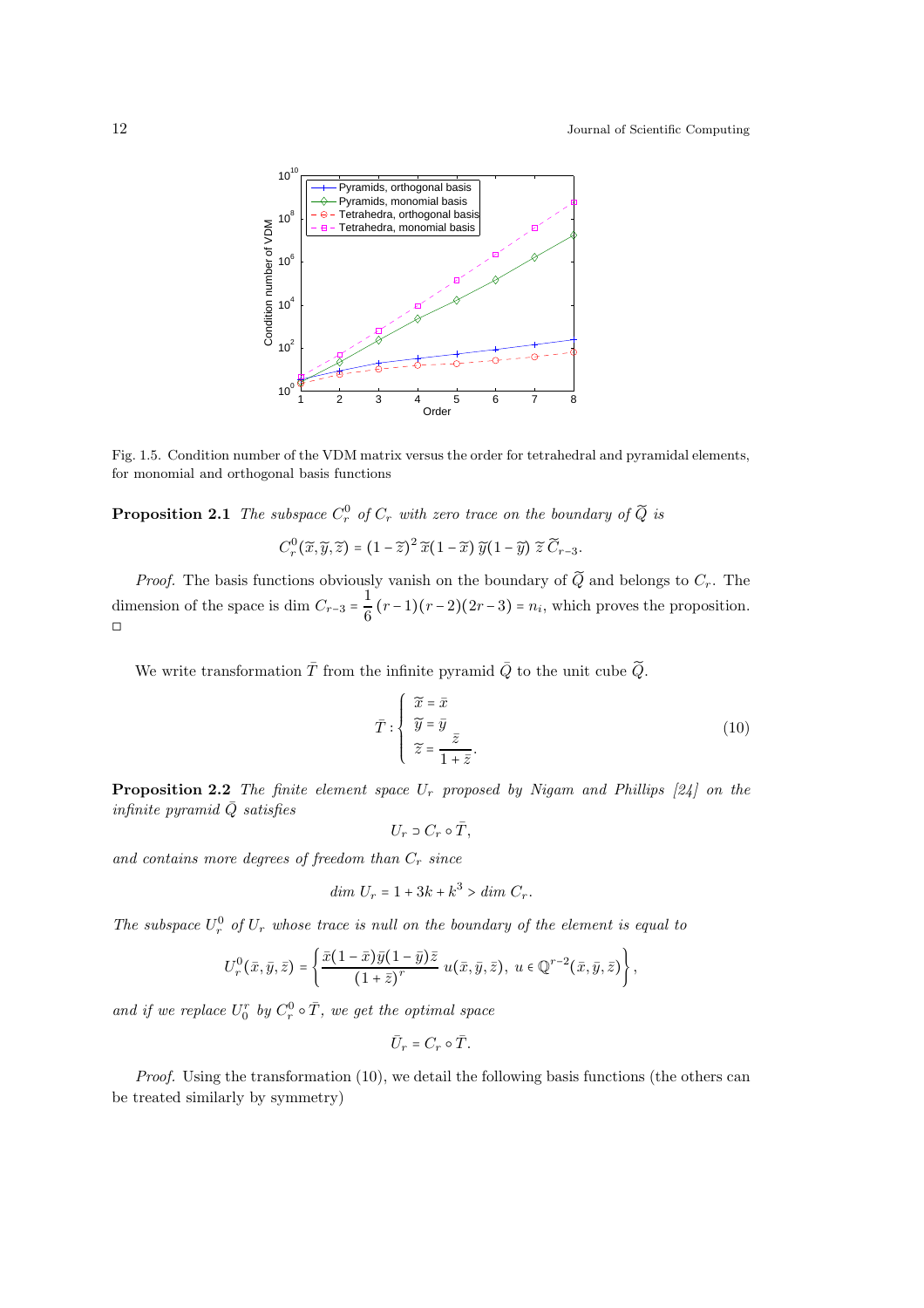For the vertex : 
$$
\frac{(1-\bar{x})(1-\bar{y})}{(1+\bar{z})^r} \circ \bar{T}^{-1} = (1-\widetilde{x})(1-\widetilde{y})(1-\widetilde{z})^r \in C_r.
$$
  
For the apex : 
$$
\frac{\bar{z}^r}{(1+\bar{z})^k} \circ \bar{T}^{-1} = \widetilde{z}^r \in C_r.
$$

For the representative vertical edge :<br>  $\left( \begin{array}{cc} (1-\bar{x})(1-\bar{x})\bar{z}^a & 1 \end{array} \right)$ 

$$
\left\{\frac{(1-\bar{x})(1-\bar{y})\bar{z}^a}{(1+\bar{z})^r}, 1 \le a \le r-2\right\} \circ \bar{T}^{-1} = \left\{(1-\widetilde{x})(1-\widetilde{y})(1-\widetilde{z})^{r-a}\widetilde{z}^a, 1 \le a \le r-2\right\} \subset C_r.
$$

For the representative base edge :<br> $\left( \begin{array}{cc} (1-\bar{x})(1-\bar{y})\bar{x}^a \end{array} \right)$ 

$$
\frac{(1-\bar{x})(1-\bar{y})\bar{x}^a}{(1+\bar{z})^r}, 1 \le a \le r-2\bigg\} \circ \bar{T}^{-1} = \{ (1-\widetilde{x})(1-\widetilde{y})\widetilde{x}^a (1-\widetilde{z})^r, 1 \le a \le r-2 \} \subset C_r.
$$

For the representative triangular face :  $\left\{\frac{(1-\bar{x})(1-\bar{y})\bar{x}^a\bar{z}^b}{(1+\bar{z})^r}\right\}$  $\frac{(c)(1-y)x^2}{(1+\bar{z})^r}$ ,  $a, b \ge 0, a+b \le r-1$   $\Big\} \circ \bar{T}^{-1} =$  $\{(1-\widetilde{x})(1-\widetilde{y})\widetilde{x}^a(1-\widetilde{z})^{r-b}\widetilde{z}^b, 0 \le a+b \le r-1\} \subset C_r.$ 

For the base face :

 $\mathcal{L}$ 

$$
\left\{ \frac{(1-\bar{x})(1-\bar{y})\bar{x}^a \bar{y}^b}{(1+\bar{z})^r}, 1 \le a, b \le r-1 \right\} \circ \bar{T}^{-1} = \left\{ (1-\widetilde{x})(1-\widetilde{y})\widetilde{x}^a \widetilde{y}^b (1-\widetilde{z})^r, 1 \le a, b \le r-1 \right\} \subset C_r.
$$

For the interior :

$$
\left\{\frac{\bar{x}(1-\bar{x})\bar{y}(1-\bar{y})\bar{z}}{(1+\bar{z})^r}u(\bar{x},\bar{y},\bar{z}),\ u\in\mathbb{Q}^{r-2}(\bar{x},\bar{y},\bar{z})\right\}\circ\bar{T}^{-1}=\left\{\widetilde{x}^{i+1}(1-\widetilde{x})\widetilde{y}^{j+1}(1-\widetilde{y})\widetilde{z}^{k+1}(1-\widetilde{z})^{r-k},\ 0\leq i,j,k\leq r-2\right\}\supset C_r^0.
$$

The subspace of  $U_r$  whose trace is null on the boundary of the element is equal to

$$
U_r^0 = \left\{ \frac{\bar{x}(1-\bar{x})\bar{y}(1-\bar{y})\bar{z}}{(1+\bar{z})^r} u(\bar{x}, \bar{y}, \bar{z}), u \in \mathbb{Q}^{r-2}(\bar{x}, \bar{y}, \bar{z}) \right\}
$$

whose dimension is

$$
\dim U_r^0 = \dim \mathbb{Q}_{r-2} = (r-1)^3
$$
.

Since there are  $n_f = 3r^2 + 2$  basis functions associated with the boundary, we have

$$
\dim U_r = 3r^2 + 2 + (r - 1)^3 = 1 + 3r + r^3 > \dim C_r.
$$

If we replace  $U_r^0$  by  $C_r^0$  $r^0 \circ \bar{T}$ , the new finite element space  $\bar{U}_r$  satisfies

$$
\dim \bar{U}_r = \dim C_r,
$$

and

$$
\bar{U}_r \ni C_r \circ \bar{T},
$$

that is we have the equality of these two spaces.  $\Box$ 

We write transformation  $\widehat{T}$  from the cube  $\left[-1,1\right]^3$  to the unit cube  $\widetilde{Q}$ 

$$
\widehat{T}: \begin{cases}\n\widetilde{x} = \frac{1+a}{2} \\
\widetilde{y} = \frac{1+b}{2} \\
\widetilde{z} = \frac{1+c}{2}.\n\end{cases}
$$
\n(11)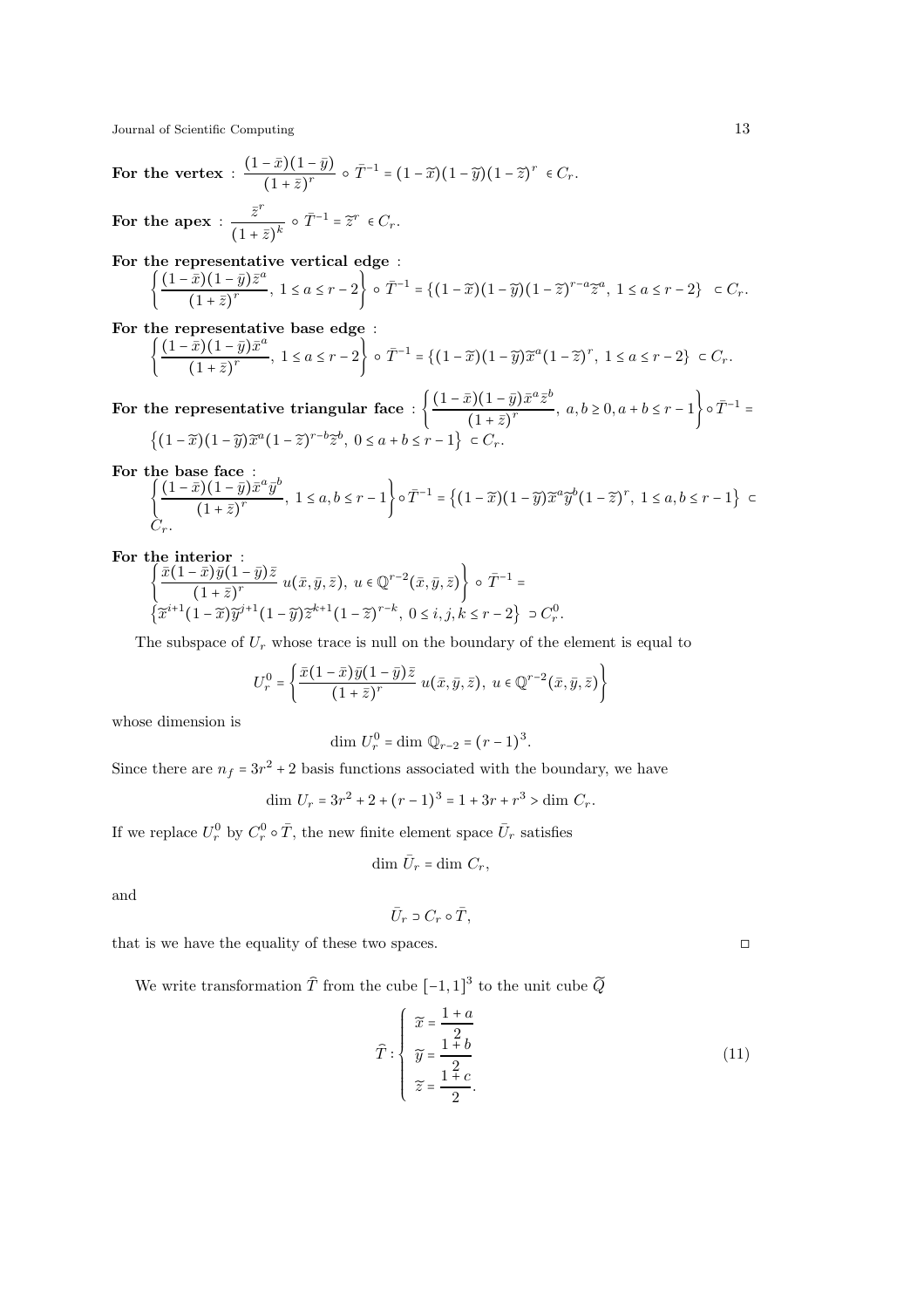**Proposition 2.3** The finite element space  $W_r$  of order r introduced by Warburton [30] on the cube  $[-1,1]^3$  is not optimal.

The subspace of  $W_r$  whose trace is null on the boundary of the element is equal to

$$
W_r^0 \circ \widehat{T}^{-1} = \left\{ \widetilde{x}(1-\widetilde{x})\widetilde{y}(1-\widetilde{y})\widetilde{z}(1-\widetilde{z})^2\,u(\widetilde{x},\widetilde{y},\widetilde{z}),\ u\in \mathbb{P}_{r-3}(\widetilde{x},\widetilde{y},\widetilde{z}) \right\}.
$$

If we replace  $W_0^r$  by  $C_r^0$  $_{r}^{\omega}\circ T$ , and the basis functions linked to the base face by the following set of functions

$$
\left\{\left(\frac{1-a}{2}\right)\left(\frac{1+a}{2}\right)\left(\frac{1-b}{2}\right)\left(\frac{1+b}{2}\right)\left(\frac{1-c}{2}\right)^{\max(i,j)+1}P_{i-1}^{1,1}(a)P_{j-1}^{1,1}(b),\ 1\le i,j\le r-1\right\},
$$

we get the optimal space

$$
\widehat{W}_r = C_r \circ \widehat{T}.
$$

Proof. Using the transformation (11), we detail the following basis functions (the others can be treated similarly by symmetry)

For the vertex : 
$$
\left\{ \left( \frac{1-a}{2} \right) \left( \frac{1-b}{2} \right) \left( \frac{1-c}{2} \right) \right\} \circ \hat{T}^{-1} = (1-\tilde{x})(1-\tilde{y})(1-\tilde{z}) \in C_r.
$$
  
For the energy :  $\left\{ \left( \frac{1+c}{2} \right) \circ \hat{T}^{-1} - \tilde{z} \in C_r \right\}$ 

For the apex :  $\Big\{\frac{1+c}{2}\Big\}$  $\left\{\frac{+c}{2}\right\} \circ \widehat{T}^{-1} = \widetilde{z} \in C_r.$ 

For the vertical edge :  $\left\{\left(\frac{1-a}{2}\right)\left(\frac{1-b}{2}\right)\left(\frac{1-c}{2}\right)\left(\frac{1+c}{2}\right)P_{i-1}^{1,1}(c), 1 \le i \le r-1\right\} \circ \widehat{T}^{-1} =$  $\{(1-\tilde{x})(1-\tilde{y})(1-\tilde{z})\tilde{z}P_{i-1}^{1,1}(2\tilde{z}-1), 1 \le i \le r-1\} \subset C_r.$ 

For the base edge :

$$
\left\{ \left( \frac{1-a}{2} \right) \left( \frac{1+a}{2} \right) \left( \frac{1-b}{2} \right) \left( \frac{1-c}{2} \right)^{i+1} P_{i-1}^{1,1}(a), 1 \le i \le r-1 \right\} \circ \widehat{T}^{-1} = \left\{ \widetilde{x}(1-\widetilde{x})(1-\widetilde{y})(1-\widetilde{z})^{i+1} P_{i-1}^{1,1}(2\widetilde{x}-1), 1 \le i \le r-1 \right\} \subset C_r.
$$

For the base face :

$$
\left\{\left(\frac{1-a}{2}\right)\left(\frac{1+a}{2}\right)\left(\frac{1-b}{2}\right)\left(\frac{1+b}{2}\right)\left(\frac{1-c}{2}\right)^{i+j+1}P_{i-1}^{1,1}(a)P_{j-1}^{1,1}(b), 1 \le i, j \le r-1\right\} \circ \widehat{T}^{-1} = \left\{\widetilde{x}(1-\widetilde{x})\widetilde{y}(1-\widetilde{y})(1-\widetilde{z})^{i+j+1}P_{i-1}^{1,1}(2\widetilde{x}-1)P_{j-1}^{1,1}(2\widetilde{y}-1), 1 \le i, j \le r-1\right\} \notin C_r.
$$

For the triangular face : 
$$
\overline{a}
$$

$$
\left\{ \left( \frac{1-a}{2} \right) \left( \frac{1+a}{2} \right) \left( \frac{1-b}{2} \right) \left( \frac{1-c}{2} \right)^{i+1} \left( \frac{1+c}{2} \right) P_{i-1}^{1,1}(a) P_{j-1}^{2i+1,1}(c), \ i+j \leq r-1, i, j \geq 1 \right\} \circ \widehat{T}^{-1} = \left\{ (1-\widetilde{x}) \widetilde{x} (1-\widetilde{y}) (1-\widetilde{z})^{i+1} \widetilde{z} P_{i-1}^{1,1}(2\widetilde{x}-1) P_{j-1}^{2i+1,1}(2\widetilde{z}-1), \ i+j \leq r-1, i, j \geq 1 \right\} \subset C_r.
$$

For the interior :

$$
\left\{\left(\frac{1-a}{2}\right)\left(\frac{1+a}{2}\right)\left(\frac{1-b}{2}\right)\left(\frac{1-b}{2}\right)\left(\frac{1-c}{2}\right)^{i+j+1}\left(\frac{1+c}{2}\right)P_{i-1}^{1,1}(a)P_{j-1}^{1,1}(b)P_{k-1}^{2i+2j+1,1}(c),\ i+j+k \leq r-1,\ i,j,k \geq 1\right\} \circ
$$
  

$$
\hat{T}^{-1} = \left\{\widetilde{x}(1-\widetilde{x})\widetilde{y}(1-\widetilde{y})\widetilde{z}(1-\widetilde{z})^{i+j+1}P_{i-1}^{1,1}(2\widetilde{x}-1)P_{j-1}^{1,1}(2\widetilde{y}-1)P_{k-1}^{2i+2j+1,1}(2\widetilde{z}-1),\ i+j+k \leq r-1,\ i,j,k \geq 1\right\} \subset
$$
  

$$
C_r.
$$

The subspace  $W_r^0$  of  $W_r$  whose trace is null on the boundary of the element is equal to

$$
W_r^0\circ \widehat{T}^{-1}=\left\{\widetilde{x}\big(1-\widetilde{x}\big)\widetilde{y}\big(1-\widetilde{y}\big)\widetilde{z}\big(1-\widetilde{z}\big)^2\,u\big(\widetilde{x},\widetilde{y},\widetilde{z}\big),\,\,u\in \mathbb P_{r-3}\big(\widetilde{x},\widetilde{y},\widetilde{z}\big)\right\},
$$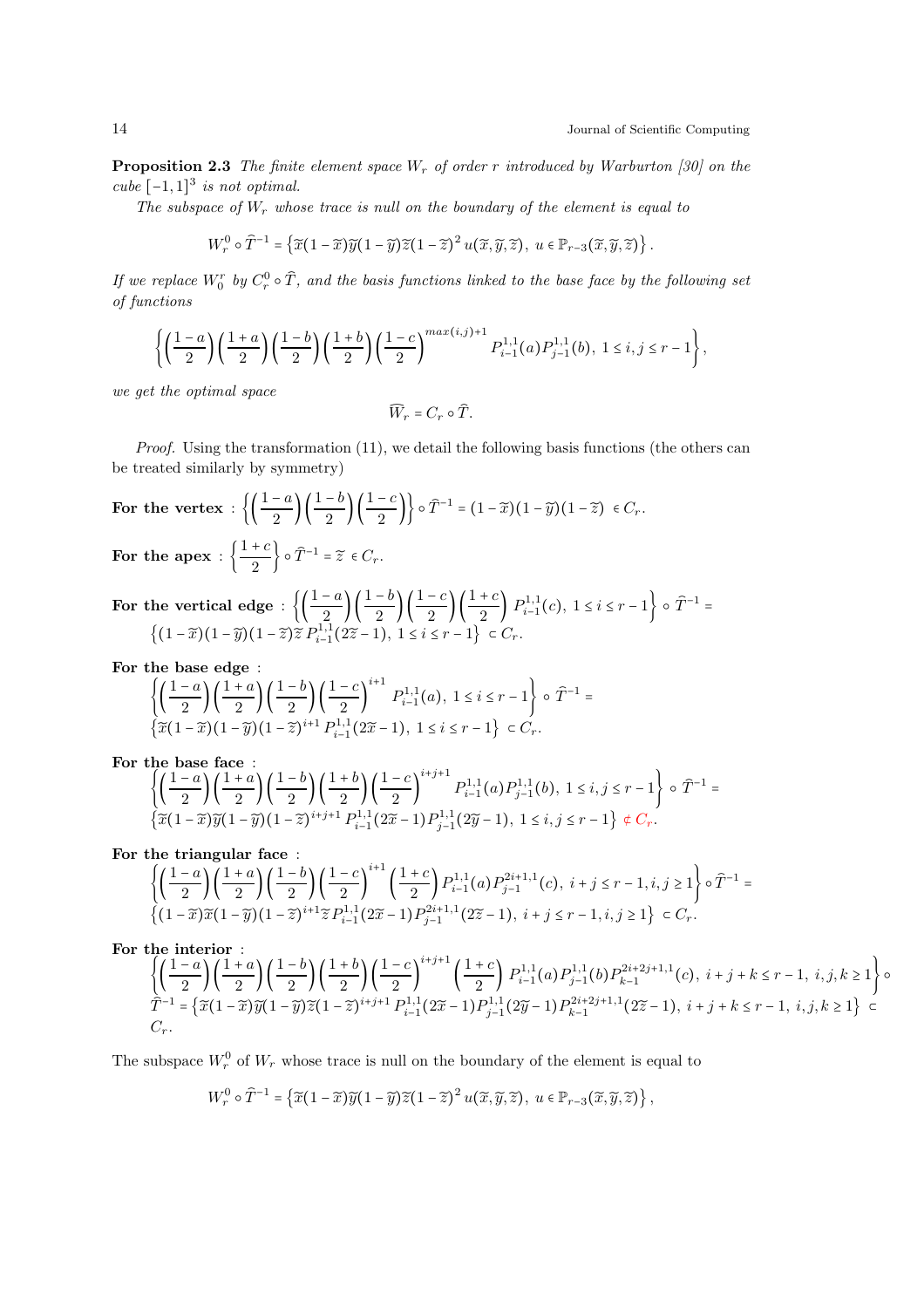whose dimension is

$$
\dim W_r^0 = \dim \mathbb{P}_{r-3} = \frac{(r-2)(r-1)r}{6}.
$$

Since there are  $3r^2 + 2$  basis functions associated with the boundary, we have

$$
\dim W_r = \frac{(r-2)(r-1)r}{6} + 3r^2 + 2 = \frac{(r+1)(r+2)(r+3)}{6} + r^2 < \dim C_r.
$$

If we replace the proposed set of basis functions for the base face by the following one

$$
\left\{\left(\frac{1-a}{2}\right)\left(\frac{1+a}{2}\right)\left(\frac{1-b}{2}\right)\left(\frac{1+b}{2}\right)\left(\frac{1-c}{2}\right)^{max(i,j)+1}P_{i-1}^{1,1}(a)P_{j-1}^{1,1}(b), 1 \le i, j \le r-1\right\} \circ \hat{T}^{-1} = \left\{\widetilde{x}(1-\widetilde{x})\widetilde{y}(1-\widetilde{y})(1-\widetilde{z})^{max(i,j)+1}P_{i-1}^{1,1}(2\widetilde{x}-1)P_{j-1}^{1,1}(2\widetilde{y}-1) 1 \le i, j \le r-1\right\} \subset C_r,
$$

and  $W_r^0$  by  $C_r^0$  $r^0$  o T, the new finite element space  $W_r$  will satisfy

$$
\widehat{W}_r\in C_r\circ\widehat{T}
$$

and

$$
\dim \widehat{W}_r = \dim C_r,
$$

that is we have the equality of the two spaces. □

**Remark 2.4** As  $W_1 = \widehat{W}_1$  but  $W_r \neq \widehat{W}_2$ , using  $W_r$  as a finite element space for pyramidal elements ensures not more than a first-order convergence in  $H^1$ -norm.

Numerical study of the dispersion error has been conducted on periodic meshes containing non-affine pyramids in order to check these theoretical results (see Fig. 6.6 in section 6.3).

# 3. Quadrature Formula

To evaluate integrals, we use a quadrature rule defined over the reference pyramid  $\hat{K}$ . A simple rule consists in taking Gauss points over the unit cube  $\widetilde{Q}$  of coordinates  $(\widetilde{x}, \widetilde{y}, \widetilde{z})$ , and compute their image on the reference pyramid  $\hat{K}$  of coordinates  $(\hat{x}, \hat{y}, \hat{z})$ , via the change of variable T defined by equation (2), which is a diffeomorphism from the open  $\tilde{Q}$  to the open  $\hat{K}$ .

For any function  $f$ , we denote

$$
\widetilde{f}(\widetilde{x},\widetilde{y},\widetilde{z})=\widehat{f}(\hat{x},\hat{y},\hat{z}),
$$

and the change of variable provides

$$
\int_{\hat{K}} \hat{f}(\hat{x}, \hat{y}, \hat{z}) \, d\hat{x} d\hat{y} d\hat{z} = \int_{\widetilde{Q}} 4 \, \widetilde{f}(\widetilde{x}, \widetilde{y}, \widetilde{z}) \, (1 - \widetilde{z})^2 \, d\widetilde{x} d\widetilde{y} d\widetilde{z}.
$$
 (12)

**Definition 3.1** Let  $M$  be the mass matrix for the pyramid  $K$ , defined by

$$
M_{i,j} = \int_{K} \varphi_{i} \varphi_{j} \, dxdydz = \int_{\hat{K}} |DF| \, \hat{\varphi}_{i} \hat{\varphi}_{j} \, d\hat{x} d\hat{y} d\hat{z}
$$
 (13)

and K the stiffness matrix such that

$$
K_{i,j} = \int_K \nabla \varphi_i \cdot \nabla \varphi_j \, dxdydz = \int_{\hat{K}} |DF|DF^{-1}DF^{*-1} \hat{\nabla} \hat{\varphi}_i \cdot \hat{\nabla} \hat{\varphi}_j \, d\hat{x} d\hat{y} d\hat{z}.
$$
 (14)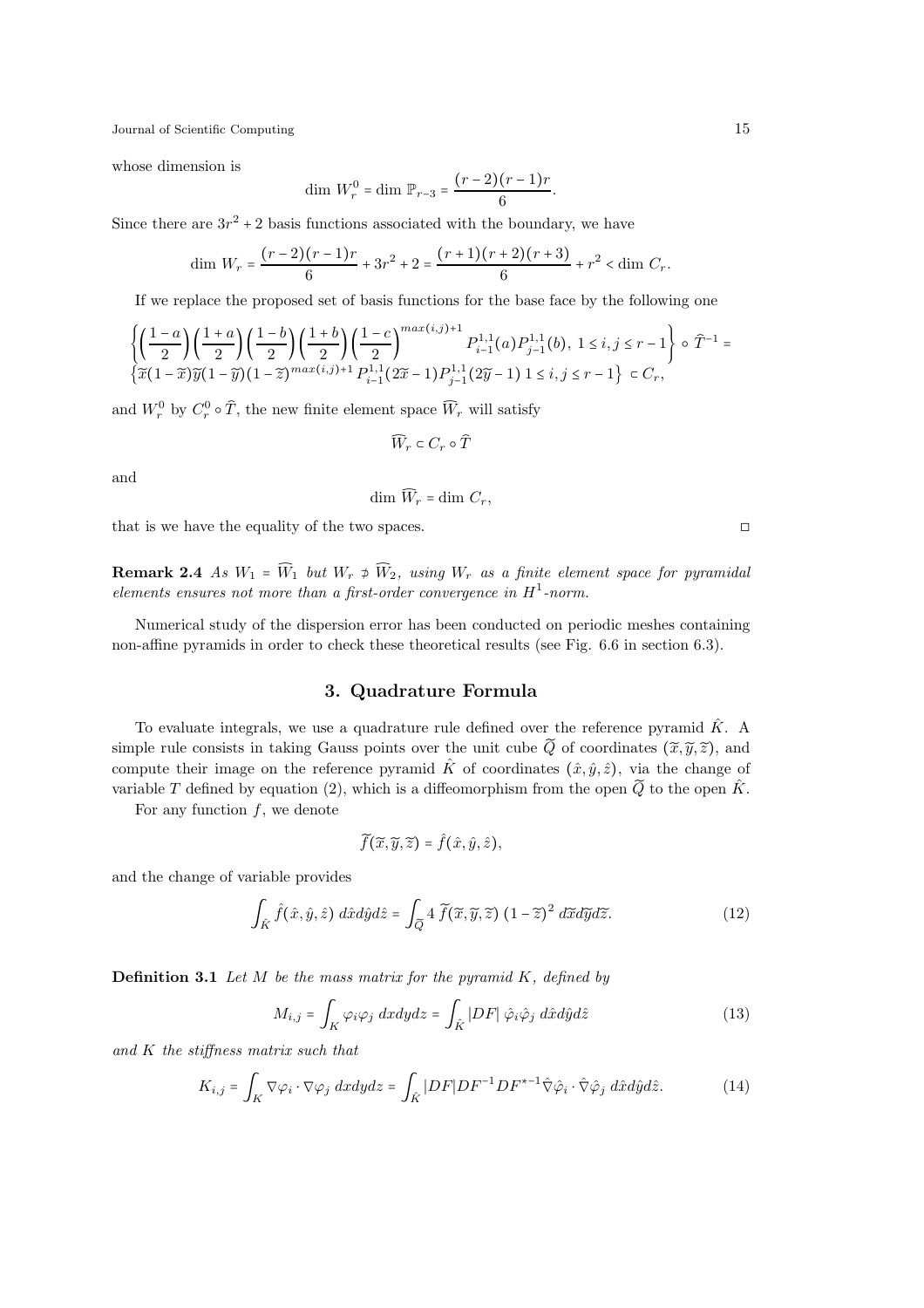Definition 3.2 We define the polynomial space

$$
\mathbb{Q}_{m,n,p} = \left\{ x^i y^j z^k, 0 \le i \le m, 0 \le j \le n, 0 \le k \le p \right\}.
$$

## Lemma 3.3

$$
\forall i \in [\![1,n_r]\!], \ \ \widetilde{\varphi}_i \in \mathbb{Q}_r(\widetilde{x},\widetilde{y},\widetilde{z}).
$$

*Proof.* Using proposition 1.8,  $\tilde{\varphi}_i(\tilde{x}, \tilde{y}, \tilde{z}) \in C_r(\tilde{x}, \tilde{y}, \tilde{z})$ , and we obviously have  $C_r \subset \mathbb{Q}_r$ , which wes the lemma. proves the lemma.

# Lemma 3.4

$$
\forall i \in [1, n_r], \quad \widehat{\nabla} \widetilde{\varphi}_i \in \mathbb{Q}_{r-1,r,r-1} \times \mathbb{Q}_{r,r-1,r-1} \times \mathbb{Q}_{r,r,r-1} \left( \widetilde{x}, \widetilde{y}, \widetilde{z} \right).
$$

*Proof.* We decompose  $\hat{\varphi}_i(\hat{x}, \hat{y}, \hat{z})$  into the monomial base  $\hat{\psi}_j(\hat{x}, \hat{y}, \hat{z})$  of  $\hat{P}_r$  and we treat the different cases.

We first consider the derivative in x, the derivative in y being treated similarly by symmetry: either  $\hat{\psi}_j(\hat{x}, \hat{y}, \hat{z}) \in \mathbb{P}_r(\hat{x}, \hat{y}, \hat{z}),$ 

$$
\frac{\partial \hat{\psi}_j}{\partial \hat{x}}(\hat{x}, \hat{y}, \hat{z}) = \hat{x}^{m-1} \hat{y}^n \hat{z}^p = (1 - 2\tilde{x})^{m-1} (1 - 2\tilde{y})^n (1 - \tilde{z})^{m+n-1} \tilde{z}^p, \quad m + n + p \le r,
$$

or

$$
\frac{\partial \hat{\psi}_j}{\partial \hat{x}}(\hat{x},\hat{y},\hat{z}) = \frac{\hat{x}^{r-p+i-1}\hat{y}^{r-p+j}}{(1-\hat{z})^{r-p}} = (1-2\widetilde{x})^{r-p+i-1}(1-2\widetilde{y})^{r-p+j}(1-\widetilde{z})^{r-p+i+j-1}, i+j \leq p \leq r-1,
$$

that is  $\frac{\partial \psi_j}{\partial \hat{p}}$  $\frac{\partial^{\alpha} y}{\partial \hat{x}}(\widetilde{x},\widetilde{y},\widetilde{z}) \in \mathbb{Q}_{r-1,r,r-1}(\widetilde{x},\widetilde{y},\widetilde{z})$  in both cases.

Similarly, for the derivative in z, either

$$
\frac{\partial \hat{\psi}_j}{\partial \hat{z}}(\hat{x}, \hat{y}, \hat{z}) = \hat{x}^m \hat{y}^n \hat{z}^{p-1} = (1 - 2\tilde{x})^m (1 - 2\tilde{y})^n \tilde{z}^{p-1} (1 - \tilde{z})^{m+n}, \quad m + n + p \le r
$$

or

$$
\frac{\partial \hat{\psi}_j}{\partial \hat{z}}(\hat{x}, \hat{y}, \hat{z}) = \frac{\hat{x}^{r-p+i} \hat{y}^{r-p+j}}{(1-\hat{z})^{r-p+1}} = (1-2\widetilde{x})^{r-p+i} (1-2\widetilde{y})^{r-p+j} (1-\widetilde{z})^{r-p+i+j-1}, \quad i+j \leq p \leq r-1,
$$

that is  $\frac{\partial \psi_j}{\partial \hat{y}}$  $\frac{\partial \varphi_j}{\partial \hat{z}}(\tilde{x}, \tilde{y}, \tilde{z}) \in \mathbb{Q}_{r,r,r-1}(\tilde{x}, \tilde{y}, \tilde{z})$  in both cases.

Lemma 3.5

$$
\widetilde{DF}=\left(\frac{\partial \widetilde{F}}{\partial \hat{x}},\frac{\partial \widetilde{F}}{\partial \hat{y}},\frac{\partial \widetilde{F}}{\partial \hat{z}}\right)\in \mathbb{Q}_{0,1,0}^3\times\mathbb{Q}_{1,0,0}^3\times\mathbb{Q}_{1,1,0}^3\left(\widetilde{x},\widetilde{y},\widetilde{z}\right),
$$

and

$$
\widetilde{|DF|} \in \mathbb{Q}_{1,1,0}(\widetilde{x},\widetilde{y},\widetilde{z}).
$$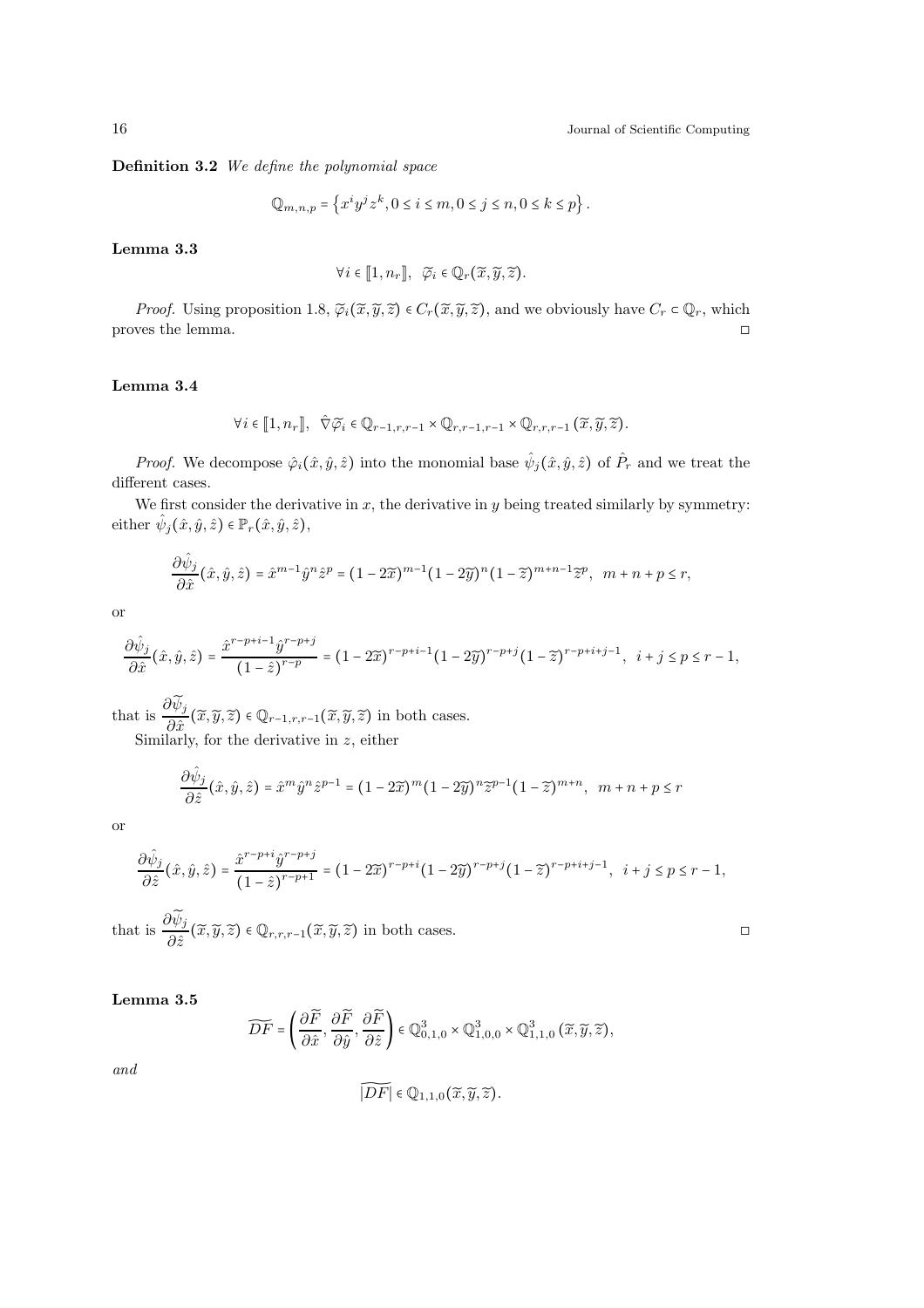*Proof.* The derivatives of  $F$  can be written as

$$
\frac{\partial F}{\partial \hat{x}} = \frac{1}{4}(-S_1 + S_2 + S_3 - S_4) + \frac{1}{4}(S_1 - S_2 + S_3 - S_4)\frac{\hat{y}}{1 - \hat{z}}
$$
\n
$$
= \frac{1}{4}(-S_1 + S_2 + S_3 - S_4) + \frac{1}{4}(S_1 - S_2 + S_3 - S_4)(1 - 2\hat{y})
$$
\n
$$
= A_1 + C\tilde{y},
$$
\n
$$
\frac{\partial F}{\partial \hat{y}} = \frac{1}{4}(-S_1 - S_2 + S_3 + S_4) + \frac{1}{4}(S_1 - S_2 + S_3 - S_4)\frac{\hat{x}}{1 - \hat{z}}
$$
\n
$$
= \frac{1}{4}(-S_1 - S_2 + S_3 + S_4) + \frac{1}{4}(S_1 - S_2 + S_3 - S_4)(1 - 2\hat{x})
$$
\n
$$
= A_2 + C\tilde{x},
$$
\n
$$
\frac{\partial F}{\partial \hat{z}} = \frac{1}{4}(4S_5 - S_1 - S_2 - S_3 - S_4) + \frac{1}{4}(S_1 - S_2 + S_3 - S_4)\frac{\hat{x}\hat{y}}{(1 - \hat{z})^2}
$$
\n
$$
= \frac{1}{4}(4S_5 - S_1 - S_2 - S_3 - S_4) + \frac{1}{4}(S_1 - S_2 + S_3 - S_4)(1 - 2\hat{y})(1 - 2\hat{y})
$$
\n
$$
= A_3 - 2C\tilde{x}\tilde{y}.
$$

The determinant is then

$$
\overline{|\mathcal{DF}|(\widetilde{x}, \widetilde{y}, \widetilde{z})} = det(A_1 + C\widetilde{y}, A_2 + C\widetilde{x}, A_3 - 2C \widetilde{x} \widetilde{y}).
$$

We can develop the expression in

$$
|D\overline{F}|(\widetilde{x},\widetilde{y},\widetilde{z})=det(A_1,A_2,A_3)+\widetilde{x} \det(A_1,C,A_3)+\widetilde{y} \det(C,A_2,A_3)-2\widetilde{x}\widetilde{y} \det(A_1,A_2,C),
$$

which proves the lemma.  $\Box$ 

Proposition 3.6 When F is affine, the quadrature formula must be exact for polynomials of  $(1-z)^2 \mathbb{Q}_{2r}$  for the mass matrix and  $(1-z)^2 \mathbb{Q}_{2r,2r,2r-2}$  for the stiffness matrix, such that these matrices are exactly integrated.

When  $F$  is not affine, for the mass matrix to be exactly integrated, the quadrature formula must be exact for polynomials of  $(1-z)^2 \mathbb{Q}_{2r+1,2r+1,2r}$ .

Proof. In the affine case, we can factorize the mass matrix by coefficient |DF| which is constant. For the mass matrix, the lemma 3.3 provides the term  $\tilde{\varphi}_i \tilde{\varphi}_j (1-\tilde{z})^2$  to be in  $(1-\tilde{z})^2 \mathbb{Q}_{2r}$ . For the stiffness matrix, thanks to lemma 3.4, the term  $\frac{\partial \widetilde{\varphi}_i}{\partial \widetilde{\varphi}_i}$  $\partial \widetilde{x}$  $\partial \widetilde{\varphi}_j$  $rac{\partial \varphi_j}{\partial \widetilde{x}}(1-\widetilde{z})^2$  is in  $(1-\widetilde{z})^2 \mathbb{Q}_{2r-2,2r,2r-2}$ ,<br> $\partial \widetilde{x} \cdot \partial \widetilde{\alpha}$ . the term  $\frac{\partial \widetilde{\varphi}_i}{\partial \widetilde{\varphi}}$  $\partial \widetilde{y}$  $\partial \widetilde{\varphi}_j$  $\frac{\partial \widetilde{\varphi}_j}{\partial \widetilde{y}}(1-\widetilde{z})^2$  is in  $(1-\widetilde{z})^2 \mathbb{Q}_{2r,2r-2,2r-2}$  and the term  $\frac{\partial \widetilde{\varphi}_i}{\partial \widetilde{z}}$  $\partial \widetilde{z}$  $\partial \widetilde{\varphi}_j$  $rac{\partial \varphi_j}{\partial \widetilde{z}}(1-\widetilde{z})^2$  is in  $(1-\widetilde{z})$  $(\widetilde{z})^2 \mathbb{Q}_{2r,2r,2r-2}$ , that is the final term is in  $(1-\widetilde{z})^2 \mathbb{Q}_{2r,2r,2r-2}$ .

In the non-affine case, using the result of the affine case and lemma 3.5, we can easily conclude that we need a quadrature rule exact for polynomials of  $(1-\tilde{z})^2 \mathbb{Q}_{2r+1,2r+1,2r}$  to exactly integrate the mass matrix.  $□$ 

**Remark 3.7** Because of the rational fraction due to  $\widetilde{DF}^{-1}$ , the stiffness matrix can not be exactly integrated with a classical quadrature formula.

To integrate exactly the mass matrix, we choose the following quadrature formula :

$$
(\xi_i^G, \xi_j^G, \xi_k^{HM}), (\omega_i^G \omega_j^G \omega_k^{HM}),
$$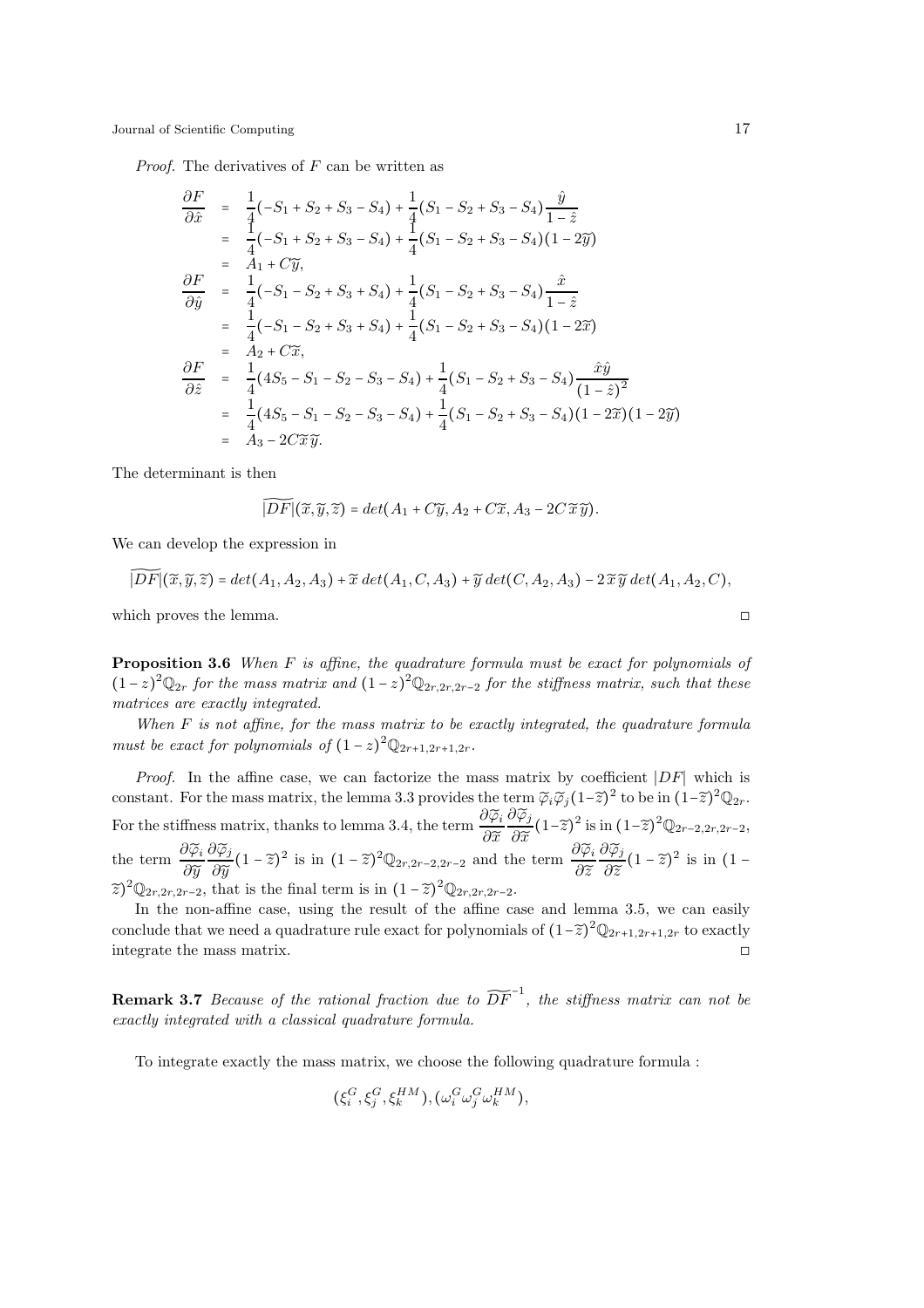where  $(\xi_i^G, \omega_i^G)$  is the classical Gauss quadrature rule, exact for polynomials of  $\mathbb{Q}_{2r+1}$ , and  $(\omega_k^{HM}, \xi_k^{HM})$  a Gauss-Jacobi rule for the evaluation of  $\int (1-x)^2 f(x)$ , exact for polynomials of  $(1-x)^2 Q_{2r+1}$ . For this last rule, quadrature points and weights have been calculated in Hammer, Marlowe and Stroud [18]. Eventually, we need  $(r+1)^3$  integration points for an exact integration of the mass matrix.

# 4. Error Estimates

### 4.1. Functional Spaces and Basic Notations

Let  $\Omega$  be an open set of  $\mathbb{R}^3$ .

Definition 4.1 We define

$$
L^{2}(\Omega) = \{u \in L^{2}_{loc} \mid \int_{\Omega} |u|^{2} < +\infty\}
$$
  

$$
H^{m}(\Omega) = \{u \in L^{2}(\Omega) \mid \frac{\partial^{\alpha} u}{\partial x^{\alpha}} \in L^{2}(\Omega), |\alpha| \leq m\}
$$

equipped with the usual norm in  $H^m(\Omega)$ 

$$
||u||_{m,\Omega}^2 = \sum_{|\alpha| \le m} \int_{\Omega} \left| \frac{\partial^{\alpha} u}{\partial x^{\alpha}} \right|^2
$$

and the usual semi-norm in  $H^m(\Omega)$ 

$$
|u|_{m,\Omega}^2 = \sum_{|\alpha|=m} \int_{\Omega} \left| \frac{\partial^{\alpha} u}{\partial x^{\alpha}} \right|^2.
$$

We obviously have the inequality

$$
\forall u \in H^m(\Omega), \ |u|_{m,\Omega}^2 \le ||u||_{m,\Omega}^2. \tag{15}
$$

An approximate integral using a Gauss-type quadrature formula is denoted  $\oint^G$ , and  $\pi_r$ will denote a projector on the polynomial space  $\mathbb{P}_r$ .

#### 4.2. Presentation of the Problem

We consider a standard variational problem

$$
\begin{cases}\n\text{Find } u \in V \text{ such that} \\
\forall v \in V, \ a(u, v) = f(v),\n\end{cases} \tag{16}
$$

where the space  $V = H^1(\Omega)$ ,  $a(.,.)$  a continuous bilinear and coercive form, and  $f(.)$  a continuous linear form. Then, given a finite-dimensional subspace  $V<sub>h</sub>$  of the space V, the discrete problem reads

Find 
$$
u_h \in V_h
$$
 such that  
\n
$$
\forall v_h \in V_h, a_h(u_h, v_h) = f_h(v_h),
$$
\n(17)

where  $a_h(.,.)$  is a bilinear form defined over the space  $V_h$ , uniformly  $V_h$ -elliptic, and  $f_h(.)$  is a linear form defined over the space  $V_h$ .

We shall consider the simple case where  $a(u, v) = \int_{\Omega} uv + \int_{\Omega} \nabla u \cdot \nabla v$ .

 $\mathcal{L}$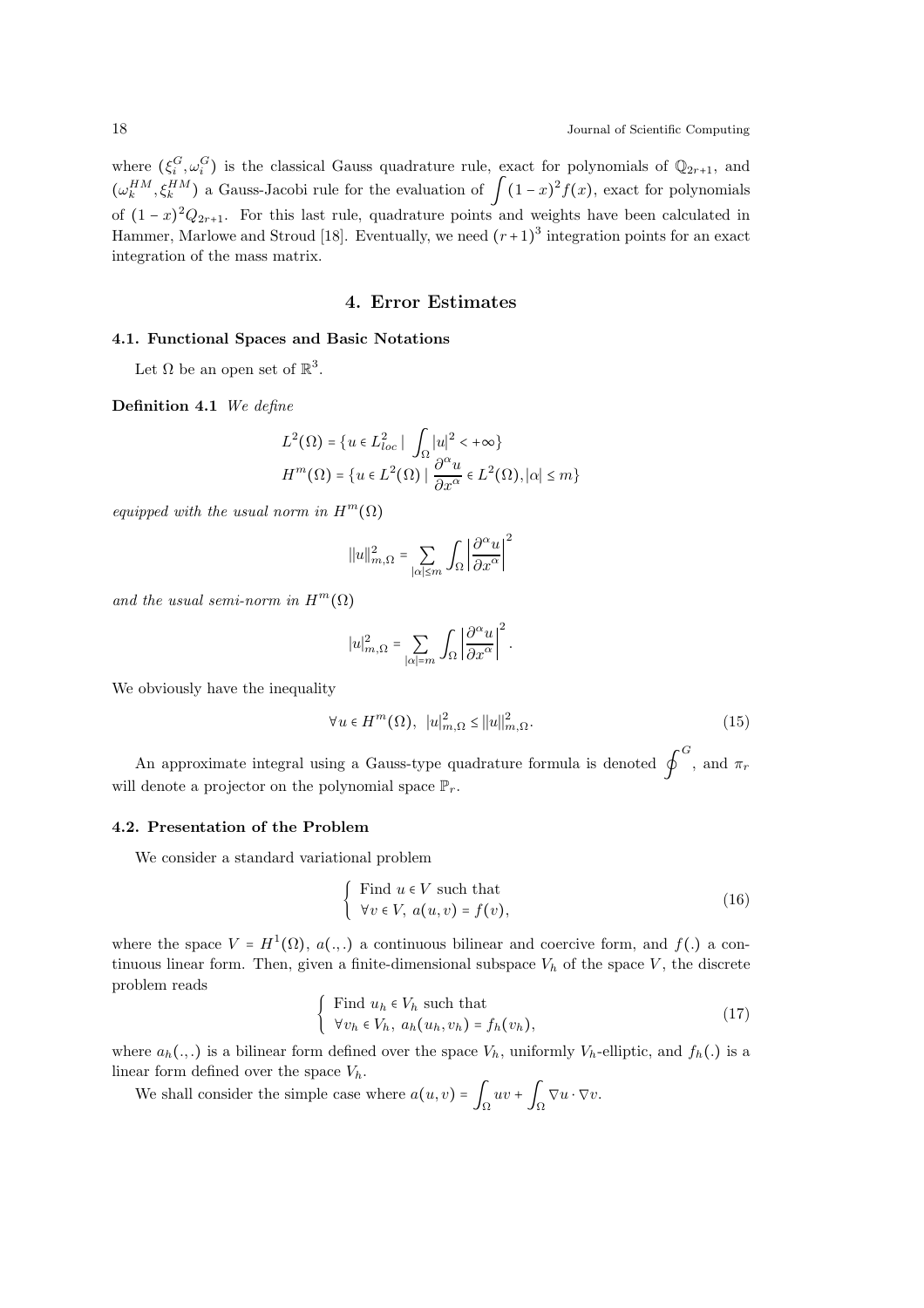#### 4.3. Abstract Error Estimate

We will consider the following version of Strang's lemma

**Lemma 4.2** (Strang's lemma). If u is the solution of (16) and  $u<sub>h</sub>$  the solution of (17), there exists a constant  $C > 0$  which does not depend on the space step h such that

$$
||u - u_h||_1 \leq C \underbrace{\inf_{v_h \in V_h^r} \left\{ ||u - v_h||_1 + \sup_{w_h \in V_h^r} \frac{|a(v_h, w_h) - a_h(v_h, w_h)|}{||w_h||_1} \right\}}_{interpolation error}.
$$

Proof. The proof of this version of Strang's lemma is similar to the proof proposed by Ciarlet  $[7]$  for his version, noticing that, in our case,  $V_h \subset V$ . □

We now study separately the two terms of the right hand-side of the Strang's lemma, namely the interpolation error and the quadrature error. As  $\mathbb{P}_r \subset P_r^F$ , we first consider the case of  $v_h = \pi_r u_h \in \mathbb{P}_r$  and get estimates in this case, and we will then take the infimum for  $v_h \in P_r^F$ to get Strang's lemma. We also suppose that u is in  $H^{r+1}(\Omega)$  for an  $\Omega$  regular enough.

### 4.3.1. Interpolation error

Let  $\Omega$  a set composed of n pyramids  $K_i$ 

$$
\Omega=\bigcup_{1\leq i\leq n}K_i.
$$

We denote

$$
h_{K_i} = \text{diam}(K_i) = \sup_{x,y \in K_i} |x - y|, \quad h = \sup_{1 \le i \le n} h_{K_i}.
$$

Let us recall the Bramble-Hilbert's lemma (Ciarlet [7])

**Lemma 4.3** (Bramble-Hilbert's lemma). Let  $r \geq 1$ ,  $m \leq r + 1$ . We denote by  $\pi_r$  the projector to  $\mathbb{P}_r$  satisfying

$$
\forall p \in \mathbb{P}_r(K), \ \pi_r p = p.
$$

Then, there exists a constant  $C_K > 0$  which only depends on K and r such that

$$
\forall u \in H^{r+1}(K), \|u - \pi_r u\|_{m,K} \leq C_K h_K^{r+1-m} |u|_{r+1,K}.
$$

We consider a domain made of a single pyramid K,  $(\Omega = K)$ . For u in  $H^{r+1}(\Omega)$ , we apply Bramble-Hilbert lemma

$$
||u - \pi_r u||_{m,K} \leq C_K h_K^{r+1-m} |u|_{r+1,K},
$$

where  $C_K$  depends on the shape of the pyramid  $K$ .

We suppose that the constants  $C_{K_i}$  for each element  $K_i$  of  $\Omega$  are bounded by a constant  $C$ ,

$$
\forall K_i \in \Omega, \ C_{K_i} \le C. \tag{18}
$$

For  $m = 1$ , the sum for all the elements  $K_i$  of  $\Omega$  and the inequality (15) on norms give the error estimates on Ω

$$
||u - \pi_r u||_{1,\Omega} \le Ch^r ||u||_{r+1,\Omega}.
$$
\n(19)

**Remark 4.4** The condition  $C_K \leq C$  is satisfied in the case of periodic meshes of the following sections, since the number of pyramids of different shape is finite. In a more general case, we conjecture that the boundedness of  $C_K$  is related to the existence of an upper bound for the inverse of jacobian matrix  $DF$ , as in the case of hexahedra (Girault and Raviart [16]).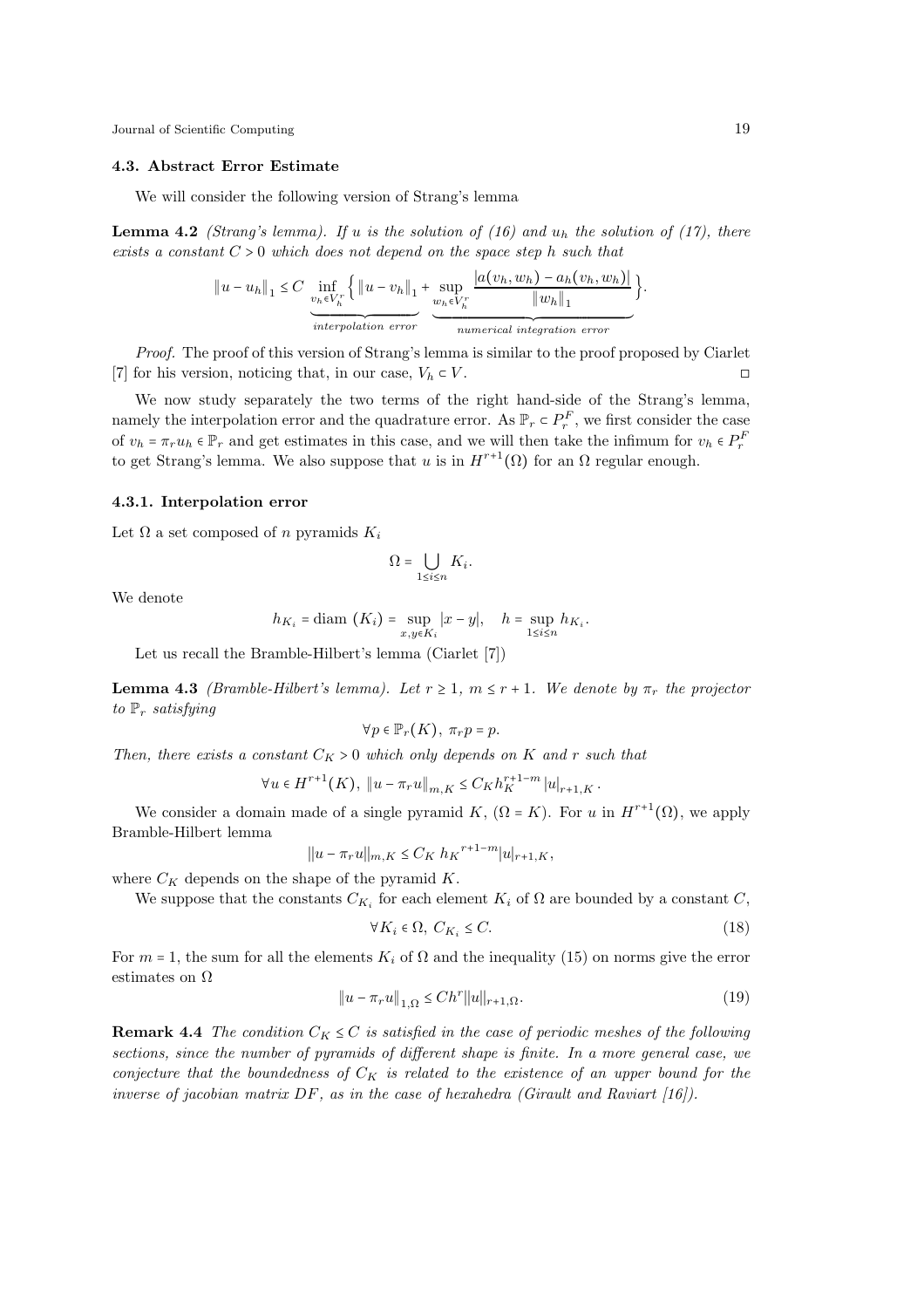## 4.3.2. Quadrature Error

We now seek the minimal integration formula in order to obtain a quadrature error of order  $r$ .

**Definition 4.5** For  $(v_h, w_h) \in P_r^F$  and  $K \in \Omega$ , we denote

$$
E_K(v_h, w_h) = \int_K v_h w_h \, dxdydz - \oint_K v_h w_h \, dxdydz,
$$

where the approximate integral  $\oint_K v_h w_h dx dy dz$  is exact for  $(1-z)^2 \mathbb{Q}_{m,m,n}$ .

We first get estimates for the mass term of the bilinear form  $a$ .

**Lemma 4.6**  $\forall (v_h, w_h) \in P_r^F$ ,  $K \in \Omega$  and  $0 \le p, q \le m-r-1$ , we have

$$
E_K(v_h, w_h) = E_K(v_h - \pi_p v_h, w_h - \pi_q w_h)
$$

for a quadrature formula exact for polynomials of  $(1-z)^2 \mathbb{Q}_{m,m,m-1}$ 

Proof. Let us consider the integral

$$
\int_K \pi_p v_h w_h \ dx dy dz.
$$

After change of variable, we get

$$
\int_{\widetilde{Q}} 4\,\big(1-\widetilde{z}\big)^2\big(\pi_p\widetilde{v}_h\big)\big(\widetilde{|DF|}\widetilde{w}_h\big)\;d\widetilde{x}d\widetilde{y}d\widetilde{z}.
$$

For a quadrature rule exact for polynomials of  $(1-z)^2 \mathbb{Q}_{m,m,m-1}$ , as  $\pi_p \widetilde{v}_h$   $\widetilde{[DF]} \widetilde{w}_h \in \mathbb{Q}_{p+r+1,p+r+1,p+r}(\widetilde{x}, \widetilde{y}, \widetilde{z})$ , we have

$$
E_K(\pi_p v_h, w_h) = 0,\t\t(20)
$$

for  $r + p + 1 \le m$ , that is  $p \le m - r - 1$ , using lemma 3.3. Similarly, we have

$$
E_K(v_h, \pi_q w_h) = 0
$$

for  $q \leq m-r-1$ , and for  $p, q \leq m-r-1$ , we check that

$$
E_K(\pi_p v_h, \pi_q w_h) = 0,
$$

which provides the claimed result.  $\hfill \Box$ 

**Proposition 4.7** For  $K \in \Omega$  and  $v_h \in \mathbb{P}_r(K)$ ,

$$
\sup_{w_h \in P_r^F} \frac{E(v_h, w_h)}{\|w_h\|_{1,K}} \le C_K' h_K^r \|v_h\|_{r,K}
$$

for a quadrature formula exact for polynomials of  $(1-z)^2 \mathbb{Q}_{m,m,m-1}$ , with  $m \geq 2r - 1$ .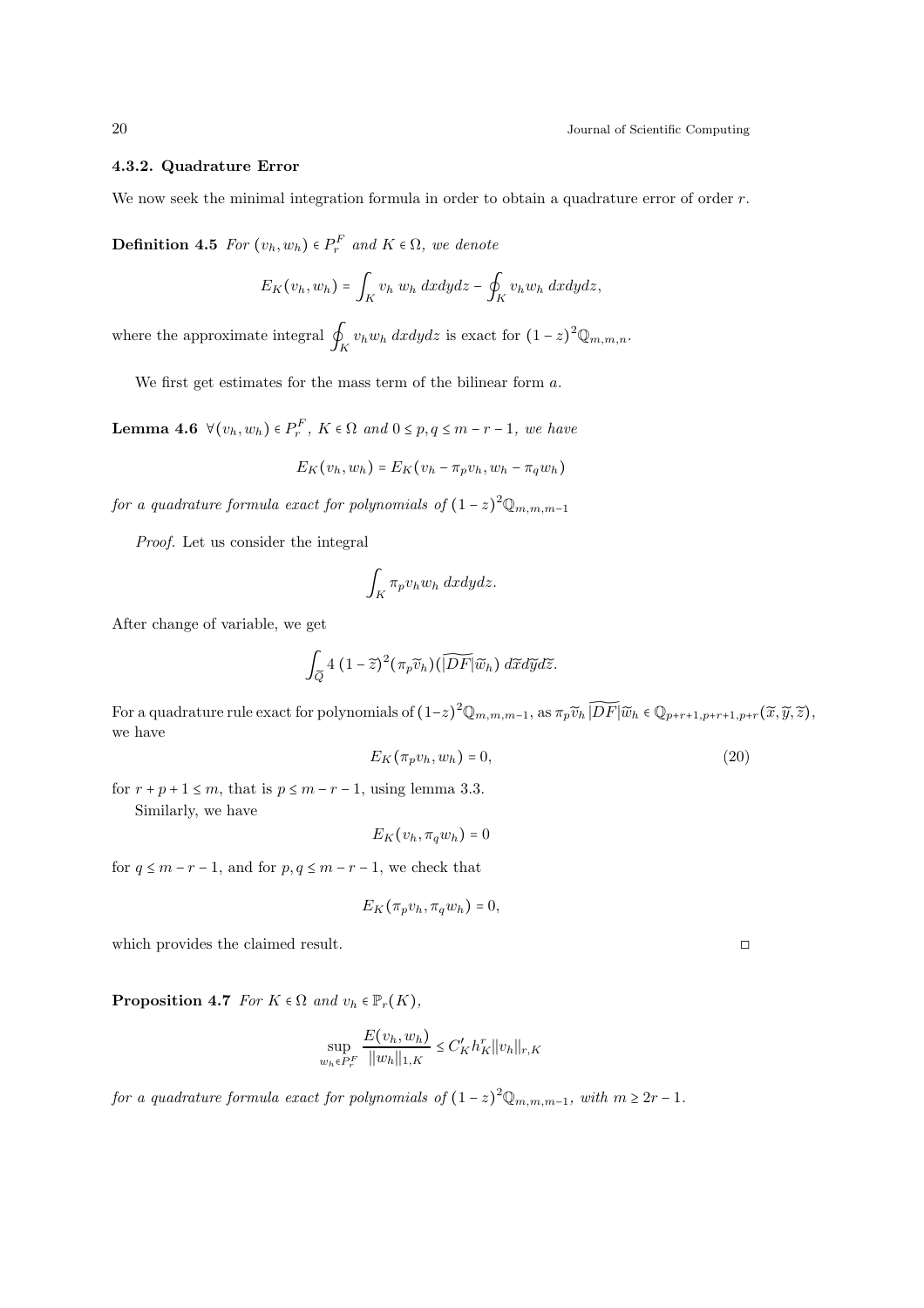*Proof.* We apply lemma 4.6 for  $p = r - 2$  and  $q = 0$ 

$$
E(v_h, w_h) = E(v_h - \pi_{r-2}v_h, w_h - \pi_0w_h).
$$

Using the Cauchy-Schwarz inequality for both the exact and the approximate integral, which is possible since the norm defined by approximate integration is equivalent to the usual norm with a constant  $C_N$ , we get

$$
|E(v_h, w_h)| \leq C_N ||v_h - \pi_{r-2}v_h||_{0,K} ||w_h - \pi_0w_h||_{0,K}.
$$

As  $v_h \in \mathbb{P}_r(K) \subset H^r(K)$  and  $w_h \in H^1(K)$ , Bramble-Hilbert's lemma and the inequality on the norms (15) provides

$$
||v_h - \pi_{r-2}v_h||_{0,K} \le C_K h_K^{r-1} ||v_h||_{r,K}.
$$
  

$$
||w_h - \pi_0 w_h||_{0,K} \le C_K h_K ||w_h||_{1,K}.
$$

Hence

$$
|E(v_h, w_h)| \le C'_K h_K^r ||v_h||_{r,K} ||w_h||_{1,K}
$$

with  $C'_K = C_N C_K$  independent of  $w_h$ . Therefore, we obtain the claimed result.  $\square$ 

We then find estimates for the stiffness term of  $a$ .

### Lemma 4.8

$$
\left((1-\widetilde{z})^2|\widetilde{DF}| \widetilde{DF}^{*-1}\nabla \widetilde{\varphi}_i\right)(\widetilde{x},\widetilde{y},\widetilde{z})\in (1-\widetilde{z})^2 \mathbb{Q}_{r,r+1,r-1}\times \mathbb{Q}_{r+1,r,r-1}\times \mathbb{Q}_{r+1,r+1,r-1}(\widetilde{x},\widetilde{y},\widetilde{z}).
$$

*Proof.* As  $\widetilde{|DF|}\widetilde{DF}^{*-1}$  is the comatrix of  $\widetilde{DF}$ , using lemma 3.5, we get

$$
\widetilde{|DF|DF}^{*-1} = (A_2 \wedge A_3, -A_1 \wedge A_3, A_1 \wedge A_2) + (C \wedge A_3, 0, A_1 \wedge C) \widetilde{x} + (0, -C \wedge A_3, C \wedge A_2) \widetilde{y} + 2 (-A_2 \wedge C, A_1 \wedge C, 0) \widetilde{x}\widetilde{y}
$$

that is

$$
\widetilde{|DF|}\widetilde{DF}^{*-1} \in \mathbb{Q}_{1,1,0}(\widetilde{x},\widetilde{y},\widetilde{z})^3.
$$

As

$$
(\nabla \widetilde{\varphi}_i)(\widetilde{x}, \widetilde{y}, \widetilde{z}) \in \mathbb{Q}_{r-1,r,r-1} \times \mathbb{Q}_{r,r-1,r-1} \times \mathbb{Q}_{r,r,r-1}(\widetilde{x}, \widetilde{y}, \widetilde{z}),
$$

by summing degrees, we obtain the claimed result. ◻

**Lemma 4.9**  $\forall (v_h, w_h) \in P_r^F$ ,  $K \in \Omega$  and  $0 \le p \le m-r-1$ , we have

$$
E_K(\nabla v_h, \nabla w_h) = E_K(\nabla v_h - \pi_p \nabla v_h, \nabla w_h)
$$

for a quadrature formula exact for polynomials of  $(1-z)^2 \mathbb{Q}_{m,m,m-2}$ 

Proof. As for lemma 4.6, we prove that

$$
E_K(\pi_p \nabla v_h, \nabla w_h) = 0
$$

by considering the integral

$$
\int_K \pi_p \nabla v_h \cdot \nabla w_h \, dxdydz.
$$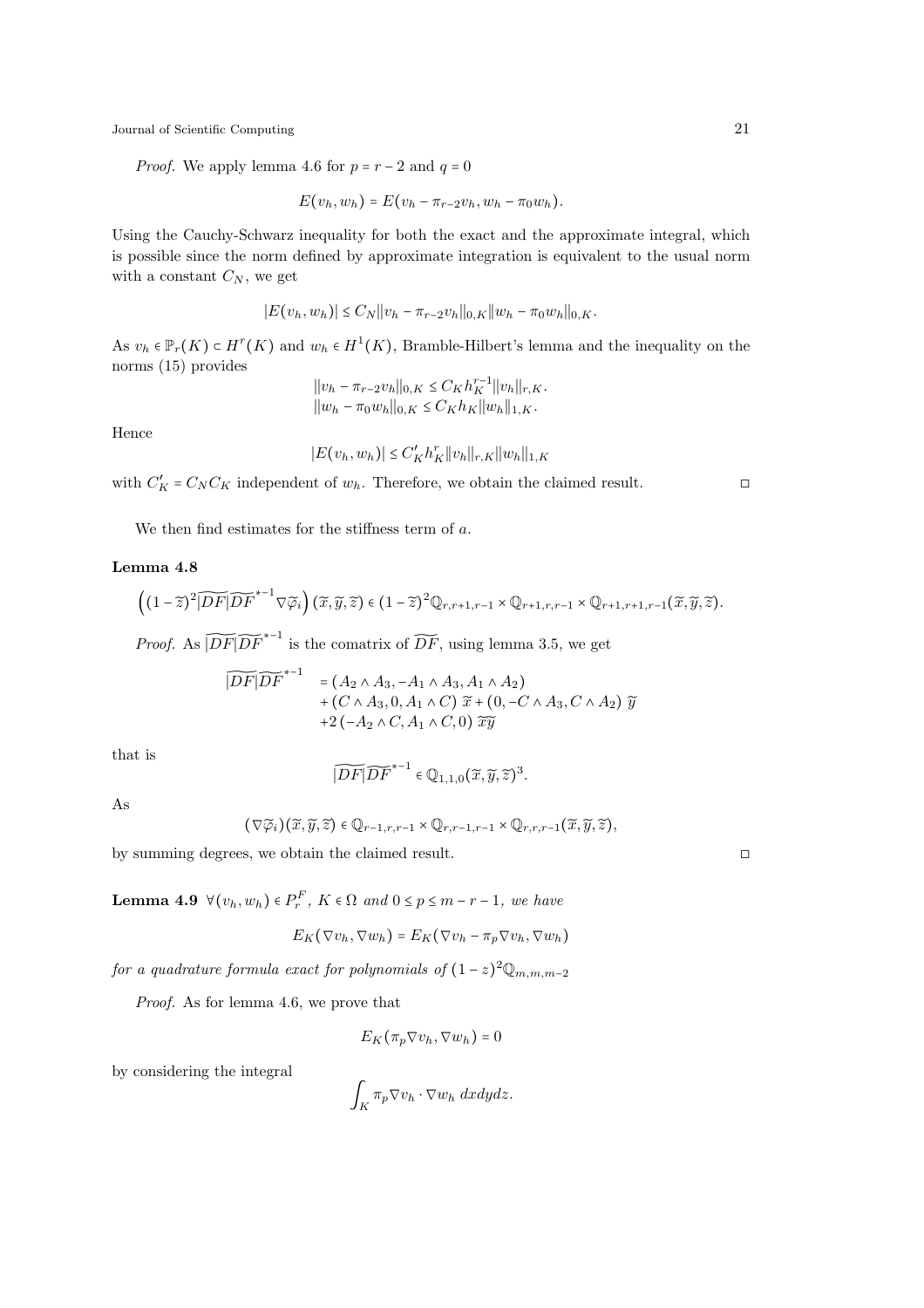After the change of variable, we get

$$
\int_{\widetilde{Q}} 4 (1-\widetilde{z})^2 (\pi_p \nabla \widetilde{v}_h) \cdot (\widetilde{|DF|} \widetilde{DF}^{*-1} \nabla \widetilde{w}_h) d\widetilde{x} d\widetilde{y} d\widetilde{z}.
$$

For a quadrature rule exact for polynomials of  $(1-z)^2 \mathbb{Q}_{m,m,m-2}$ , using lemma 4.8,  $(\pi_p \nabla \widetilde{v}_h)$ .  $(\widetilde{|DF|DF}^{*-1} \nabla \widetilde{w}_h) \in \mathbb{Q}_{p+r+1,p+r+1,p+r-1}(\widetilde{x}, \widetilde{y}, \widetilde{z}),$  that is  $E_K(\pi_p \nabla v_h, \nabla w_h)$  is equal to zero if  $r +$  $p + 1 \le m$ , i.e.  $p \le m - r - 1$ .

**Proposition 4.10** For  $K \in \Omega$  and  $v_h \in \mathbb{P}_r(K)$ ,

$$
\forall w_h \in P_r^F, E_K(\nabla v_h, \nabla w_h) = 0
$$

for a quadrature formula exact for polynomials of  $(1-z)^2 \mathbb{Q}_{m,m,m-2}$ , with  $m \geq 2r$ .

*Proof.* For  $v_h \in \mathbb{P}_r(K)$ , that is  $\nabla v_h \in (\mathbb{P}_{r-1}(K))^3$ , we apply lemma 4.9 with  $p = r - 1$  to  $\Box$ conclude.  $\Box$ 

We can now get the final quadrature error estimate using propositions 4.7 and 4.10, by summing for all the elements K of  $\Omega$  and using (18)

$$
\sup_{w_h \in V_h^r} \frac{|(a - a_h)(v_h, w_h)|}{\|w_h\|_{1,\Omega}} \le C'h^r \|v_h\|_{r+1,\Omega}, \quad v_h \in \mathbb{P}_r(\Omega)
$$
\n(21)

with  $C' = C_N C$ .

**Theorem 4.11** For a quadrature formula which is exact for polynomials of  $(1-z)^2 \mathbb{Q}_{m,m,m-2}$ , for  $m \geq 2r$ , the final estimate from Strang's lemma is

$$
\inf_{v_h \in V_h^r} \left( ||u - v_h||_{1,\Omega} + \sup_{w_h \in V_h^r} \frac{|(a - a_h)(v_h, w_h)|}{||w_h||_{1,\Omega}} \right) \leq max(C, C') h^r ||u||_{r+1,\Omega}.
$$

*Proof.* Summing equations (19) and (21) with  $v_h = \pi_r u$ , we get

$$
||u - \pi_r u||_{1,\Omega} + \sup_{w_h \in V_h^r} \frac{|(a - a_h)(\pi_r u, w_h)|}{||w_h||_{1,\Omega}} \le C'h^r ||\pi_r u||_{r,\Omega} + Ch^r ||u||_{r+1,\Omega}, \quad v_h \in \mathbb{P}_r(\Omega).
$$

We then use the inequality  $\|\pi_r u\|_{m,\Omega} \leq \|u\|_{m,\Omega}$  to upper bound the right-hand side of the inequality with  $max(C, C')$ , and we take the infimum for the left-hand side thanks to inclusion  $(3)$ .

**Remark 4.12** We can take the points and weights of quadrature  $(\xi_k^G, \omega_k^G)$  to get a quadrature formula exact for  $\mathbb{Q}_{2r+1}$ , instead of  $(\xi_k^{HM}, \omega_k^{HM})$  in the previous quadrature formula, without losing accuracy. Yet, this deteriorates the CFL as we shall see in section 6.2.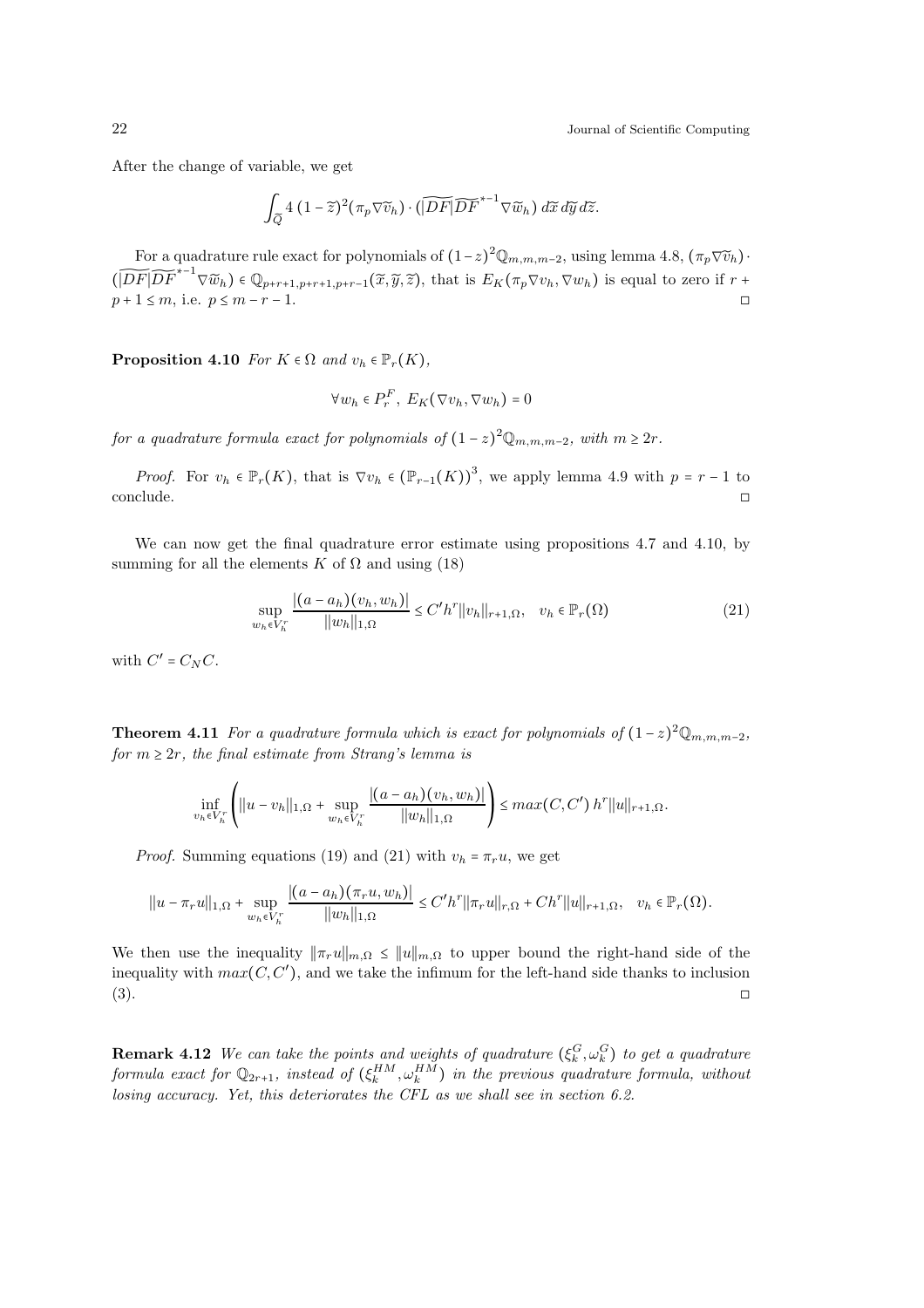# 5. Discontinuous Galerkin Method

For any element K of boundary  $\partial K$ , we consider the Local Discontinuous Galerkin (LDG) formulation (Castillo *et al.* [5])

$$
\left\{ \begin{array}{l} \displaystyle \int_K u \, \varphi + \int_K v \, \nabla \varphi - \int_{\partial K} \{v\} \cdot n \, \varphi = \int f \varphi \vspace{1mm} \\ \displaystyle \int_K v \cdot \psi - \int_K \nabla u \cdot \psi - \int_{\partial K} \psi \cdot n \, [u] = 0 \end{array} \right.
$$

with the following notations

$$
\{v\} = \frac{1}{2}(v_1 + v_2)
$$

$$
[u] = \frac{1}{2}(u_2 - u_1),
$$

where  $u_1$  is the value of u restricted to K, and  $u_2$  the value of u restricted to an element adjacent to K.

We can take the space  $\hat{P}_r$  identical to the one in the continuous case. The error estimates are quite different from the ones obtained for continuous elements as the norm used for DG formulations is the  $L^2$  norm, instead of the  $H^1$  norm.

# 6. Numerical Results

#### 6.1. Dispersion

In order to study the pyramidal elements, a dispersion analysis is performed on the wave equation, relying on the computation of the phase error on infinite periodic meshes, as in Cohen [9]. The periodic cell is a cube that can be composed of a single hexahedron; of two wedges; of two pyramids and two tetrahedra (hybrid); or of six pyramids; or of six tetrahedra as shown in Fig. 6.1. The analysis has also been carried out on periodic cells made up of distorted cubes in order to check the consistency of our method when the base of the pyramid is not a parallelogram as shown in Fig. 6.2 for the hybrid cell.



Fig. 6.1. Cells for the regular periodic mesh : wedges (top-left), hybrid(top-right), pyramids (bottomleft) and tetrahedra (bottom-right)

Considering the Helmholtz equation

$$
-\omega^2 u - \Delta u = 0,
$$

we look for plane solutions of the form  $u = e^{(\vec{k} \cdot \vec{x})}$ , where  $\vec{k}$  is the wave vector, and  $\|\vec{k}\|$  the wave number. The computational domain is reduced to a periodic cell where quasi-periodic conditions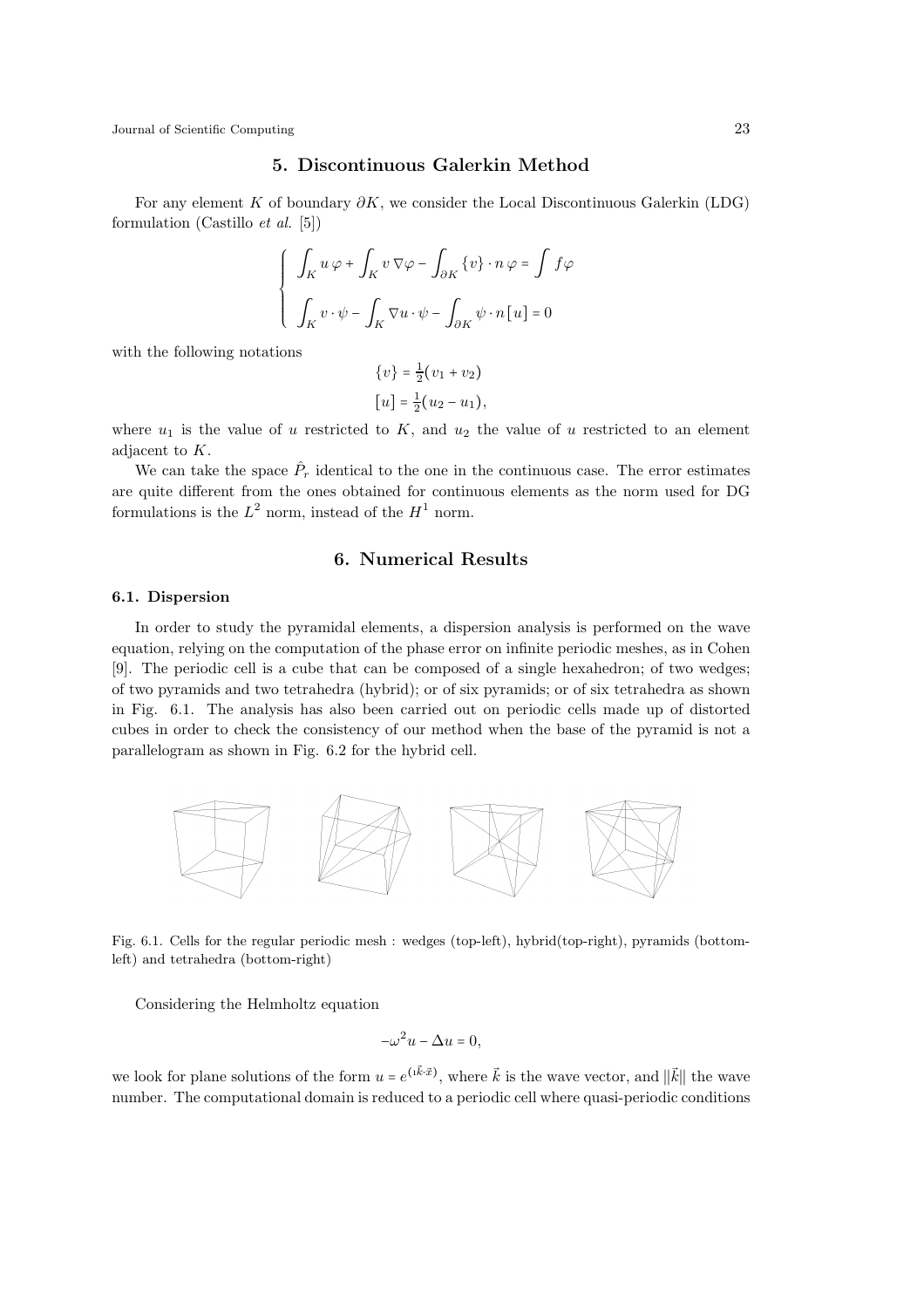

Fig. 6.2. Periodic pattern for the hybrid case, with distorted pyramids (purple) and tetrahedra (gray)

are enforced, so that the plane wave is a solution of the continuous equations problem. The numerical eigenvalue closest to the wave number  $\|\vec{k}\|$  is denoted by  $\omega_h$ , so that we define  $q_h$  as

$$
q_h = \frac{\omega_h}{\|\vec{k}\|}.
$$

Since  $q_h$  should be close to 1, we can write

$$
q_h = 1 + C h^p + o(h^p)
$$

where  $p$  denotes the dispersion order of the scheme.

A dispersion order of  $2r$  is obtained for both continuous and discontinuous Galerkin method, for regular as well as for distorted meshes (see Babuska and Osborn [1] for the factor 2), which coincides with the theoretical error estimates results obtained. This order of dispersion is clearly shown on the log-log curves in Fig. 6.3 for the continuous hybrid elements on a distorted mesh.



Fig. 6.3. log-log dispersion error for continuous finite elements of orders 1 to 4 for a hybrid distorted mesh

Dispersion curves are shown for regular elements of orders one to three in Fig. 6.4 for the continuous elements, and in Fig. 6.5 for the discontinuous elements. For the pyramids, exact and approximate integrations are giving very close results, and all elements exhibit similar dispersion properties. The less dispersive element is the pyramidal one in most of the cases. The same study has been performed for distorted meshes and leads to the same conclusion.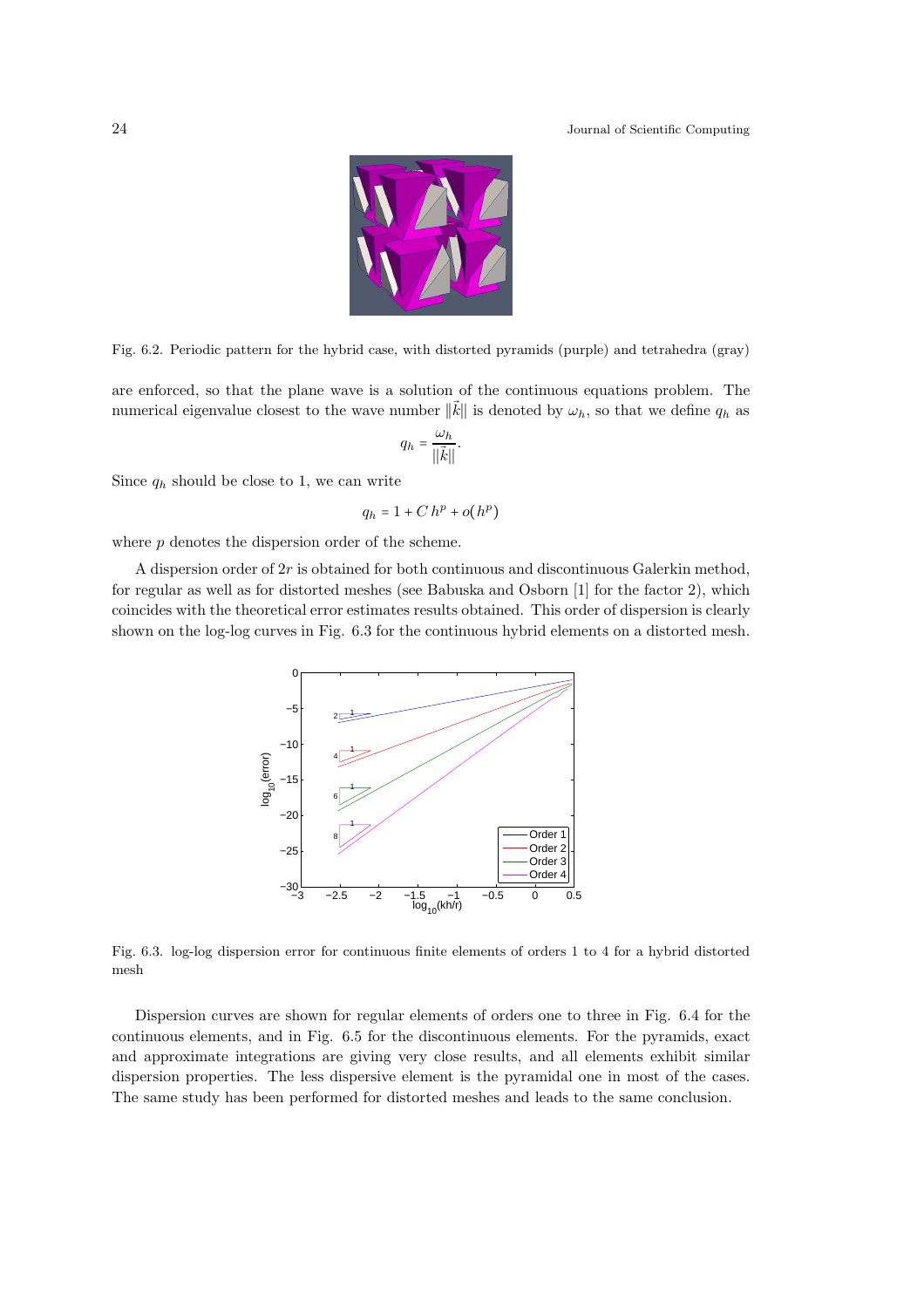

Fig. 6.4. Dispersion curves for continuous finite element of orders 1 to 3 for regular meshes  $(K = \frac{6kh}{2\pi r})$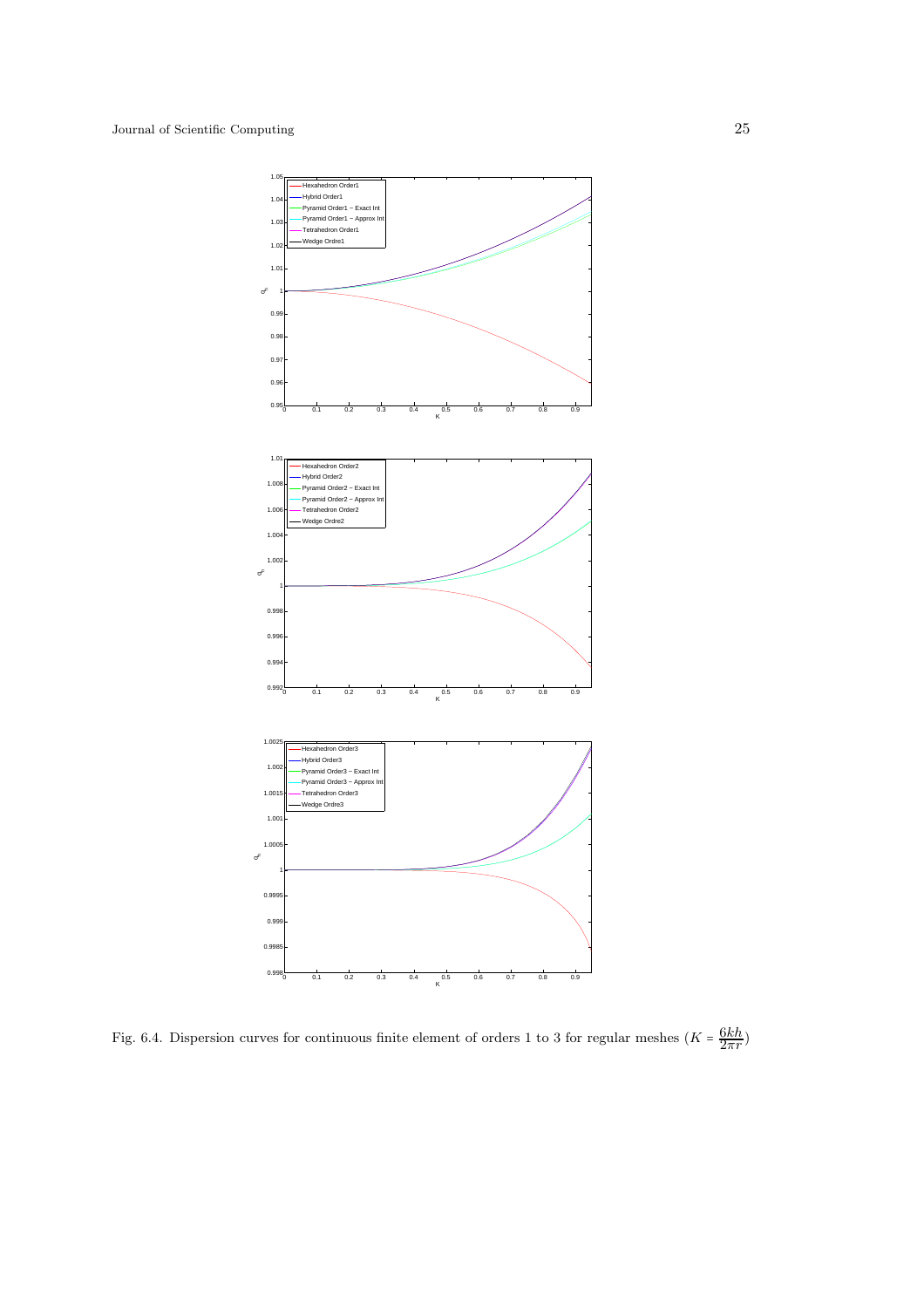

Fig. 6.5. Dispersion curves for discontinuous Galerkin method of orders 1 to 3 for regular meshes  $(K = \frac{6kh}{2\pi r})$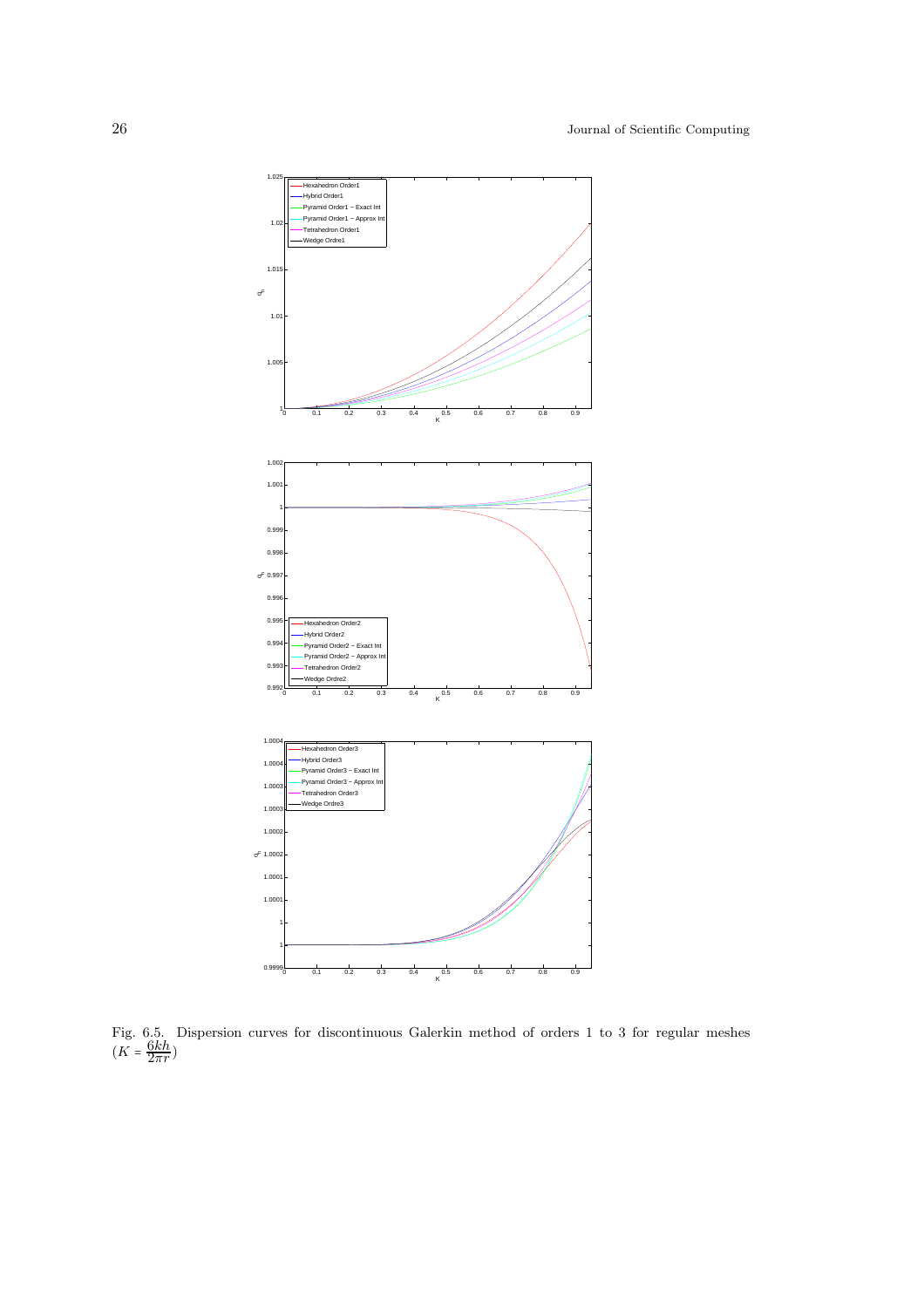# 6.2. Stability

The stability condition of the standard leap frog scheme is also computed on a periodic infinite mesh.

The CFL number, for which we have the stability condition  $\Delta t \leq CFL$  h, is defined by

$$
CFL = \frac{1}{\sqrt{\max_{\|\vec{k}\| \leq \pi} \lambda(M^{-1}(\vec{k}) K(\vec{k}))}},
$$

where  $M(k)$  and  $K(k)$  are the mass and stiffness matrices associated with the periodic cell, and  $\vec{k}$  the wave vector.

For each type of element, the CFL number is given in Table 6.1 in the continuous case in Table 6.1, and in the discontinuous case in 6.2, up to order four. The stability criteria have been tested in the instationary case to check the correctness of the results.

|                   | Order 1 | Order 2 | Order 3 | Order 4 |
|-------------------|---------|---------|---------|---------|
| Hexahedron        | 0.28868 | 0.11785 | 0.06697 | 0.04264 |
| Wedge             | 0.15794 | 0.07176 | 0.04344 | 0.02926 |
| Pyramid ExactInt  | 0.09682 | 0.04803 | 0.03083 | 0.02143 |
| Pyramid ApproxInt | 0.07217 | 0.03335 | 0.01985 | 0.01316 |
| Tetrahedron       | 0.12247 | 0.06253 | 0.03919 | 0.02669 |
| Hybrid            | 0.15138 | 0.07245 | 0.04558 | 0.03191 |

Table 6.1: CFL for continuous finite elements with regular meshes.

Table 6.2: CFL for discontinuous Galerkin method with regular meshes.

|                   | Order 1 | Order 2 | Order 3 | Order 4 |
|-------------------|---------|---------|---------|---------|
| Hexahedron        | 0.14434 | 0.07144 | 0.04348 | 0.02934 |
| Wedge             | 0.11471 | 0.04348 | 0.03957 | 0.02717 |
| Pyramid ExactInt  | 0.07184 | 0.04058 | 0.02618 | 0.0184  |
| Pyramid ApproxInt | 0.04811 | 0.02544 | 0.01566 | 0.0112  |
| Tetrahedron       | 0.07373 | 0.04467 | 0.03041 | 0.02173 |
| Hybrid            | 0.09283 | 0.05363 | 0.03527 | 0.02448 |

For pyramidal elements, the CFL are computed with the quadrature formula  $(\xi_k^{HM}, \omega_k^{HM})$ presented in paragraph 4.3.2 for exact integration, and with Gauss quadrature formula  $(\xi_k^G, \omega_k^G)$ for approximate integration. The CFL of pyramidal elements are clearly lower for approximate integrals (60% lower on average) than for exact integrals. In this case, the CFL of pyramidal elements is close to the tetrahedral's.

The same study has been performed for distorted meshes and leads to the same results, the CFL being smaller for the distorted meshes, and the CFL finally ranks as follows, in all the cases

$$
CFL_{Hexa} > CFL_{Wedge} > CFL_{Tetra} > CFL_{Pyr-ExactInt} > CFL_{Pyr-ApproxInt}.
$$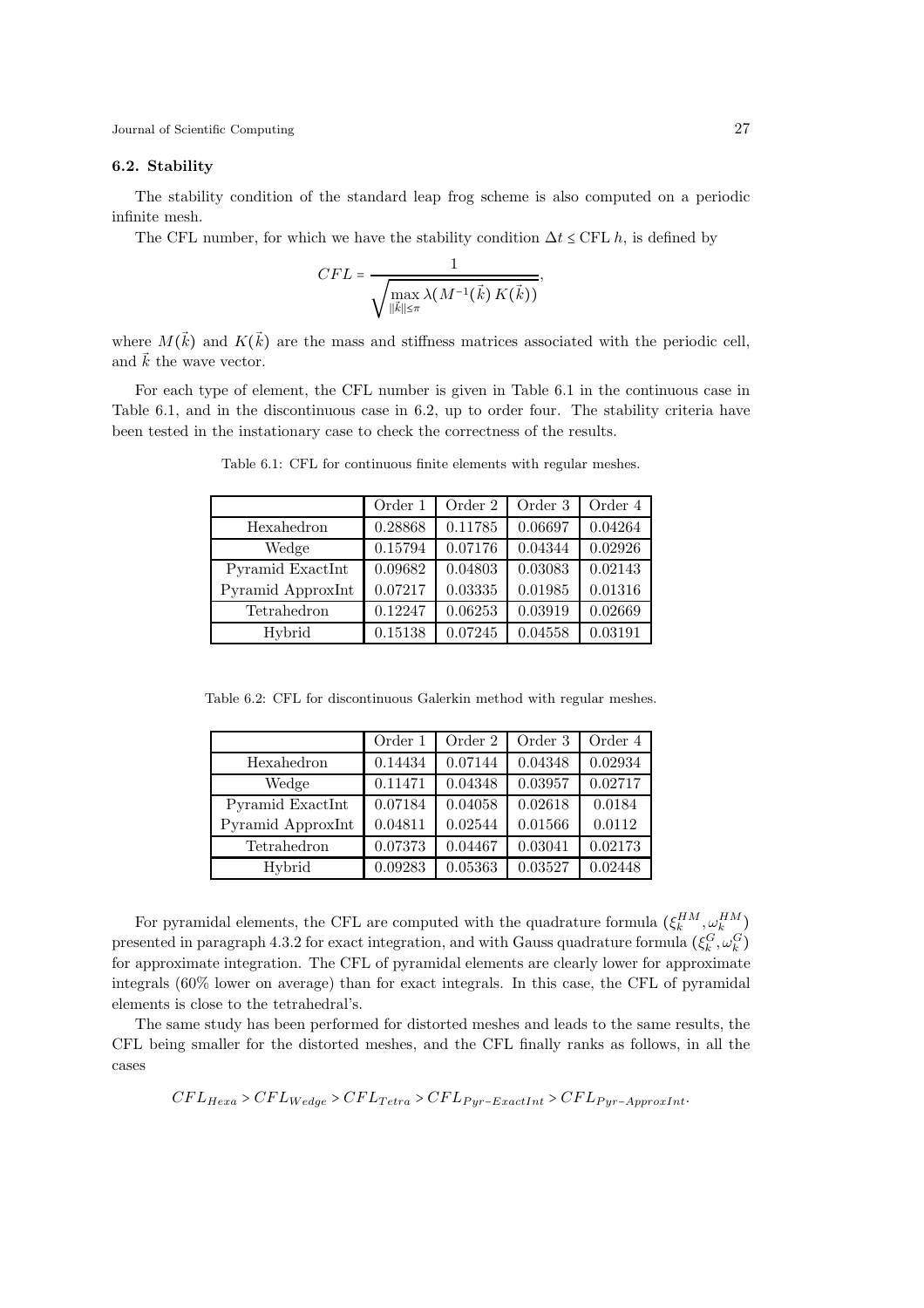The CFL for a hybrid mesh is better than the tetrahedron's and pyramid's, which is a quite surprising result.

**Remark 6.1** A study of optimal location for the degrees of freedom inside the pyramid has been performed to get an optimal CFL, but this location appears to have almost no influence on the CFL.

### 6.3. Numerical Comparison with Other Existing Methods

We display the dispersion obtained for the existing methods of Sherwin *et al.* [27], Nigam and Phillips [24], and Bluck and Walker [3] on Fig. 6.6, for order two and three. For order one, all these methods provide the same accuracy.



Fig. 6.6. Dispersion errors for the different types of existing elements of orders 2 and 3 with a distorted pyramidal mesh

The dispersion obtained with the space proposed by Sherwin et al. is of order two, whatever the order of approximation, as the basis functions for the base face and inside the pyramid are not sufficient to contain the optimal space. However, in the affine case, we check that we have a dispersion of order 2r.

The dispersion obtained for the optimal space is equal to the space proposed by Nigam and Phillips, that is the degrees of freedom they add are not necessary as they do not increase the accuracy.

For order two, the dispersion obtained by Bluck and Walker is not consistent (dispersion of order 0) because the space proposed does not contain the space of order one. However, in a case of an affine pyramid, the dispersion obtained is in  $h^4$  for order two.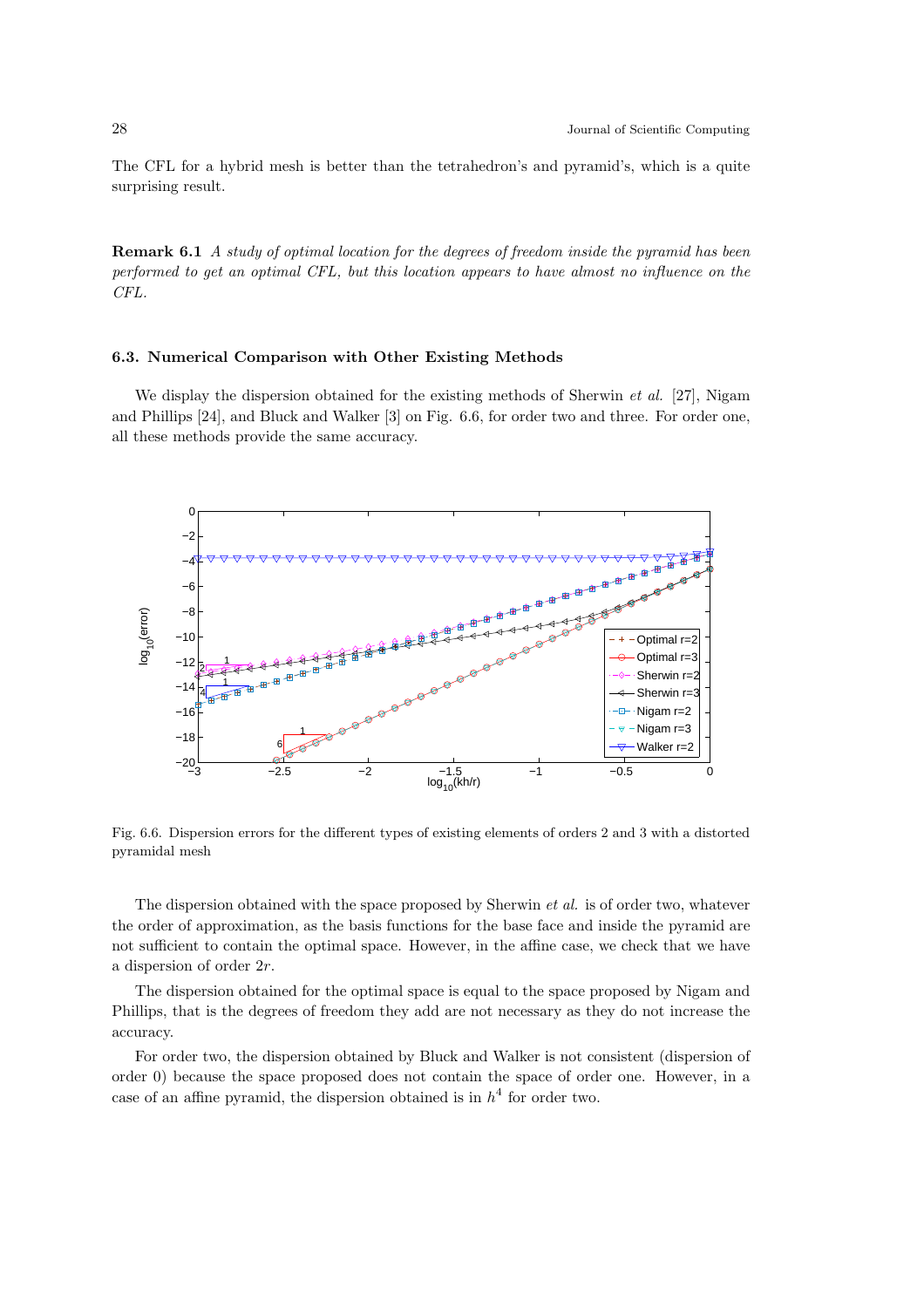# 6.4. Numerical Experiments

## 6.4.1. Test Case on a Cube

We first consider the Helmholtz equation on a cubic cavity with homogeneous Dirichlet boundary conditions

$$
-\omega^2 u - \Delta u = f(x, y, z),
$$

where

$$
\Omega = [-1, 1]^3 \quad \omega = 1.92 \pi,
$$

and  $f$  is a Gaussian source centered at the origin. We study convergence on a hybrid mesh with a similar pattern as for the dispersion (see Fig. 6.2).

Displaying the  $L^2$  error obtained versus the space step h in a log-log scale in Fig. 6.7, we observe an  $L^2$  error in  $O(h^{r+1})$  as proved in the error estimates. For these experiments, we used exact integration with  $r + 1$  HM points in the direction  $\tilde{z}$  and  $r + 1$  Gauss points in directions  $\tilde{x}$  and  $\tilde{y}$ .



Fig. 6.7.  $L^2$  error versus h for the cubic cavity at different order of approximations.

#### 6.4.2. Low Storage Matrix-Vector Product

Since the involved matrices can require a huge amount of memory, in particular for high order approximation like  $\mathbb{Q}_5$ , we use a low storage matrix vector product (i.e. a matrix-free implementation). This is quite classical in discontinuous Galerkin methods on hexahedra (Castel et al. [4]) or on tetrahedra (Hesthaven and Teng [20]), and the extension to pyramid and prismatic elements is straightforward. For continuous formulation, we use similar techniques, i.e. that we exploit factorizations of elementary mass and stiffness matrix

$$
\int_{\hat{K}} |DF|\hat{\varphi}_i \hat{\varphi}_j = \hat{C} D_h \hat{C}^t
$$
  

$$
\int_{\hat{K}} |DF| DF^{-1} DF^{*-1} \hat{\nabla} \hat{\varphi}_i \cdot \hat{\nabla} \hat{\varphi}_j = \hat{R} B_h \hat{R}^t,
$$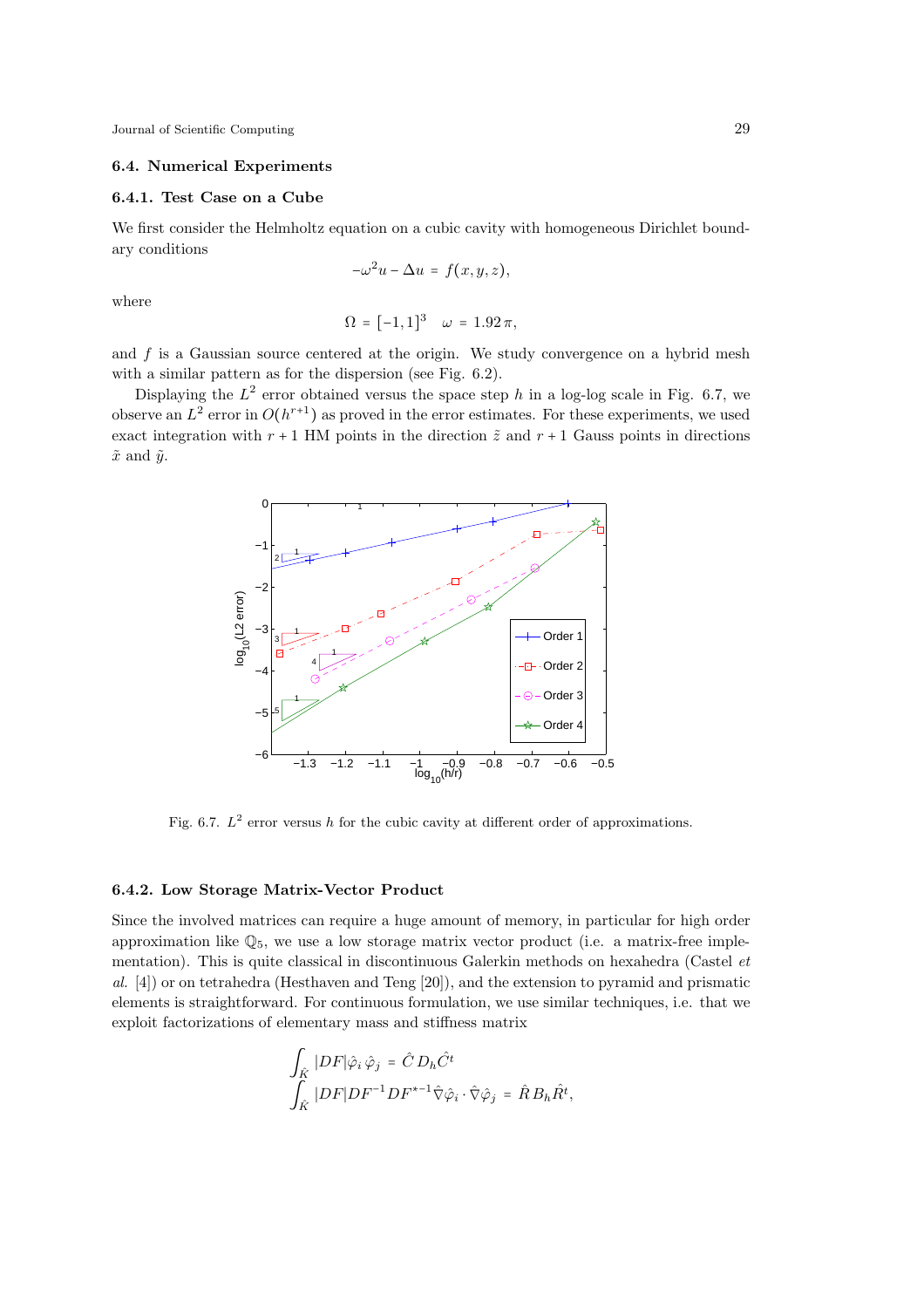where matrices

$$
\hat{C}_{i,j} = \hat{\varphi}_i(\xi_j) \quad \hat{R}_{i,j} = \nabla \hat{\varphi}_i(\xi_j)
$$

are independent on the geometry, so they are not stored for each element, and matrices  $D_h$  and  $B_h$ 

$$
(D_h)_{i,j} = \omega_j |DF|(\xi_j) \delta_{i,j} \quad (B_h)_{i,j} = \omega_j (|DF|DF^{-1}DF^{*-1})(\xi_j) \delta_{i,j}
$$

are respectively diagonal and block-diagonal (each block being a symmetric 3x3 matrix). Such factorization is explained by Cohen and Fauqueux in [10], and shown to be very efficient for hexahedral elements, since  $\hat{R}$  is very sparse. In the case of other elements,  $\hat{R}$  is dense and does not induce any gain in computational time. Yet, we still use this factorization, since the storage induced is very low as we only store matrices  $D_h$  and  $B_h$ .

#### 6.4.3. Test Case with Curved Isoparametric Elements on a Sphere

Let us consider a sample test case of scattering by a sphere (see Fig 6.8)

$$
\begin{cases}\n-\omega^2 u - \Delta u = 0 & \text{in } \Omega \\
\frac{\partial u}{\partial n} = -\frac{\partial u^{incident}}{\partial n} & \text{on } \Gamma \\
\frac{\partial u}{\partial n} - i\omega u = 0 & \text{on } \Sigma,\n\end{cases}
$$

where  $\Gamma$  is a sphere of radius 3,  $\omega = 2\pi$ , and  $\Sigma$  is the boundary of the cube  $[-5, 5]^3$ .



Fig. 6.8. Real part of diffracted field for a sphere of radius 3 with Neumann condition.

To have a good approximation of the geometry, curved isoparametric elements are used. The implementation of such elements is explained in Solín *et al.* [28], except for pyramids for which the extension is straightforward. The reference solution is computed on a refined pure hexahedral mesh with  $\mathbb{Q}_7$  elements. On Fig. 6.9, three different meshes used for third order approximation are displayed.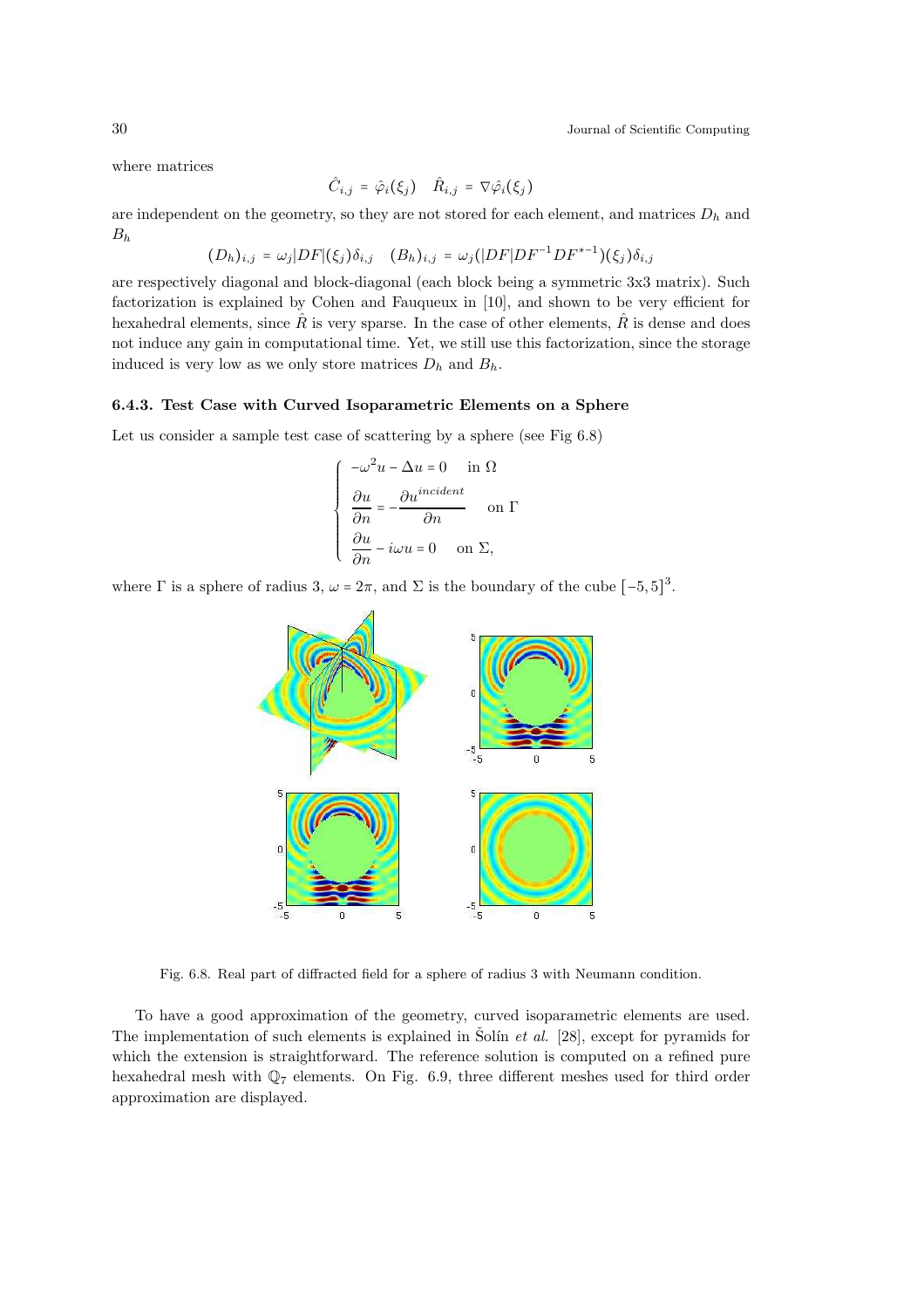

Fig. 6.9. Meshes used for third order approximation.

The COCG solver (Clemens and Weiland [8]) is implemented, and can be used with or without preconditioning. In Table 6.3, the required number of degrees of freedom necessary to reach an error between one and two percent (measured in  $L^2$  norm) are displayed for each type of mesh and at orders two, three and four. The results obtained without preconditioning and for a p-multigrid preconditioning using a damped Helmholtz equation (see Erlangga [15] for finitedifference, and Duruflé  $[13]$  for finite element) are also displayed, along with the computational time. The order of the coarsest mesh is set to 1 for orders two and three, and set to 2 for order five and  $\mathbb{P}_4$ .

| Order              | $\overline{2}$                   | 3                           | $5(\mathbb{P}_4$ for tetrahedra) |
|--------------------|----------------------------------|-----------------------------|----------------------------------|
| Hexahedra          | $964000\,\mathrm{dof}$           | 732 000 dof                 | $315000\,\mathrm{dof}$           |
| without precond.   | $2762$ iterations $(3410s)$      | $2938$ iterations $(2024s)$ | $3\,467$ iterations $(802s)$     |
| preconditioned     | 133 iterations $(637s)$          | 127 iterations $(504s)$     | 130 iterations $(152s)$          |
| Tetrahedra         | $1216000\,\mathrm{dof}$          | 519 000 dof                 | 339 000 dof                      |
| without precond.   | $2\,300$ iterations $(12\,622s)$ | $1656$ iterations $(3490s)$ | 1 942 iterations (17 835s)       |
| preconditioned     | 58 iterations $(1\ 019s)$        | 51 iterations (534s)        | 119 iterations $(587s)$          |
| Split tetrahedra   | $2,751,000$ dof                  | $936\ 000\ dof$             | 520 000 dof                      |
| without precond.   | 4 837 iterations (19 833s)       | 3 775 iterations (3 775s)   | $2\;514$ iterations $(2\;514s)$  |
| preconditioned     | 131 iterations $(1\ 809s)$       | $126$ iterations $(631s)$   | 93 iterations (266s)             |
| Hybrid             | $1060000\,\mathrm{dof}$          | $455000$ dof                | $266000\,\mathrm{dof}$           |
| without precond.   | 1 800 iterations (2 744s)        | $2195$ iterations $(1153s)$ | $4222$ iterations $(1358s)$      |
| preconditioned     | $72$ iterations $(388s)$         | 439 iterations $(1\ 262s)$  | $2\,546$ iterations $(3\,685s)$  |
| Hybrid GS precond. | $69$ iterations $(330s)$         | $76$ iterations $(176s)$    | $128$ iterations $(161s)$        |

Table 6.3: Number of degrees of freedom, number of iterations and computational time for the same accuracy.

The performance of hybrid mesh is quite similar to a purely hexahedral mesh while purely tetrahedral meshes result in much more expensive computations. The last row of this table concerns the use of a Gauss-Seidel smoother instead of the Jacobi smoother used in other rows. Jacobi smoother fails for hybrid meshes, but we don't have any explanation on this issue. In this case, a Q<sup>5</sup> approximation on hexahedral mesh is much faster than for tetrahedral elements. This is the reason why it is important to use hybrid meshes with a high percentage of hexahedra.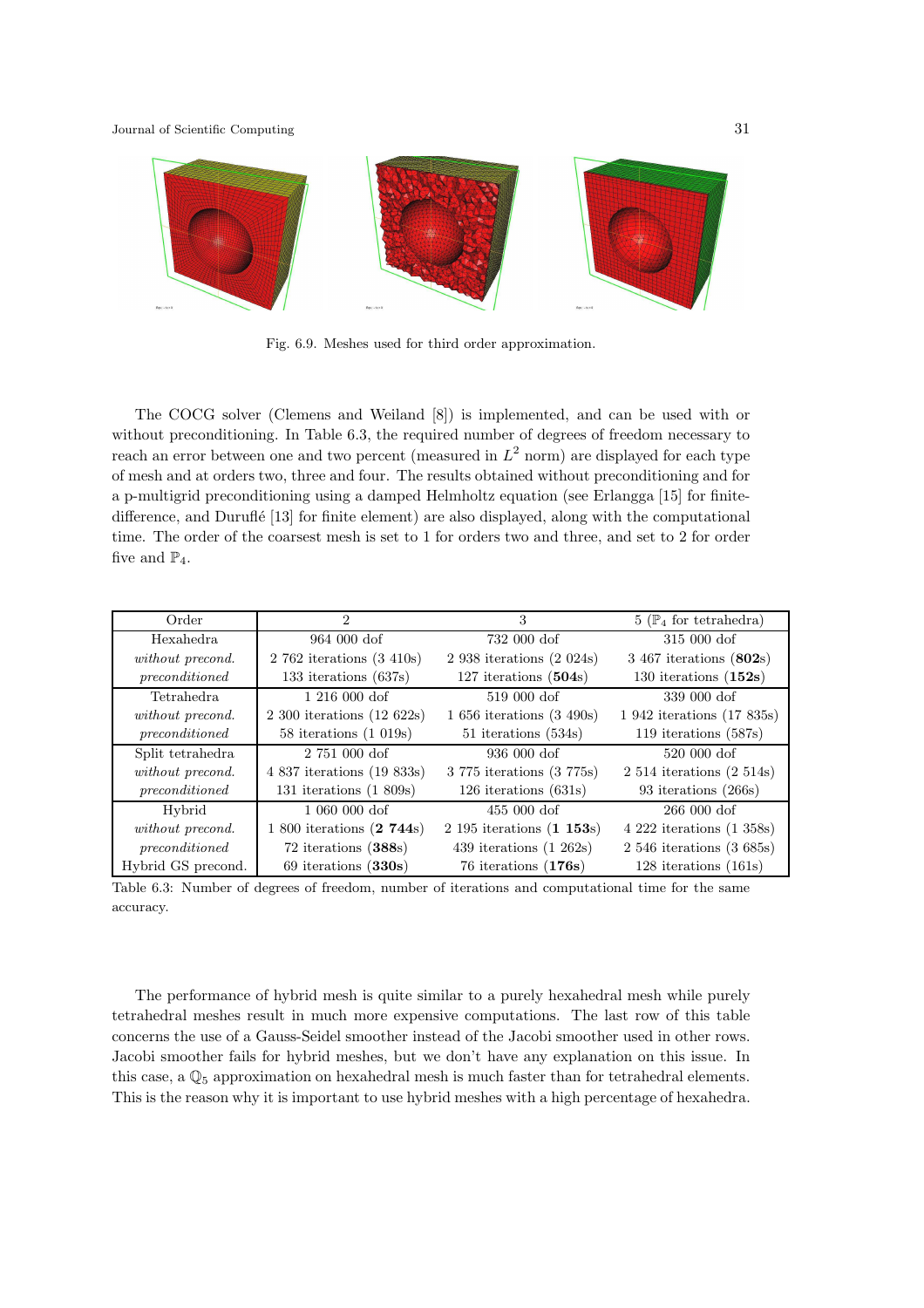### 6.4.4. Numerical Experiment on a Piano

We now perform computations using the discontinuous Galerkin method for the transient wave equation

$$
\begin{cases}\n\frac{\partial^2 u}{\partial t^2} - \Delta u = f(x, t) & \text{in } \Omega \\
\frac{\partial u}{\partial n} = 0 & \text{on } \Gamma \\
\frac{\partial u}{\partial n} + \frac{\partial u}{\partial t} = 0 & \text{on } \Sigma,\n\end{cases}
$$
\n(22)

where  $\Gamma$  has the shape of the resonance cavity of a piano, and  $F$  is the surrounding parallelepiped box, as displayed in Fig. 6.10.



Fig. 6.10. Surface mesh of the piano-shaped cavity and surrounding box.

The source is chosen as

$$
f(x,t) = \frac{1}{r_0^2} e^{-13\frac{T^2}{T_0^2}} e^{-4(t-t_0)^2} \sin(2\pi f_0 t),
$$
\n(23)

where r is the distance to the center of the source,  $r_0$  the distribution radius of the Gaussian,  $f_0$  the frequency, and  $t_0$  a constant. Here we have taken

$$
r_0 = 0.1, f_0 = 14, t_0 = 1.858,
$$
\n
$$
(24)
$$

so that the parallelepiped box is as large as  $32\lambda \times 26\lambda \times 10\lambda$  where  $\lambda = \frac{1}{6}$  $\frac{1}{f_0}$  is the wavelength. We compute the solution from  $t = 0$  until  $t = 6$ , and we obtain the result of Fig. 6.11.

A second-order leap frog scheme (Cohen and Fauqueux [10]) is used for the time discretization.

The reference solution is computed on a very fine mesh, and we compare two kind of meshes: a hybrid mesh and a hexahedral mesh obtained by splitting tetrahedra. Third order approximation  $(\mathbb{Q}_3)$  is used. The results are given in Table 6.4. We have given the computational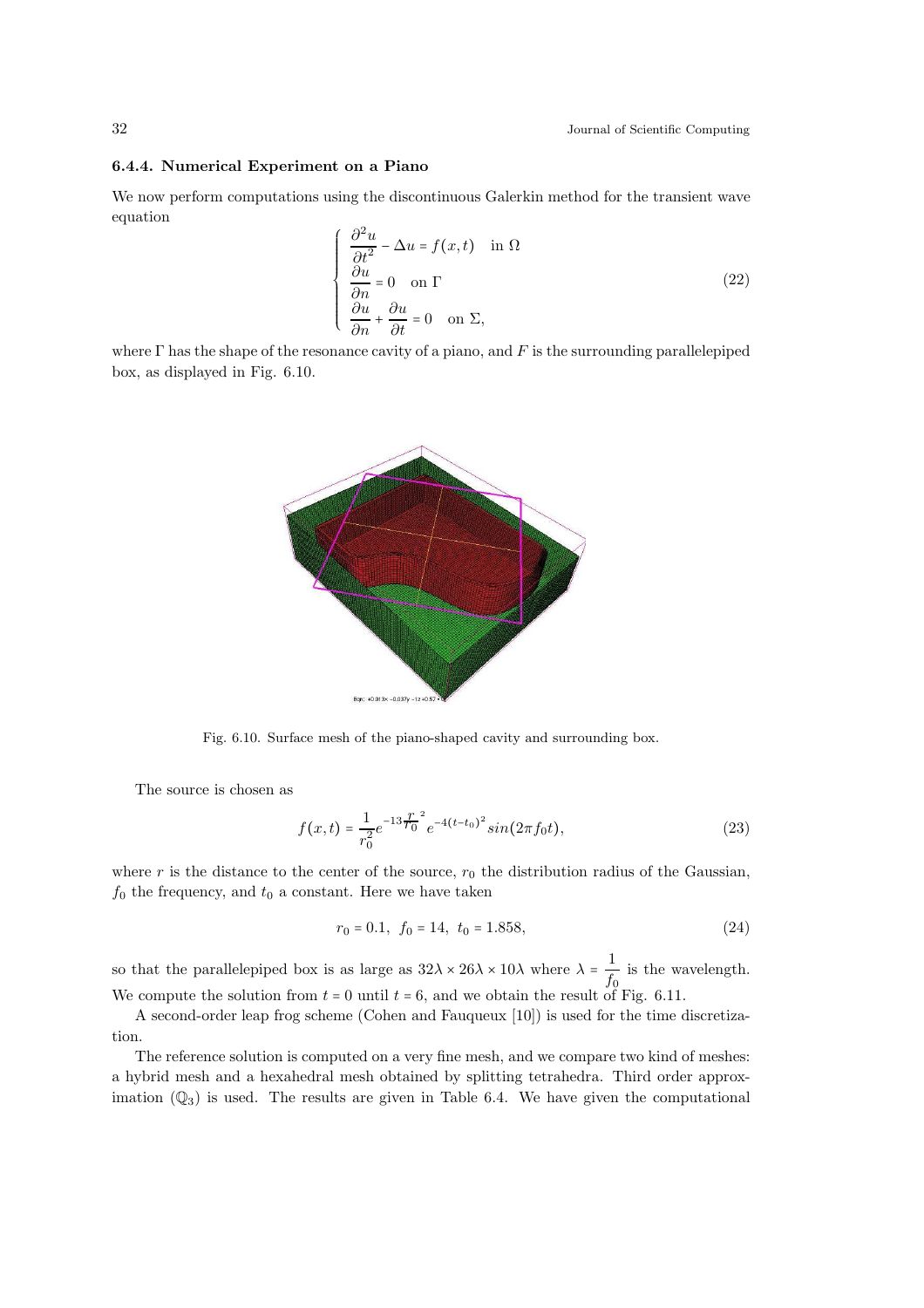

Fig. 6.11. Solution of the piano-shaped cavity on an horizontal section of the domain.

time we would have obtained on a single processor, this time is computed by summing the computational times for all the processors and we subtract the cost of communications. Since curved elements are not used, hexahedral meshes generated by splitting tetrahedra produce a bad approximation of the geometry, therefore they require a larger number of degrees of freedom.

| Type of mesh       | Split tetrahedra    | Pure tetrahedra     | Hybrid              |
|--------------------|---------------------|---------------------|---------------------|
| Obtained accuracy  | $9.4\%$             | $5.7\%$             | 6.3 $%$             |
| Degrees of freedom | 49.3 millions       | 16.9 millions       | 14.88 millions      |
| Time step          | $\Delta t = 0.0002$ | $\Delta t = 0.0004$ | $\Delta t = 0.0005$ |
| Computational time | $12.28$ days        | $4.3~{\rm days}$    | $1.18$ day          |

Table 6.4: Efficiency of different kind of meshes for the piano-shaped cavity.

# Conclusion

Highly efficient pyramidal elements of any order have been constructed. Numerical experiments conducted with these elements (up to order six) exhibit a low phase error, a good CFL, and a very good behaviour in hybrid meshes.

Acknowledgments. We thank P. Ciarlet and S. Imperiale for useful suggestions and comments on the manuscript.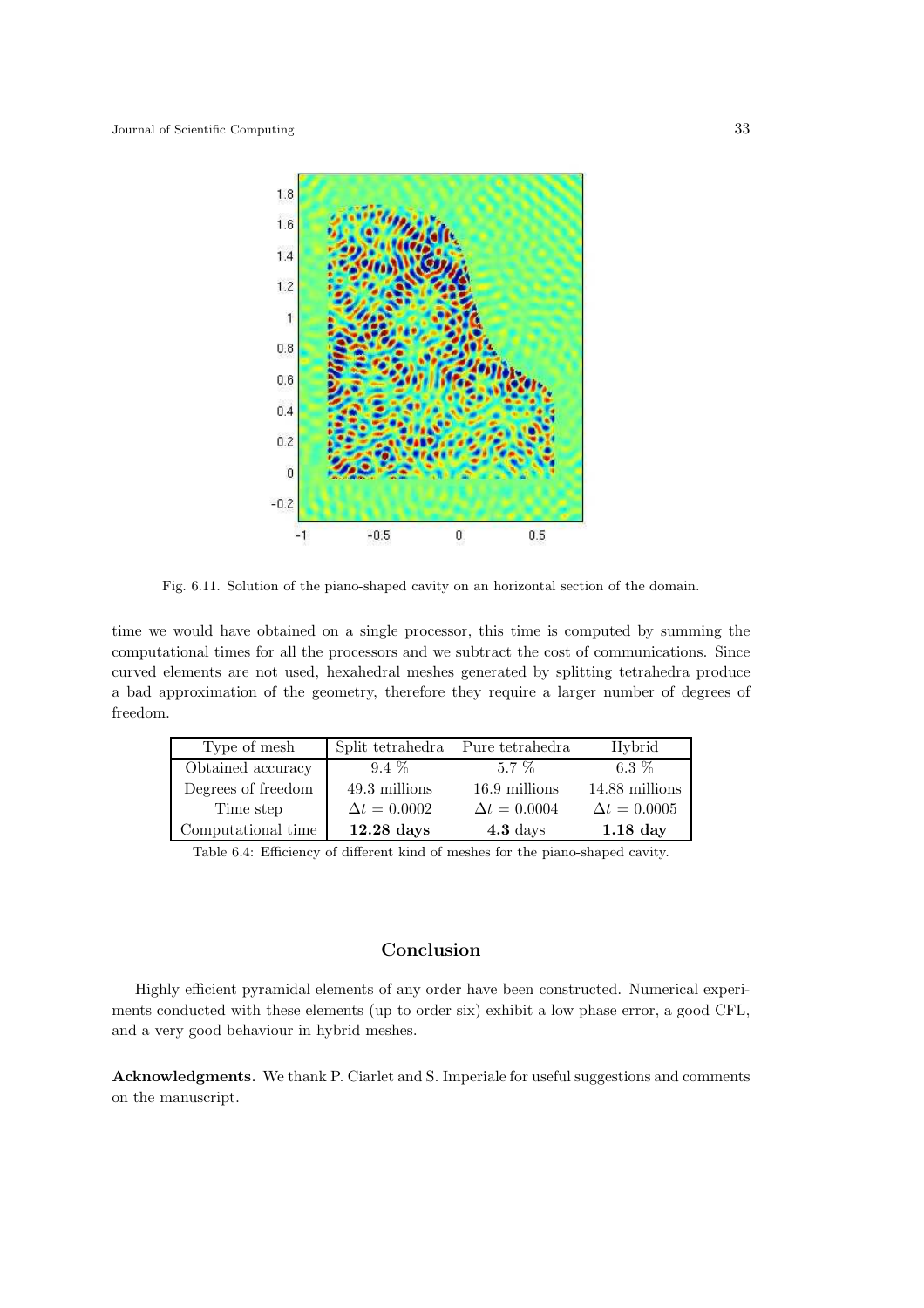# References

- [1] I. Babuska and J. Osborn, Eigenvalue Problems, Handbook of Numerical Analysis Vol II, Finite Element Methods (Part 1), 1991.
- [2] G. Bedrosian, Shape Functions and Integration Formulas for Three-Dimensional Finite Element Analysis, Int. J. Numer. Meth. Eng., 35 (1992), pp 95–108.
- [3] M.J. Bluck and S.P. Walker, Polynomial Basis Functions on Pyramidal Elements, Comm. Numer. Meth. Engng., 24 (2008), pp 1827–1837.
- [4] N. Castel, G. Cohen and M. Duruflé Application of Discontinuous Galerkin method on hexahedral elements for the aeroacoustic equation, Journal of Computational Acoustics, 2008, to appear.
- [5] P. Castillo, B. Cockburn, I. Perugia and D. Schötzau, An a-priori Error Analysis of the Local Discontinuous Galerkin Method for Elliptic Problems, SIAM J. Numer. Anal., 38-5 (2000), pp 1676-1706.
- [6] V. Chatzi and F.P. Preparata, Using Pyramids in Mixed Meshes Point Placement and Basis Functions, Brown University, 2000.
- [7] P.G. Ciarlet, The Finite Element Method for Elliptic Problems, North-Holland, 1978.
- [8] M. Clemens and T. Weiland, Iterative methods for the solution of very large complex symmetric linear systems of equations in electrodynamics, Technische Hochschule Darmstadt, Fachbereich 18 Elektrische Nachrichtentechnik, 2002.
- [9] G.C. Cohen, Higher-Order Numerical Methods for Transient Wave Equations, Springer Verlag, 2000.
- [10] G.C. Cohen and S. Fauqueux, Mixed Finite Elements with Mass-Lumping for the Transient Wave Equation, Journal of Computational Acoustics, 8 (2000), pp 171–188.
- [11] G.C. Cohen, X. Ferrieres and S. Pernet, A Spatial High-Order Hexahedral Discontinuous Galerkin Method to Solve Maxwell Equations in Time Domain, Journal of Computational Physics, 217-2 (2006), pp 340–363.
- [12] L. Demkowicz, J. Kurtz, D. Pardo, M. Paszynski, W. Rachowicz and A. Zdunek Computing with hp-adaptive finite elements, Volume 2, Chapman and Hall, 2007.
- [13] M. Duruflé, Intégration numérique et éléments finis d'ordre élevé appliqués aux équations de Maxwell en régime harmonique., Thèse de doctorat, Université Paris IX-Dauphine, 2006.
- [14] M. Duruflé, P. Grob and P. Joly, *Influence of the Gauss and Gauss-Lobatto quadrature rules on* the accuracy of a quadrilateral finite element method in the time domain, Numerical Methods for Partial Differential Equations, 25-3 (2009), pp 526–551.
- [15] Y. A. Erlangga, Some numerical aspects for solving sparse large linear systems derived from the Helmholtz equation, Report of Delft University Technology, 2002.
- [16] V. Girault and P.A. Raviart, Finite Element Approximation of the Navier-Stokes Equations, Berlin - Springer, 1979.
- [17] R.D. Graglia, D. R. Wilton, A. F. Peterson and I-L. Gheorma, *Higher Order Interpolatory Vector* Bases on Pyramidal Elements, IEEE Trans. Ant. and Prop., 47-5 (1999), pp 775–782.
- [18] P.C. Hammer, O.J. Marlowe and A.H. Stroud, Numerical Integration Over Simplexes and Cones, Mathematical Tables and Other Aids to Computation, Vol. 10-55 (1956), pp 130–137.
- [19] J.S. Hesthaven, From Electrostatics to Almost Optimal Nodal Sets for Polynomial Interpolation in a Simplex, SIAM J. Numer. Anal., **35**-2 (1998), pp 665–676.
- [20] J.S. Hesthaven and C.H. Teng, Stable Spectral Methods on Tetrahedral Elements, SIAM J. Numer. Anal., 21-6 (2000), pp 2352–2380.
- [21] G. Karniadakis and S. J. Sherwin, Spectral/hp element methods for CF Second Edition, Oxford University Press, 2005.
- [22] P. Knabner and G. Summ, The Invertibility of the Isoparametric Mapping for Pyramidal and Prismatic Finite Elements, Numer. Maths., 88 (2001), pp 661–681.
- [23] L. Liu, K.B. Davies, K. Yuan and M. Kříšek, On symmetric pyramidal Finite Elements, Dyn.